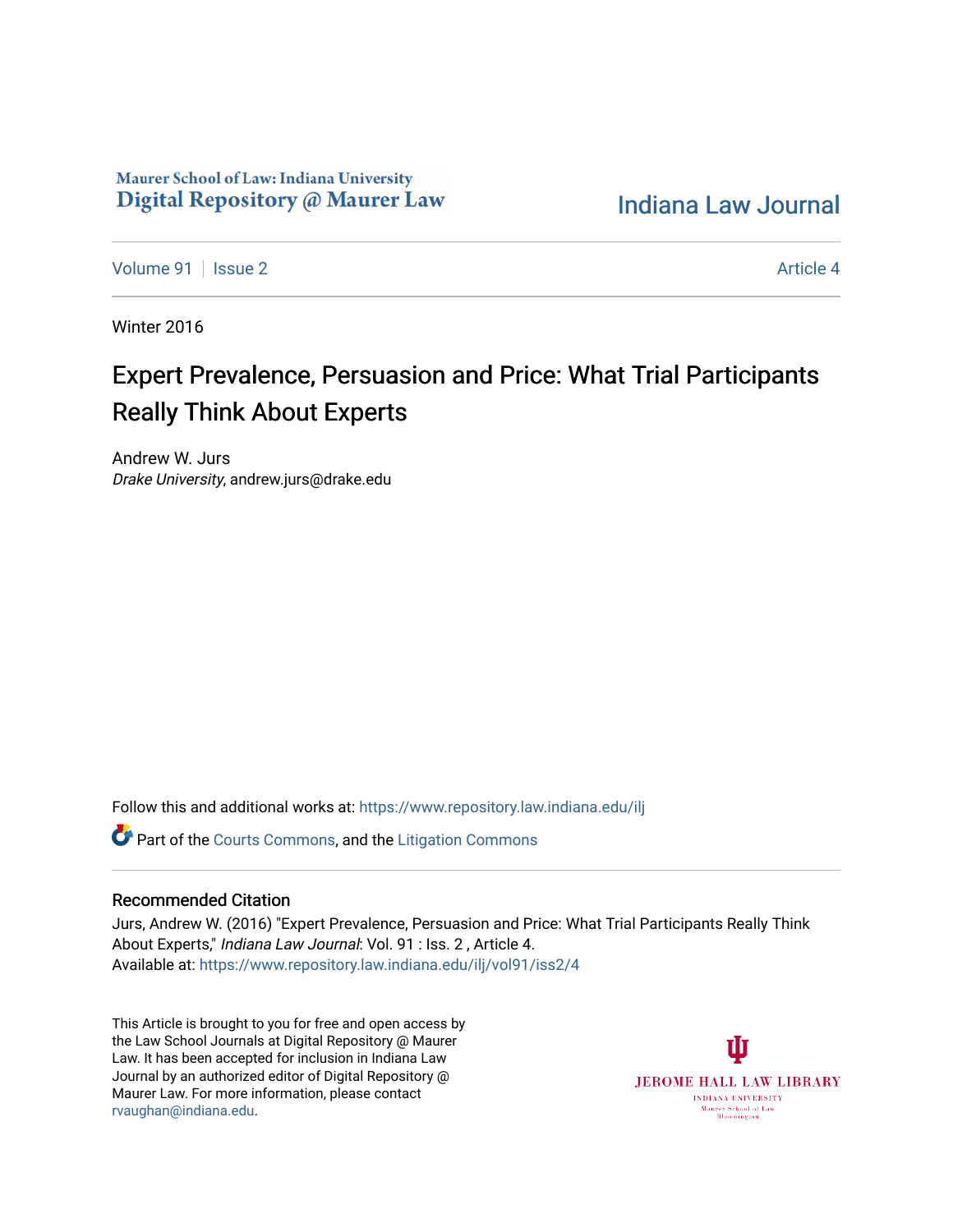## **Expert Prevalence, Persuasion, and Price: What Trial Participants Really Think About Experts**

**ANDREW W. JURS\*** 

|                                                            | 353 |
|------------------------------------------------------------|-----|
|                                                            |     |
| A. STUDIES EXAMINING EXPERT PREVALENCE AT TRIAL356         |     |
|                                                            |     |
|                                                            |     |
| D. THE CRITICAL NEED FOR ADDITIONAL AND UPDATED DATA364    |     |
|                                                            |     |
|                                                            |     |
|                                                            |     |
|                                                            |     |
|                                                            |     |
|                                                            |     |
| A. IMPLICATIONS OF THE SURVEY DATA ON EXPERT WITNESSES 386 |     |
|                                                            |     |
|                                                            |     |
|                                                            |     |

#### **INTRODUCTION**

Conventional wisdom about expert witnesses will tell you:

There are more experts in court today than ever;<sup>1</sup> Experts must have an attractive personality to be effective with a jury;<sup>2</sup>

† Copyright © 2016 Andrew W. Jurs.

\* Professor of Law, Drake University Law School; J.D., 2000, University of California, Berkeley, School of Law; B.A., 1997, Stanford University. The author wishes to thank Michael D. Green, George Fisher, Anthony Champagne, Jane Campbell Moriarty, David Caudill, Allan Vestal, and Anthony Gaughan for their review and comments on an earlier draft of this work. I also wish to thank Krissa LeLaCheur Mason and Louis Sloven for their outstanding research work related to this project. Thanks also to Katie, Clara, and Milo.

1. See Robert J. Shaughnessy, Dirty Little Secrets of Expert Testimony, LITIG., Winter 2007, at 47, 52 (2007) (suggesting a "proliferation of experts" and noting "it is not unheard of for one side to designate 20 or more experts"); Bob Secter, *Hired Guns Can Confuse*, *Sway* Jurors, CHI. SUN-TIMES, May 11, 1995, at 24 (citing author Peter Huber regarding an "avalanche of hazy expert testimony [that] has clogged courts with specious lawsuits and distorted verdicts").

2. JACK V. MATSON, EFFECTIVE EXPERT WITNESSING 146-47, 162-64 (5th ed. 2013) ("Likeability is associated with credibility; experts who are perceived as likeable are more persuasive and credible than experts whom jurors dislike."); Diane M. Sumoski, Expert Advice: Practical Tips for the First Meeting with Your Expert, SEC. ON LITIG. (Am. Bar Ass'n Annual Meeting), Aug. 7-10, 2008, at 1, 5, available at http://www.ccsb.com/pdf /Publications/Business%20Litigation/Meeting with your expert.pdf [http://perma.cc/7EGK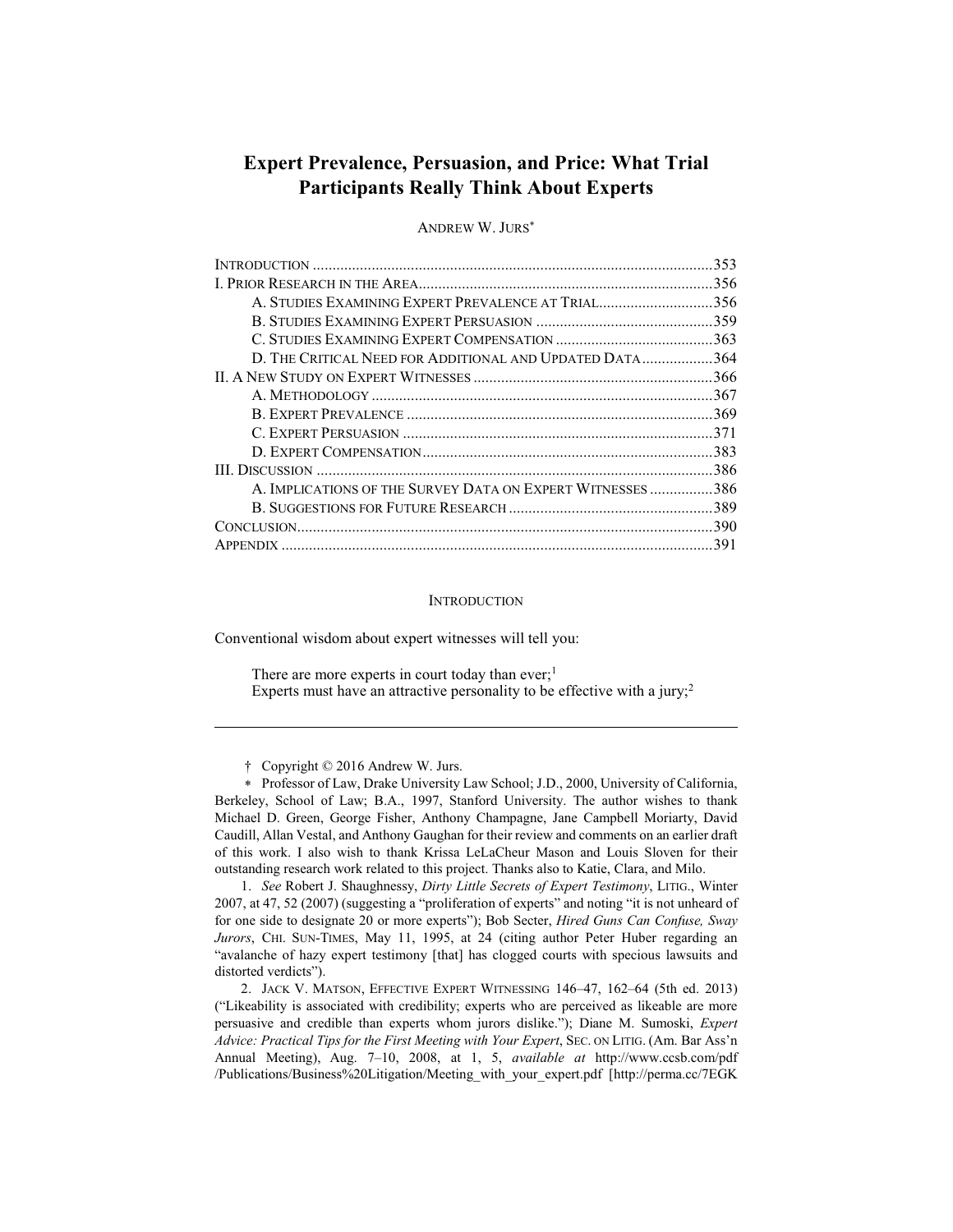Expert compensation is essential in establishing the expert's bias;<sup>3</sup> Lawyers can accurately assess what jurors want in an expert;<sup>4</sup> Lawyers will usually choose an expert based on support for their position:<sup>5</sup>

Experts have a clear idea of what makes them effective in court;<sup>6</sup> and Large numbers of experts are "hired guns" who earn a living through testimony. $7$ 

Yet every one of these tenets of conventional wisdom is not true. After collecting survey data about expert witnesses, these were only a few of the interesting facts that the data revealed.

This project began with a sense of frustration that standard, baseline data about expert witnesses was either unavailable,<sup>8</sup> dated,<sup>9</sup> or narrowly focused.<sup>10</sup> To fill the

3. See Richard Alcorn, Ethics and Expert Witnesses, ARIZ. ATT'Y, Oct. 2006, at 24, 32 (citing Wrobleski v. de Lara, 727 A.2d 930, 934 (Md. 1999)).

4. See Mark L.D. Wawro, Effective Presentation of Experts, LITIG., Spring 1993, at 31, 33–34 (1993) (suggesting methods that lawyers can appeal to what jurors want in an expert; for example: "Even when an expert report is not required, consider having the expert prepare one. Such a document has an inherent persuasiveness, quite apart from its content. For jurors, someone who has put his conclusions on paper will seem more committed to them and more professional.").

5. See Elliott D. Petty, Ethical Implications of "Hired Gun" Expert Witness-When Ethics Rules Fail, MD. B.J., March 2011, at 36, 39 (suggesting that lawyers' "duty to zealously advocate for their clients may require them to hire outliers if it would help their client's case"); see also Samuel R. Gross, Expert Evidence, 1991 Wis. L. REV. 1113, 1132-33 (1991) (stating that lawyers will choose experts who give helpful testimony and believe it, thus increasing the relative importance of outliers or those willing to shade their testimony for the client's benefit).

6. See MATSON, supra note 2, at 142-49; Gross, supra note 5, at 1133 (noting that "expert witnesses can become expert courtroom performers; they can learn by repeated practice to present their testimony to achieve maximum effect"); see also Laurence Miller, May It Please the Court: Testifying Tips for Expert Witnesses, THE DOE REPORT, http://www.doereport.com/article testifying tips.php [http://perma.cc/AUM5-S849] (providing a detailed list of advice on how to present in court).

7. John M. Freeman, Editorial, A Broken Tort System, WASH. POST, Aug. 4, 2004, at A18; John M. Freeman, Editorial, For Truth in Testimony, BALT. SUN, Dec. 23, 2003, at 15A; Ron Galperin, 'Expert' Testimony Offers Steady Cash in a Slow Market, L.A. TIMES, Jan. 31, 1995, at 8 (interviewing an expert who laments that "[m]any experts . . . are too willing to mold their expert opinions based on who is paying them"); see also DAVID M. MALONE & PAUL J. ZWIER, EFFECTIVE EXPERT TESTIMONY, at xi (2d ed. 2006).

8. One researcher suggests an explanation for the infrequency of studies in this area, and it involves a systematic lack of data. Simon A. Cole, Where the Rubber Meets the Road: Thinking About Expert Evidence as Expert Testimony, 52 VILL. L. REV. 803, 823 (2007).

9. See, e.g., Anthony Champagne, Daniel Shuman & Elizabeth Whitaker, An Empirical Examination of the Use of Expert Witnesses in American Courts, 31 JURIMETRICS J. 375 (1991); Gross, *supra* note 5; Daniel W. Shuman, Elizabeth Whitaker & Anthony Champagne, An Empirical Examination of the Use of Expert Witnesses in the Courts-Part II: A Three City Study, 34 JURIMETRICS J. 193 (1994).

10. Interview studies tend to focus on jurors' reactions to experts, which is an important

<sup>-</sup>SZ6J] (noting that an expert may lack the personality to effectively testify, so a lawyer should ask: "Is the expert personable?").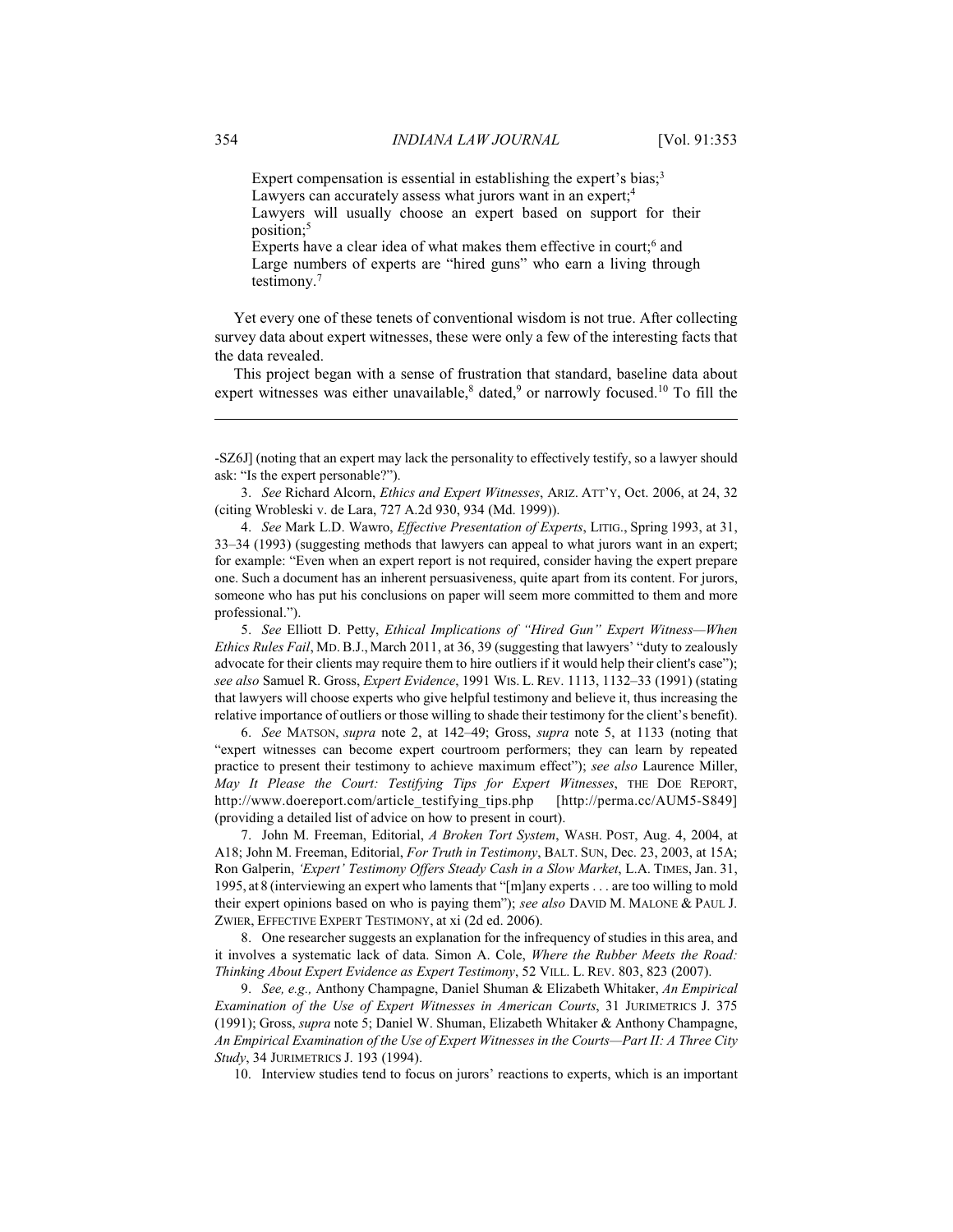gap, this Institutional Review Board (IRB)-approved study included every civil case that went to trial in 2012 in one medium-sized urban county in Iowa and then surveyed four different groups of participants in those cases: judges, jurors, experts, and lawyers.<sup>11</sup> In doing so, the responses revealed many interesting facts, which when broadly grouped fit into the categories of expert prevalence, persuasion, and pricing. Each area demonstrates that some of the common conventional wisdom about experts is incorrect, but also provides solid baseline data about how experts are used today, what makes them effective, and how different participants in trial can anticipate or weigh characteristics of experts differently.

Regarding prevalence of experts in cases, the data reveals that expert witnesses appear in 86% of the cases in the study, which is an identical percentage as in two prior research studies.<sup>12</sup> While the overall percentage of experts has not changed, the number per case has dropped—compared to prior studies—to an average of 3.64 per case, with  $64\%$  retained by the plaintiff.<sup>13</sup>

In assessing what makes an expert effective in court, both types of factfinders— judges and jurors—agree that the most important trait for an expert is the ability to convey technical information in a nontechnical way, and that an attractive physical appearance is the least important factor.<sup>14</sup> The experts' responses are broadly consistent with factfinders, although they seriously overvalue some factors (e.g., pleasant personality) and undervalue others (e.g., impressive educational credentials).<sup>15</sup> Lawyers also agree with the fact finders and experts at the margins, but like experts, lawyers overvalue or undervalue certain characteristics.<sup>16</sup> Even then, majorities of all groups surveyed remain confident that both judges and jurors can understand expert testimony.<sup>17</sup>

To find these and other basic baseline data about experts, I will begin in Part I with a review of prior empirical research into the areas of expert witnesses. There have been significant studies touching upon expert prevalence, persuasion, and pricing in the past, although few studies have occurred in recent years, and those that have collected data have done so as part of a larger project. In Part II, I will explain the methodology of the current study by explaining how the locale was selected, how surveys were administered, and what the response rates were. I will then evaluate the

but narrow part of the overall expert issue. See, e.g., MOLLY SELVIN & LARRY PICUS, THE DEBATE OVER JURY PERFORMANCE (1987), available at http://www.rand.org/content/dam /rand/pubs/reports/2007/R3479.pdf [http://perma.cc/438P-HJ26]; SPECIAL COMM. ON JURY COMPREHENSION, AM. BAR ASS'N, JURY COMPREHENSION IN COMPLEX CASES (1989); Joseph Sanders, Jury Deliberation in a Complex Case: Havner v. Merrell Dow Pharmaceuticals, 16 JUST. SYS. J. 45 (1993).

<sup>11.</sup> For a more detailed explanation of the methodology of this study, including response rates, see infra Part II.A.

<sup>12.</sup> Shari Seidman Diamond, How Jurors Deal with Expert Testimony and How Judges Can Help, 16 J.L. & POL'Y 47, 56 (2007); Gross, *supra* note 5, at 1119.

<sup>13.</sup> See infra Table 1. For an explanation of how this number relates to prior studies in the area, see *infra* text accompanying note 141.

<sup>14.</sup> See infra Appendix.

<sup>15.</sup> See infra Table 5.

<sup>16.</sup> See infra Table 8.

<sup>17.</sup> See infra Table 6.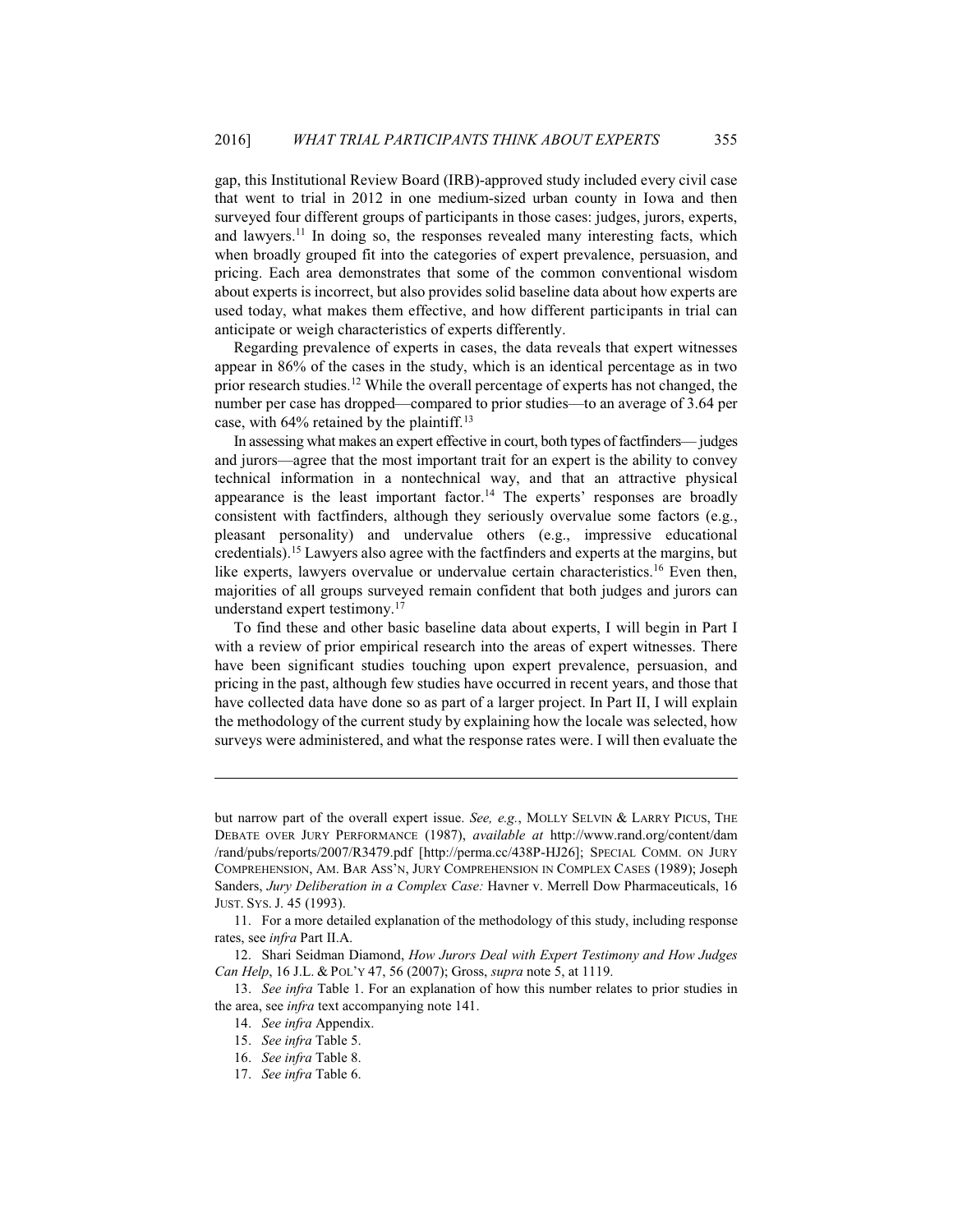responses in detail, breaking down the frequency data on experts, the factors experts must have to be effective, and how much experts cost, while also comparing the responses of the different parties. I will then finish in Part III with a discussion of the implications of the survey findings, as well as thoughts on follow-up research to address possible weaknesses of this study.

By measuring how expert witnesses are actually used in court, this study offers important new data about what makes experts effective and suggests that some commonly held beliefs about experts are misguided. In doing so, the data establishes an important new baseline for measuring expert witnesses in court, updating and expanding on prior research in the field.

#### I. PRIOR RESEARCH IN THE AREA

Research on the impact and effectiveness of expert witnesses has been performed sporadically throughout the last several decades, with many of the studies surrounding the 1993 U.S. Supreme Court decision in Daubert v. Merrell Dow Pharmaceuticals.<sup>18</sup> When examining the use of experts in actual litigation,<sup>19</sup> researchers have analyzed three broad categories of issues: expert witness prevalence in trial, expert witness persuasion to the judge or jury, and expert witness payment or fees for preparation or testimony. Before discussing the current study in detail, this paper will review what work has been done in each of these areas and then consider why updated research is critically important.

#### A. Studies Examining Expert Prevalence at Trial

One major cohort of studies examines how frequently experts appear in modern litigation. This literature contains two main components: studies that examine the overall percentage of trials that have an expert witness and studies that focus on the mean number of experts per trial.<sup>20</sup> Within each group there are studies that rely on a survey methodology but also ones that analyze reported cases from third-party reporters.

<sup>18. 509</sup> U.S. 579 (1993).

<sup>19.</sup> There is a separate body of work that examines the use of expert witnesses using an experimental approach, instead of actual cases. For a brief overview of that literature, see Neil Vidmar & Shari Seidman Diamond, Juries and Expert Evidence, 66 BROOK. L. REV. 1121, 1149-67 (2001).

<sup>20.</sup> That is not to say studies regarding trial use are the only studies on experts either, because other research exists on the use of experts in general, or on the separate issue of independent experts under Rule 706. See Joe S. Cecil & Thomas E. Willging, Accepting Daubert's Invitation: Defining a Role for Court-Appointed Experts in Assessing Scientific Validity, 43 EMORY L.J. 995 (1994) (analyzing the frequency of independent experts); Stephanie Domitrovich, Mara L. Merlino & James T. Richardson, State Trial Judge Use of Court Appointed Experts: Survey Results and Comparisons, 50 JURIMETRICS J. 371 (2010) (discussing the use of experts in all cases, but not limited to trial, as well as independent expert use); Andrew W. Jurs, Questions from the Bench and Independent Experts: A Study of the Practices of State Court Judges, 74 U. PITT. L. REV. 47 (2012) (reviewing the frequency of judicial use of, and reluctance to use, independent experts).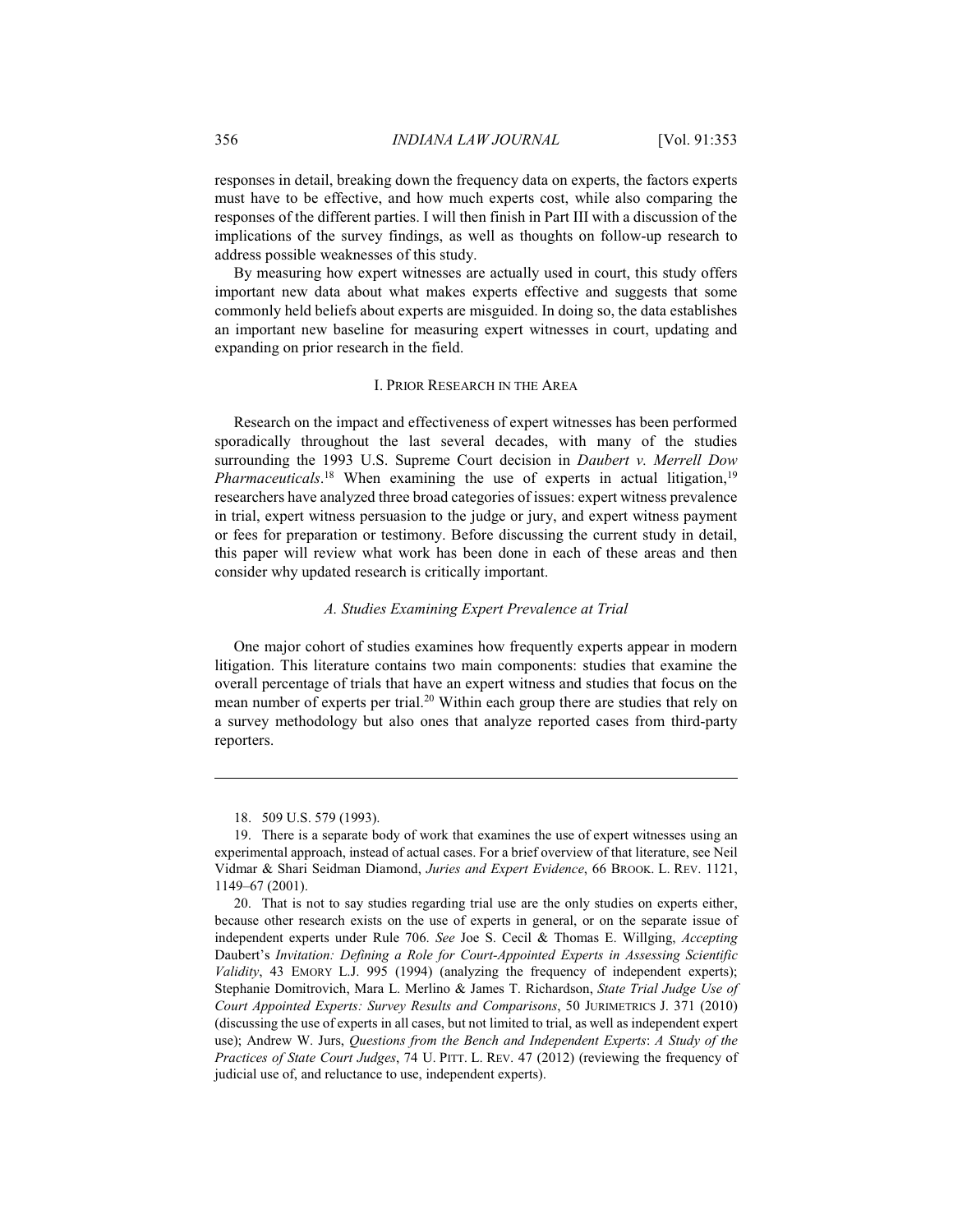One early study by Anthony Champagne, Daniel Shuman, and Elizabeth Whitaker analyzed the prevalence of experts by examining civil trials occurring in Dallas, Texas, in 1988.<sup>21</sup> When the researchers examined court files for all cases that went to trial between August and December of 1988, they found that fifty-seven cases out of ninety (63%) involved expert witness testimony.<sup>22</sup> The research then expanded beyond the files to encompass surveys of participants as well.<sup>23</sup> Having used the Dallas study as their pilot project, the same research group then wrote a follow-up paper, which expanded the analysis to Baltimore, Seattle, and Tucson.<sup>24</sup> For each city, they examined the records of civil and criminal cases tried within approximately a two-month span in either 1990 or 1991, finding that 72% of the cases involved expert witnesses.<sup>25</sup> The results varied significantly between the cities, from 46% in Seattle to 92.5% in Baltimore.<sup>26</sup> As with the first study, the research was then expanded to include surveys of the participants in those trials.<sup>27</sup>

Using a different methodology, Samuel R. Gross examined expert prevalence in his 1991 study Expert Evidence.<sup>28</sup> Instead of relying on court records as Champagne, Shuman, and Whitaker had done, Gross instead examined reported verdicts in civil cases from 1985 and 1986 from Jury Verdicts Weekly.<sup>29</sup> In the 529 reported cases, Gross reported that  $86\%$  of them involved expert testimony.<sup>30</sup> The study then disaggregated the data by determining the background of experts, the side of the case, the mean number of experts per side, and the types of cases, resulting in suggestions to reform the system. $31$ 

The most recent research examining the frequency of experts in real trials occurred in a 2007 study by Shari Diamond.<sup>32</sup> Her analysis examined civil trials in Arizona, which were videotaped as part of a detailed study of jury behavior occurring in 1998.<sup>33</sup> Of the fifty cases involved, forty-three involved expert testimony  $(86\%)$ .<sup>34</sup>

29. While the results appear in the 1991 article *Expert Evidence*, the methodology of the study is explained in detail in a separate piece. Samuel R. Gross & Kent D. Syverud, Getting to No: A Study of Settlement Negotiations and the Selection of Cases for Trial, 90 MICH. L. REV. 319, 330 (1991).

30. Gross, *supra* note 5, at 1119.

31. Regarding background of experts and side of the case, see id. Regarding the mean number of experts and the types of cases, see *infra* text accompanying notes 37–40.

32. Diamond, *supra* note 12.

33. While the results appear in the 2007 article How Jurors Deal with Expert Testimony and How Judges Can Help, the methodology of the study is explained in more detail in Shari Seidman Diamond & Neil Vidmar, Jury Room Ruminations on Forbidden Topics, 87 VA. L. REV. 1857, 1869-73 (2001); see also Shari Seidman Diamond, Neil Vidmar, Mary Rose, Leslie Ellis & Beth Murphy, Juror Discussions During Civil Trials: Studying an Arizona Innovation, 45 ARIZ. L. REV. 1, 16-19 (2003).

34. Diamond, *supra* note 12, at 56.

<sup>21.</sup> Champagne et al., *supra* note 9, at 380.

 $22.$  *Id.* 

<sup>23.</sup> See infra text accompanying notes 55-61.

<sup>24.</sup> Shuman et al., *supra* note 9, at 197.

<sup>25.</sup> Id.

 $26.$  Id.

<sup>27.</sup> See infra text accompanying notes 55–61.

<sup>28.</sup> Gross, *supra* note 5.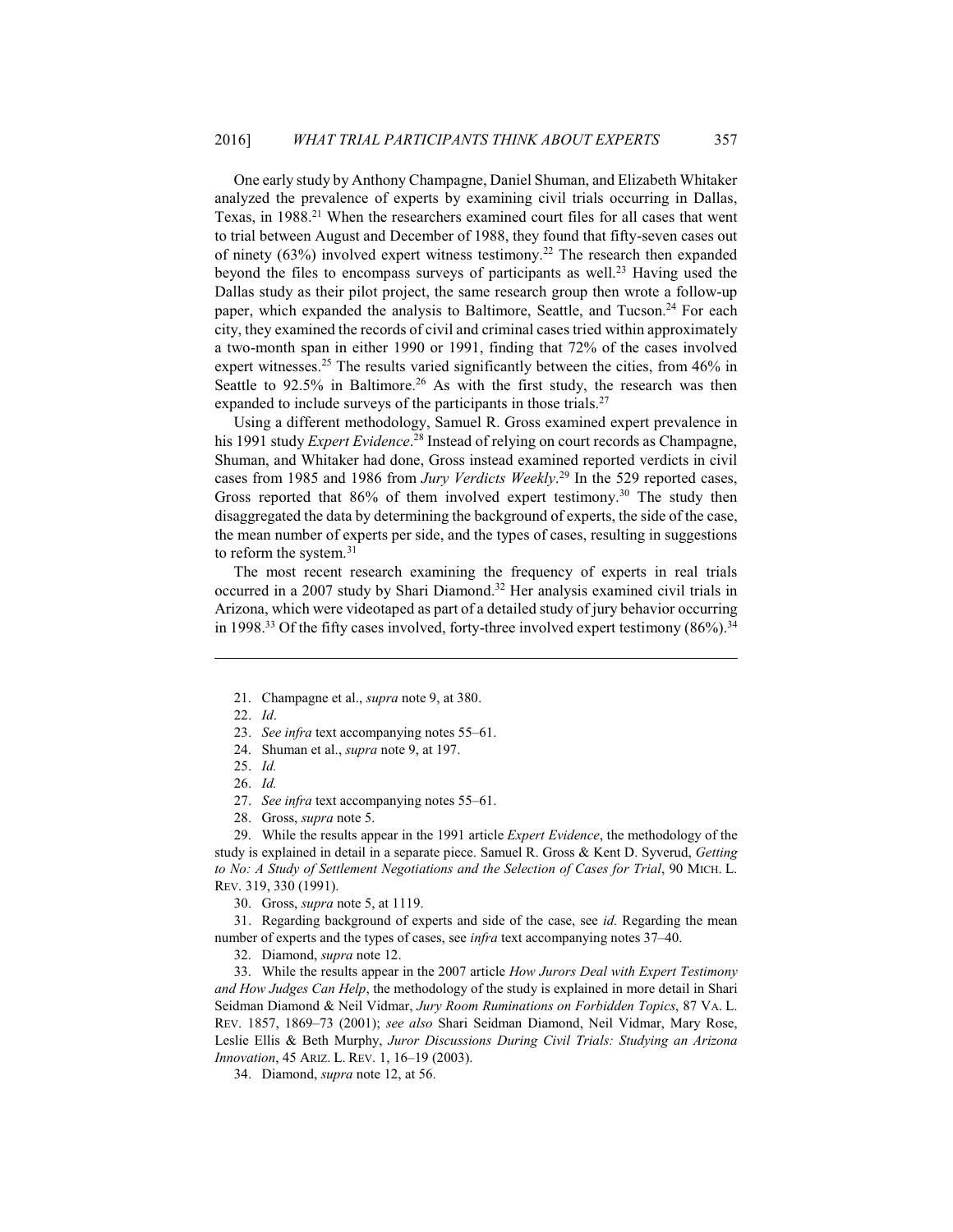Diamond then examined juror decision-making processes, as well as persuasion by experts. $35$ 

In those studies that have examined the frequency of experts in actual trials, the findings vary from 63% in the 1991 Champagne, Shuman, and Whitaker study to 86% for both the Gross and Diamond analyses.<sup>36</sup> In addition to these pieces, other researchers have examined a closely related but distinct issue-the frequency of experts as expressed in mean expert per trial or by party.

In a 1996 follow-up study to his 1991 work, Samuel Gross and Kent Syverud examined the same set of reported cases from Jury Verdicts Weekly in 1985-86 and a similar set of reported cases from 1990–91.<sup>37</sup> In the 1996 paper, Gross and Syverud reported that the earlier sample showed a mean of 3.3 experts per trial, which increased in the later sample to 4.1.<sup>38</sup> In both samples, products liability cases had the most experts per case, while vehicular cases (earlier sample) or nonvehicular negligence cases (later sample) had the fewest.<sup>39</sup> Medical experts made up a majority of experts in these cases.<sup>40</sup>

Using a different methodology, Carol Krafka and her colleagues also measured the frequency of experts in cases in a 2002 study.<sup>41</sup> Instead of using reported cases as Gross and Syverud did, Krafka et al. relied on surveys of federal judges from 1991 and 1998.<sup>42</sup> When the judges were asked about the frequency of experts in their most recent trial,<sup>43</sup> they reported a mean of either 4.31 experts per trial (1998) or 4.80 (1991).<sup>44</sup> Analysis of the 1998 responses indicates that a majority of the experts testified on behalf of the plaintiff, and that tort cases had more experts than other case types.<sup>45</sup> Krafka et al. also found, in contrast to the Gross and Syverud study, that only 42.5% of the experts in their survey were medical specialists.<sup>46</sup> The study is careful to note its limits in stating: "Our data do not provide insight into the absolute frequency of expert testimony in civil trials because we have no estimate of the number of trials involving no expert testimony."47

In 2010, David Flores, James Richardson, and Mara Merlino investigated the same issue by looking at a sample of cases from 1991–92 and comparing them to a 2005–06 sample.<sup>48</sup> The analysis of the earlier sample discovered a slightly smaller

36. See supra text accompanying notes 22, 30, and 34.

37. Samuel R. Gross & Kent. D. Syverud, Don't Try: Civil Jury Verdicts in a System Geared to Settlement, 44 UCLA L. REV. 1, 9-10 (1996).

39. Id. at 33 tbls.17 & 18.

40. Id.

41. Carol Krafka, Meghan A. Dunn, Molly Treadway Johnson, Joe S. Cecil & Dean Miletich, Judge and Attorney Experiences, Practices, and Concerns Regarding Expert Testimony in Federal Civil Trials, 8 PSYCHOL. PUB. POL'Y & L. 309 (2002).

45. Id.

48. The researchers examined the actual court files of the 1991–92 cases in storage at a facility in Georgia. David M. Flores, James T. Richardson & Mara L. Merlino, Examining the

<sup>35.</sup> See infra text accompanying notes 63–68.

<sup>38.</sup> Id. at 31-32.

<sup>42.</sup> *Id.* at 311.

<sup>43.</sup> *Id.* at 312.

<sup>44.</sup> *Id.* at 319.

<sup>46.</sup> *Id.* at 320 tbl.2.

<sup>47.</sup> *Id.* at 318.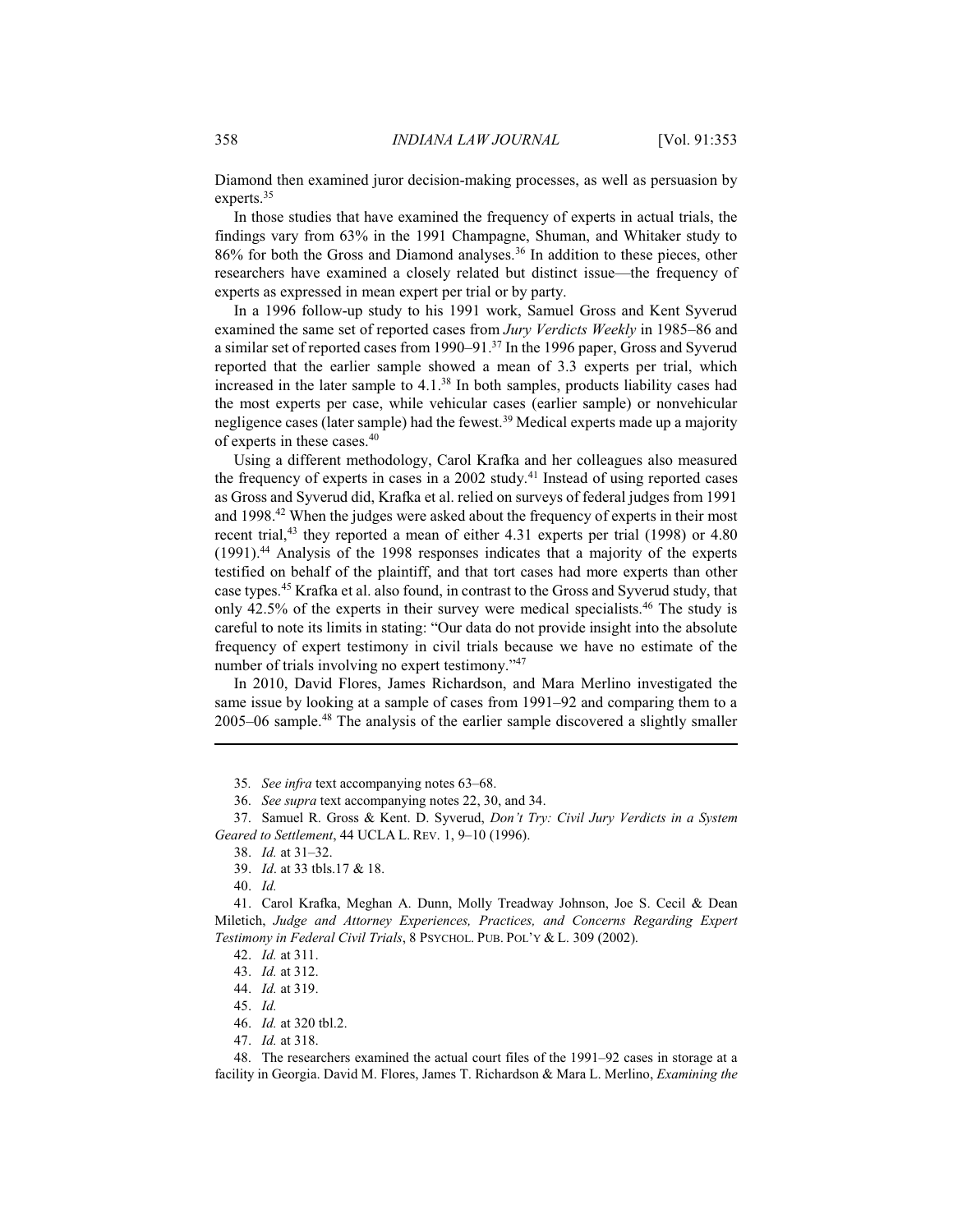mean number of experts per case, 4.15 per case, than Krafka et al. had found in either the 1991 or 1998 data; the analysis also showed that the vast majority of the experts  $(78%)$  were plaintiff's experts.<sup>49</sup> When they examined the newer sample, the data showed that the mean number of experts had decreased in a nonstatistically significant way, to 3.58 per case.<sup>50</sup> The main difference, however, was that the plaintiff's percentage of those experts had dropped significantly by eighteen percentage points, to  $60\%$ <sup>51</sup>. They also reported a drop in the overall number of medical experts between the earlier and later samples.<sup>52</sup> This finding is consistent with the drop in medical experts between the Gross and Syverud findings, where they were a majority of experts, to the Krafka analysis, where they were not.<sup>53</sup>

Overall, researchers have in the past analyzed the frequency of experts using different methodologies, and by examining their frequency both within all trials and within cases that have experts at all, they have established some interesting baseline data on the issue. To recap, studies have found that experts appear in between  $63\%$ and 86% of cases, with studies in the 1990s showing between 4.1 and 4.8 experts per case and the newest study in 2005 finding 3.6 experts per case.

#### **B.** Studies Examining Expert Persuasion

Many of the studies addressing expert prevalence also examined persuasion of experts as well. For analysis of real cases, researchers have approached the issue with surveys, observational studies, and thorough juror interviews.<sup>54</sup>

Champagne, Shuman, and Whitaker examined expert persuasion using a survey approach in their studies on expert witnesses from 1991 and 1994.<sup>55</sup> In each study, they asked trial participants—judges, jurors, and counsel—about the characteristics necessary for an expert to be effective in court.<sup>56</sup> In both studies, experts responded that the two most important characteristics for an expert to be effective in court are "ability to convey technical information non-technically" and "willingness to draw firm conclusions."<sup>57</sup> In both studies, jurors largely agreed, choosing "ability to

Effects of the Daubert Trilogy on Expert Evidence Practices in Federal Civil Court: An *Empirical Analysis*, 34 S. ILL. U. L.J. 533, 546 (2010). The 2005–06 cohort, however, could be accessed via the U.S. Court's PACER system. Id. at 545.

50. Flores et al., *supra* note 48, at 548 tbl.1.

<sup>49.</sup> Id. at 548 tbl.1. Krafka et al. found 4.8 experts per case with their 1991 survey, and 4.31 experts per case with their 1998 survey. Krafka et al., *supra* note 41, at 319. The 1998 survey data also showed that 57% of testifying experts were plaintiff experts. Id.

<sup>51.</sup> Id.

<sup>52.</sup> *Id.* at 551 tbl.2.

<sup>53.</sup> See supra text accompanying notes 40 and 46.

<sup>54.</sup> As with the issue of expert prevalence, there are also studies examining the issue of expert persuasion using an experimental approach. For a brief overview of literature on that approach, see Sanja Kutnjak Ivković & Valerie P. Hans, Jurors' Evaluations of Expert Testimony: Judging the Messenger and the Message, 28 LAW & Soc. INQUIRY 441, 446–50 (2003); Vidmar & Diamond, *supra* note 19, at 1149–67.

<sup>55.</sup> See Champagne et al., supra note 9, at 380; Shuman et al., supra note 9, at 197.

<sup>56.</sup> See Champagne et al., *supra* note 9, at 386–91; Shuman et al., *supra* note 9, at 202–04.

<sup>57.</sup> Shuman et al., *supra* note 9, at 200 tbl.1; *see* Champagne et al., *supra* note 9, at 386  $tb1.5.$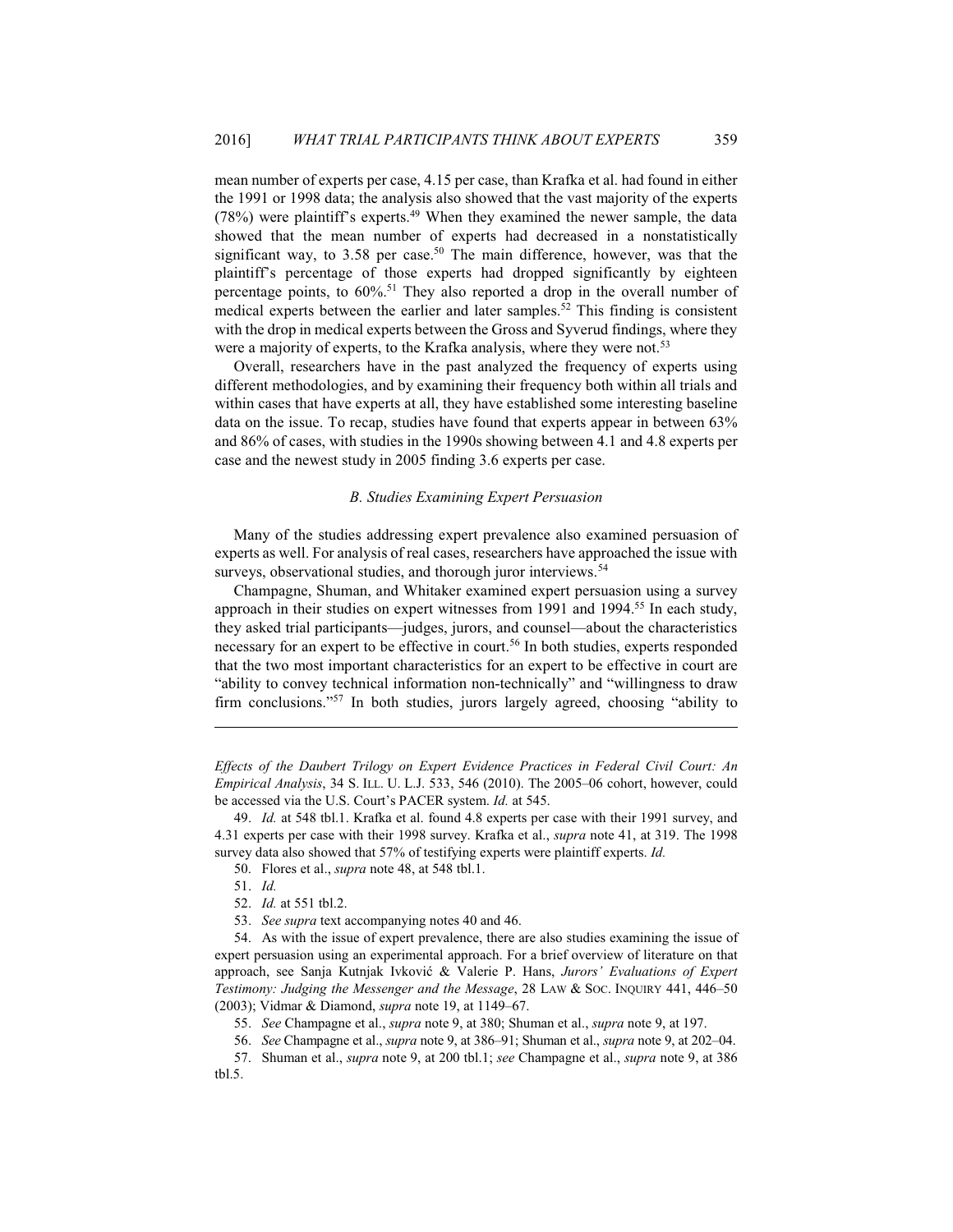convey technical information non-technically" and "willingness to draw firm conclusions" as the most important characteristics of an expert to make them believable.<sup>58</sup> The lawyers who responded to both surveys believed that the characteristic of an expert most important to them when retaining an expert was their credentials or qualifications, although the two studies disagree on what the next most important is: "appearance/demeanor" (1991) and "adamancy of support for lawyer's position" (1994).<sup>59</sup>

The largest difference between the 1991 and 1994 studies came from the judges' responses. When asked what characteristics of an expert make them credible, the 1991 respondents chose demeanor as the most important characteristic, with credentials second.<sup>60</sup> On the other hand, the judges from the 1994 study believed that the expert's experience and objectivity were the most important factors in assessing credibility, while demeanor and credentials were less important.<sup>61</sup>

Since those early 1990s studies, researchers have not used survey methodologies to assess expert persuasion, instead relying on either observation or direct interviews of jurors. In her 2007 study, Shari Diamond used an observational method, qualitatively assessing juror analysis of experts from fifty civil trial deliberations that had been videotaped.<sup>62</sup> When she examined those tapes, she found that jurors were far more likely to focus on the content of testimony rather than peripheral clues in deciding whom to believe.<sup>63</sup> When jurors could ask questions of the witnesses at trial, Diamond found that jurors asked very few questions of the experts regarding their qualifications, and instead the focus was on gathering more information to evaluate the content of the testimony.<sup>64</sup> Independent of the juror questions, Diamond found that the juror deliberations also focused on the content of the message, finding jurors "do not accept expert testimony on face value. They consider credentials and expertise, but are actively engaged with the content and attempt to assess the accuracy of what the experts say."<sup>65</sup> She is careful to mention that this finding does not render credentials irrelevant, but instead indicates they are important solely as a cue to decide which content to believe.<sup>66</sup> In addition, she found that if jurors understand testimony of an expert, then use of technical language may actually boost the expert's influence.<sup>67</sup> Clearly, Diamond's observations contrast strongly with the survey data from Champagne, Shuman and Whitaker.

Independent of these survey and observational studies, the largest number of studies on expert witness persuasion involved interviewing jurors from complex

67. Id.

<sup>58.</sup> Shuman et al., *supra* note 9, at 200 tbl.2; *see* Champagne et al., *supra* note 9, at 388.

See Champagne et al., *supra* note 9, at 387 tbl.6; Shuman et al., *supra* note 9, at 202 59.  $tb1.4.$ 

<sup>60.</sup> See Champagne et al., supra note 9, at 391.

<sup>61.</sup> Shuman et al., *supra* note 9, at 199.

<sup>62.</sup> Regarding methodology, see *supra* note 33 (discussing methodological explanations in other law review articles).

<sup>63.</sup> Diamond, *supra* note 12, at 58, 62.

<sup>64.</sup> *Id.* at 57.

<sup>65.</sup> *Id.* at 62.

<sup>66.</sup> Id. at 63.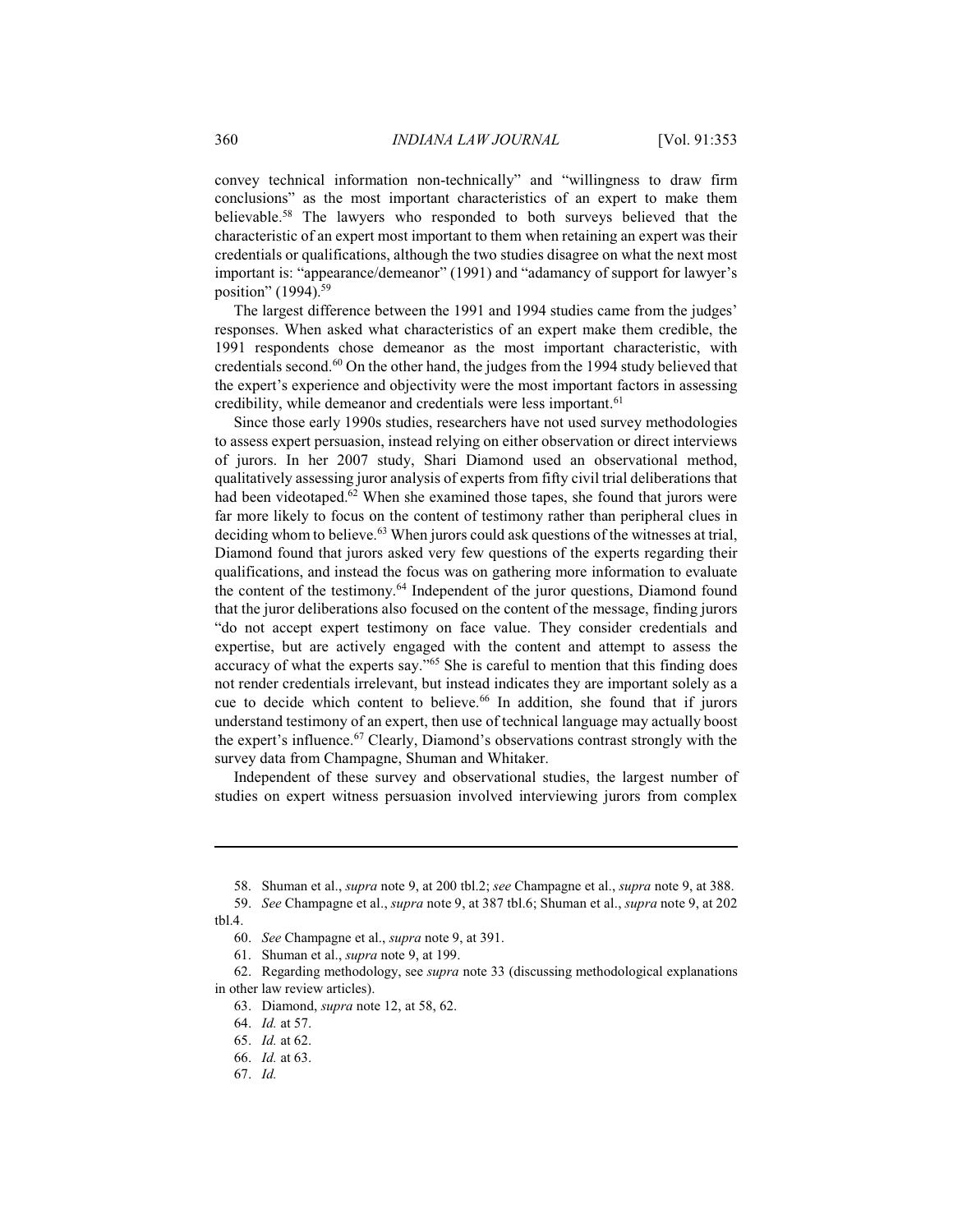cases and asking about their impressions of the evidence.<sup>68</sup> In the mid-1980s, Jane Goodman, Edith Greene, and Elizabeth Loftus interviewed jurors from a variety of product liability cases.<sup>69</sup> They found that jurors had difficulty with expert evidence, although jurors were helped when the presentation was highly organized.<sup>70</sup> When trying to resolve a dispute between experts on a single issue, Goodman, Greene, and Loftus reported that some jurors review the data underlying each opinion while others rely on the expert's overall credibility.<sup>71</sup> On the other hand, they also reported that some jurors may have simply abandoned efforts to resolve a "[b]attle of the [e]xperts," leading to discounting of all expert opinions.<sup>72</sup> Jurors also mentioned confusion with statistics or with the jury instructions.<sup>73</sup>

Two years later, Molly Selvin and Larry Picus observed an asbestos-related civil lawsuit and then interviewed the six jurors afterward regarding the evidence presented to them.<sup>74</sup> When examining jurors' analysis of the testimony of an expert, Selvin and Picus found that the jurors' assessments were based "not only on the substance of his or her testimony but also on the perception of that witness's characteristics, personality and behavior."<sup>75</sup> This led the jurors to consider an expert's income from prior cases and an expert's social standing.<sup>76</sup>

An American Bar Association (ABA) committee studied many aspects of juror handling of complex litigation, including how jurors reacted to expert witnesses, for its 1990 report Jury Comprehension in Complex Cases.<sup>77</sup> The researchers interviewed forty-three jurors from four different complex cases, three of which involved expert testimony.<sup>78</sup> When asked about experts, the jurors in two of the three expert cases remarked that they did not rely heavily on the experts in resolving the case.<sup>79</sup> The jurors often relied on peripheral clues about the experts in deciding on their testimony, disregarding "hired gun" experts while accepting the testimony of experts who had independent involvement in the case.<sup>80</sup> Jurors also commented

<sup>68.</sup> For an overview of the literature in this area, see Vidmar & Diamond, *supra* note 19, at 1140–49 (discussing interview studies authored by Neil Vidmar, Sanja Ivkovich and Valerie Hans, Molly Selvin and Larry Picus, the American Bar Association, Joseph Sanders, and the New Zealand Law Reform Commission).

<sup>69.</sup> Jane Goodman, Edith Greene & Elizabeth F. Loftus, What Confuses Jurors in Complex Cases, TRIAL, Nov. 1985, at 65.

<sup>70.</sup> Id. at 66.

<sup>71.</sup> Id. at 68.

<sup>72.</sup> *Id.* at 66-68.

<sup>73.</sup> *Id.* at 69-71.

<sup>74.</sup> SELVIN & PICUS, *supra* note 10, at 3-5.

<sup>75.</sup> *Id.* at 26-27.

<sup>76.</sup> Id. at 27–28, 49 ("The Newman jurors had a generally negative attitude toward the defendant's medical experts in that case, based in part on their perception of the social gap between themselves and these physicians, and the amount of income jurors perceived the experts earned from this and other asbestos cases.").

<sup>77.</sup> See SPECIAL COMM. ON JURY COMPREHENSION, supra note 10, at 5-6.

<sup>78.</sup> *Id.* at 6-8.

<sup>79.</sup> Id. at 366, 490.

<sup>80.</sup> Id. at 40-42.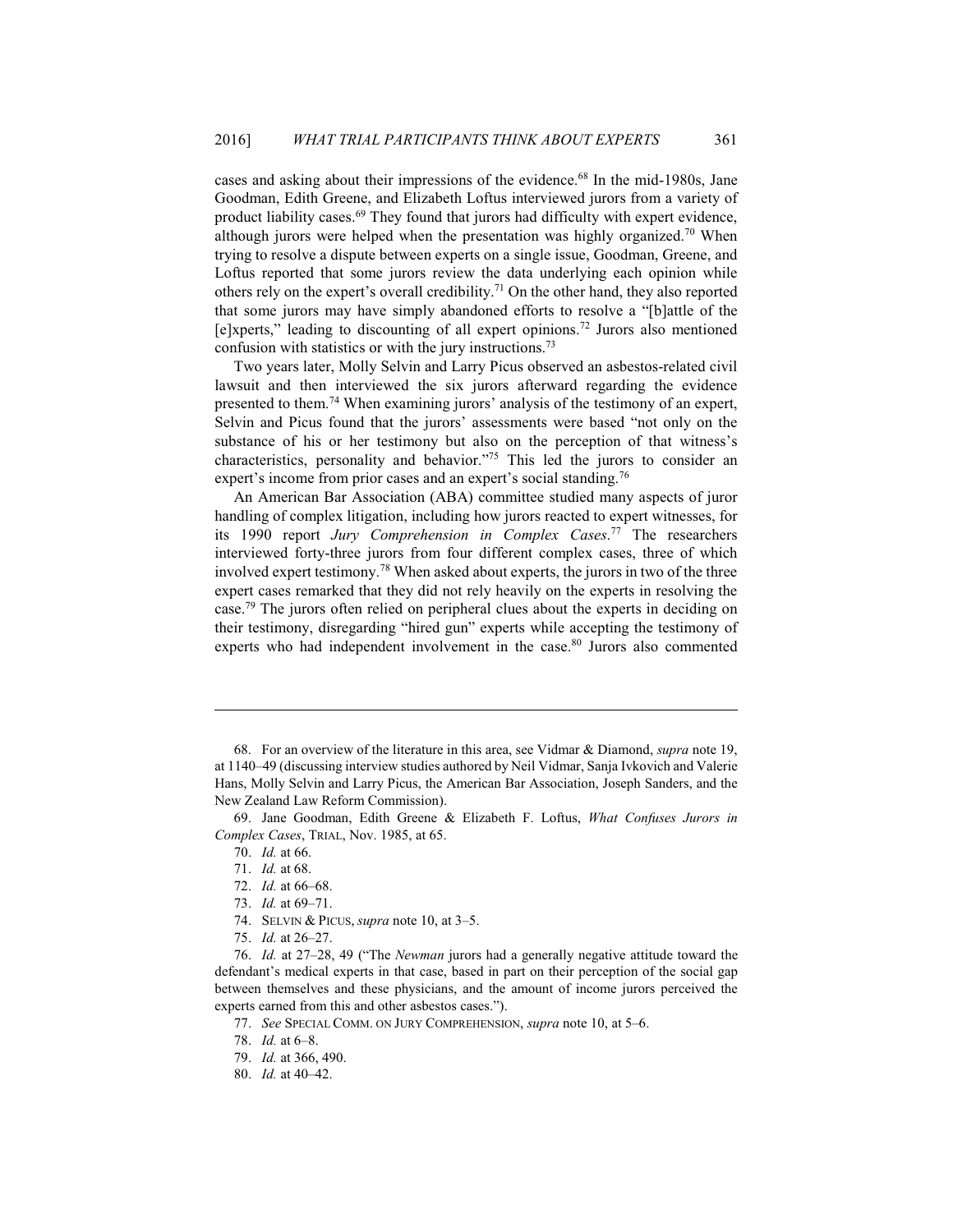extensively on the quality of presentation, criticizing opaque, circular, lengthy, or jargon-laced presentations.<sup>81</sup>

In his 1993 study, Joseph Sanders interviewed jurors after a complex case involving birth defects, in order to assess their understanding of the evidence.<sup>82</sup> Like the ABA research, he found these jurors were likely to discount experts who they felt were "hired guns" due to their repeated litigation work, but Sanders also found that the jury had focused their attention on weaker types of causation evidence in the case.<sup>83</sup> He also explained that jurors tend to begin any case with an "anchor point" that all disputes are evenly divided until evidence is produced to the contrary;<sup>84</sup> in the studied case, this anchoring led to the jury overestimating the scientific consensus in the contested areas.<sup>85</sup> Sanders concluded that the jury "had difficulty understanding and assessing the scientific evidence."86

Only two years later, Neil Vidmar examined the jury handling of complex evidence in a series of medical malpractice cases.<sup>87</sup> In contrast to the Selvin and Picus jurors, Vidmar found the jurors to be quite competent in assessing the complex evidence, with "a basically solid understanding" of how the expert testimony fits into the case, as well as the ability to evaluate the testimony in the overall context of all evidence at trial.<sup>88</sup> He acknowledged that some individual jurors did rely on appearance, character, or charm to determine the merits of testimony.<sup>89</sup>

In the most recent study  $(2003)$  of the issue of expert persuasion in actual cases, Sanja Ivković and Valerie Hans interviewed over fifty jurors from a variety of complex cases.<sup>90</sup> Their interviews provide a complex picture of the factors jurors consider in evaluating experts, finding that both the expert's credentials and the quality of the presentation were important.<sup>91</sup> Jurors preferred experts with quality credentials, but the most common item mentioned by the jurors was presentation.<sup>92</sup> A clear presentation appeared to be the most important factor for the jurors in assessing the expert, along with completeness or lack of evasion.<sup>93</sup> On the other hand, experts who appeared repeatedly for the same attorney, who used jargon, who were evasive, or who were inconsistent in their opinions were considered less credible.<sup>94</sup> The researchers also found that jurors started cases naturally skeptical of experts, as

81. *Id.* at 40–42, 151–52.

82. Sanders, *supra* note 10. Sanders notes that he was able to perform a complete interview with only four of the twelve jurors in the Havner case. Id. at 56.

83. *Id.* at 61–63, 65.

85. Id. at 64-65.

86. Id. at 65.

87. NEIL VIDMAR, MEDICAL MALPRACTICE AND THE AMERICAN JURY (1995).

88. This specific characterization appears in a description of the 1995 juror interviews in Vidmar and Diamond's 2001 article in Brooklyn Law Review. Vidmar & Diamond, supra note 19, at 1142.

89. See VIDMAR, supra note 87, at 172.

90. Ivković & Hans, supra note 54, at 450.

91. Id. at 457-58.

92. *Id.* at 458.

93. *Id.* at 470-71, 473.

94. Id. at 466, 470–71, 473. But see Diamond, supra note 12, at 63 (noting technical language enhances experts).

<sup>84.</sup> Id. at 64.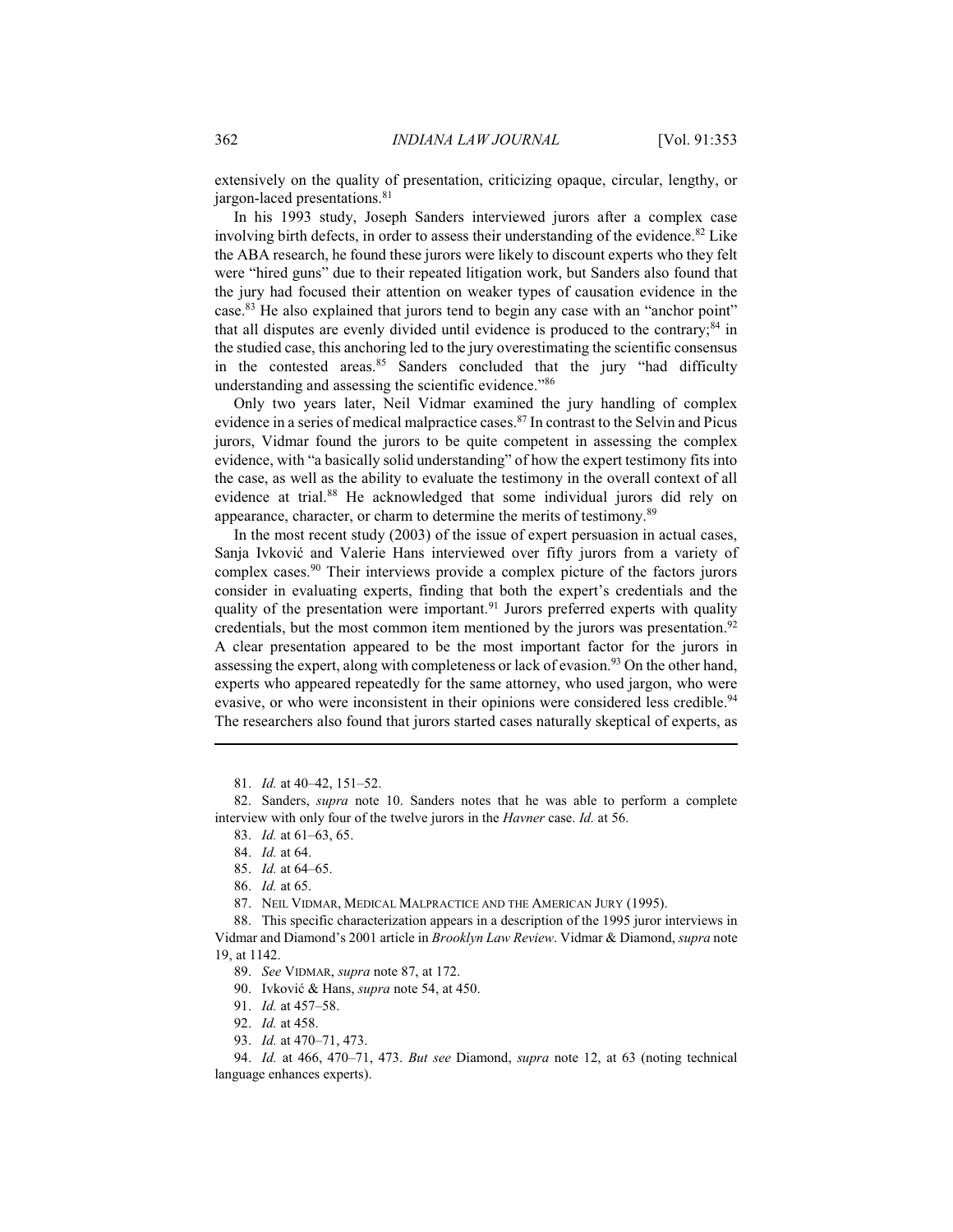opposed to accepting their testimony without hesitation.<sup>95</sup> Ivković and Hans comprehensively analyzed jurors' impressions of experts, although in a more qualitative way than the survey studies, finding jurors with a more nuanced and sophisticated assessment of experts than studies from previous decades.

#### C. Studies Examining Expert Compensation

Only a few of the studies discussed above touch upon the issue of expert compensation, but those that do examine both the hourly rates charged by experts and overall income earned as an expert.<sup>96</sup> In the 1991 Champagne, Shuman, and Whitaker survey, the experts charged an average of \$258 per hour.<sup>97</sup> Fees varied widely based on specialty, with an equine veterinary specialist charging the lowest fee of \$65 per hour and a neurosurgeon with the highest at \$1000 per hour.<sup>98</sup> When asked how much of their income came from expert work, the vast majority of experts  $(82%)$  answered less than 5% of their annual income.<sup>99</sup> No expert earned more than 35% of his or her income through expert fees.<sup>100</sup>

The researchers' 1994 survey used a similar methodology, but the results varied on several points.<sup>101</sup> While expert fees varied greatly depending on specialty, the average fee charged by the experts in this study was \$185 per hour, 28% less than the 1991 respondents.<sup>102</sup> In contrast to the 1991 survey, 9% of experts indicated they earned more than 35% of their annual income by expert witness fees.<sup>103</sup> Of those experts, the researchers noted that half were forensic specialists who worked for the state, while the rest "fit the stereotypical image of the highly paid professional expert."104

More recently, researchers for expert witness marketing services have performed proprietary surveys on expert fees as a marketing tool attendant to their websites.<sup>105</sup>

97. Champagne et al., *supra* note 9, at 382. In 2014 dollars, this is equal to a rate of \$516.30 per hour. CPI Inflation Calculator, supra note 96 (converting dollars from the year of data collection-1988-to 2014 dollars).

98. Champagne et al., *supra* note 9, at 382. The veterinary specialist fee converts to \$130.07 per hour in 2014 dollars, while the neurosurgeon fee coverts to \$2001.15 per hour. CPI Inflation Calculator, supra note 96 (converting 1988 dollars to 2014 dollars).

99. Champagne et al., *supra* note 9, at 383.

101. See Shuman et al., *supra* note 9, at 197 (discussing the methodology of the study).

102. Id. at 205 (noting that, as with the 1991 study, medical experts again charged the most). In 2014 dollars, this is equal to a rate of \$321.56 per hour. CPI Inflation Calculator, supra note 96 (converting dollars from the primary year of data collection—1991—to 2014 dollars).

103. Shuman et al., *supra* note 9, at 205.

104. Id.

105. The website ExpertPages issued its annual expert witness fee survey for 2014, which is available to members of the website. EXPERTPAGES, 2014 EXPERT WITNESS FEES  $\&$ 

<sup>95.</sup> *Id.* at 452, 478.

<sup>96.</sup> For purposes of clarity, I will report the original dollar figure for prior research, but also adjust it to 2014 dollars using the Inflation Calculator from the Bureau of Labor Statistics, for comparative purposes. CPI Inflation Calculator, BUREAU OF LABOR STATISTICS, http://www.bls.gov/data/inflation calculator.htm [http://perma.cc/3FL4-QH36].

 $100.$  Id.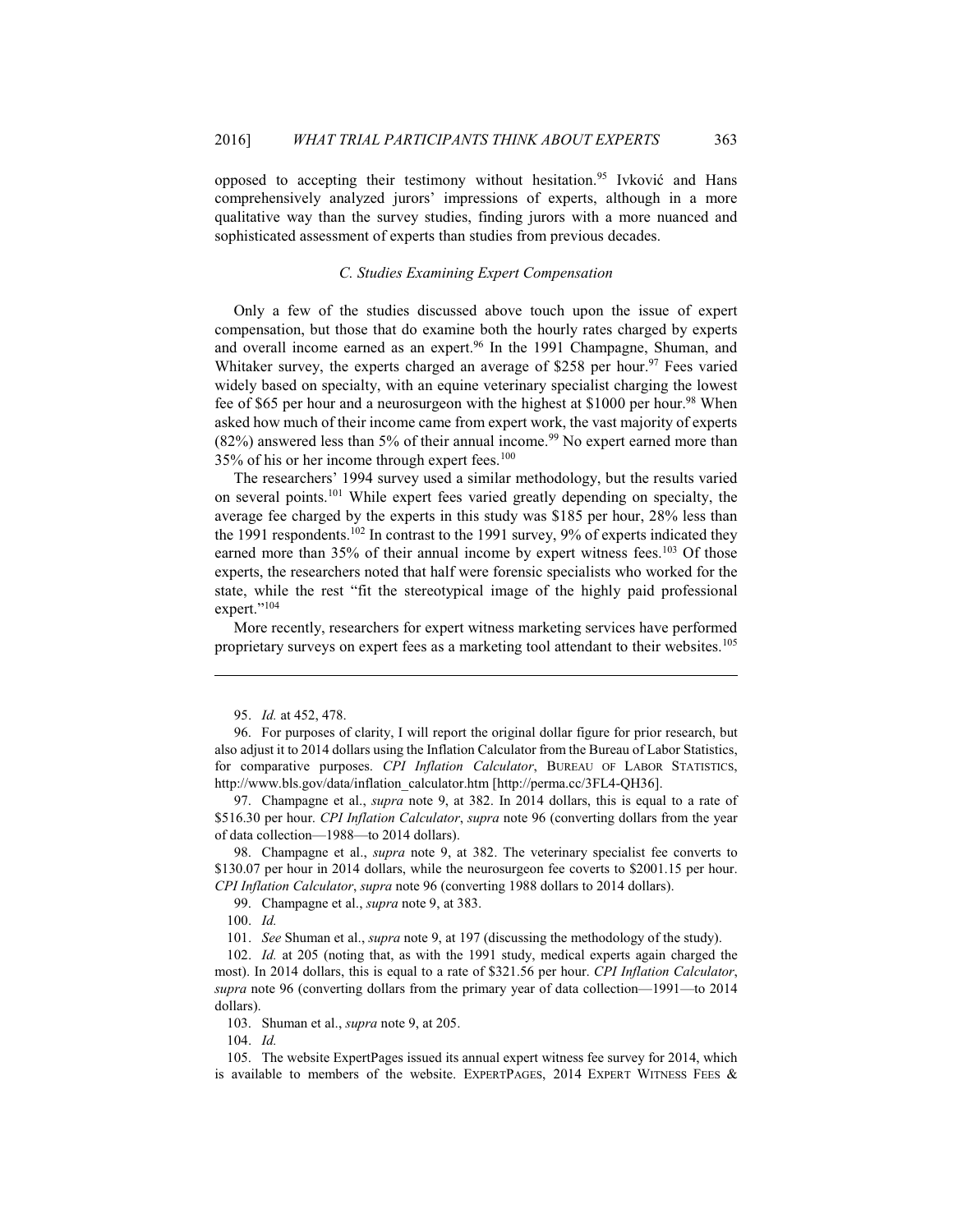As for-profit endeavors, however, these data are unavailable for nonlitigation research purposes.

#### D. The Critical Need for Additional and Updated Data

While there are prior studies on expert witnesses, as discussed above in Parts I.A–C, the literature review exposes why additional research is critical in the area. In sum, updated baseline research is necessary since much of the basic baseline data about experts is twenty or more years old, and while it is extensive, there remain many unresolved questions about experts.

On the issue of expert prevalence, the most comprehensive studies of frequency of experts date to the early 1990s. Champagne, Shuman, and Whitaker's 1991 study relied on data about trials in Dallas, Texas in 1988, and the 1994 follow-up study used cases in three cities from 1990 and 1991.<sup>106</sup> Gross's evaluation of expert frequency is similarly dated, relying on reported cases from the Jury Verdicts Weekly reporter from 1985 and 1986.<sup>107</sup> More recently, several additional studies have been done, but they have several weaknesses. Diamond's 2007 analysis of Arizona civil trials relied on trials from the 1990s, but the researchers also noted that while the initial selection of cases was random, due to the opt-out provisions for jurors and attorneys, the final sample included only 22% of the eligible cases.<sup>108</sup> Krafka's 2002 study involved judicial surveys from the 1990s as well, but it also focused on capturing the mean number of experts but not overall expert frequency.<sup>109</sup> The 2010 study of Flores, Richardson, and Merlino did establish baseline data on the mean number of experts per trial, as Krafka's study did by surveys, but never established a baseline frequency of experts in all trials.<sup>110</sup> These studies represent all recent inquiries into expert frequency, and while they find interesting facts about experts, they are either dated or focus on a different issue than absolute frequency.<sup>111</sup> It is

PRACTICES SURVEY (2014), available at http://connect.expertpages.com/getsurvey/ [http://perma.cc/DS8T-62FJ]. An executive summary of the report suggests it may contain some data on expert fees, by profession. GERRY GOLDSCHOLLE, EXECUTIVE SUMMARY: EXPERTPAGES 2014 EXPERT WITNESS FEES & PRACTICES SURVEY (2014), available at http://www.debow.com/documents/ExecSummaryReport0825V2.pdf [http://perma.cc/Y8RP -XK7B]. The same is true for another proprietary report performed for SEAK, Inc., another expert witness website. JAMES J. MANGRAVITI, JR., STEVEN BABITSKY & NADINE NASSER DONOVAN, 2014 SEAK, INC. SURVEY OF EXPERT WITNESS FEES (2014), available at http://www.seak.com/wp-content/uploads/2014/07/Expert-Witness-Fee-Data.pdf [http://perma.cc /Z76F-KWE6 ] (containing the summary report only).

<sup>106.</sup> Champagne et al., *supra* note 9, at 380; Shuman et al., *supra* note 9, at 197.

<sup>107.</sup> Gross & Syverud, *supra* note 29, at 330.

<sup>108.</sup> Diamond & Vidmar, *supra* note 33, at 1871 (noting a 22% yield rate among eligible trials).

<sup>109.</sup> Krafka et al., *supra* note 41, at 311 (noting methodology); id. at 318 (mentioning that analysis did not assess absolute frequency of experts).

<sup>110.</sup> See supra text accompanying notes 48–52.

<sup>111.</sup> One researcher suggests an explanation for the infrequency of studies in this area, and it involves a systematic lack of data. Cole, *supra* note 8, at 823. This is consistent with my experience. See infra Part II.A.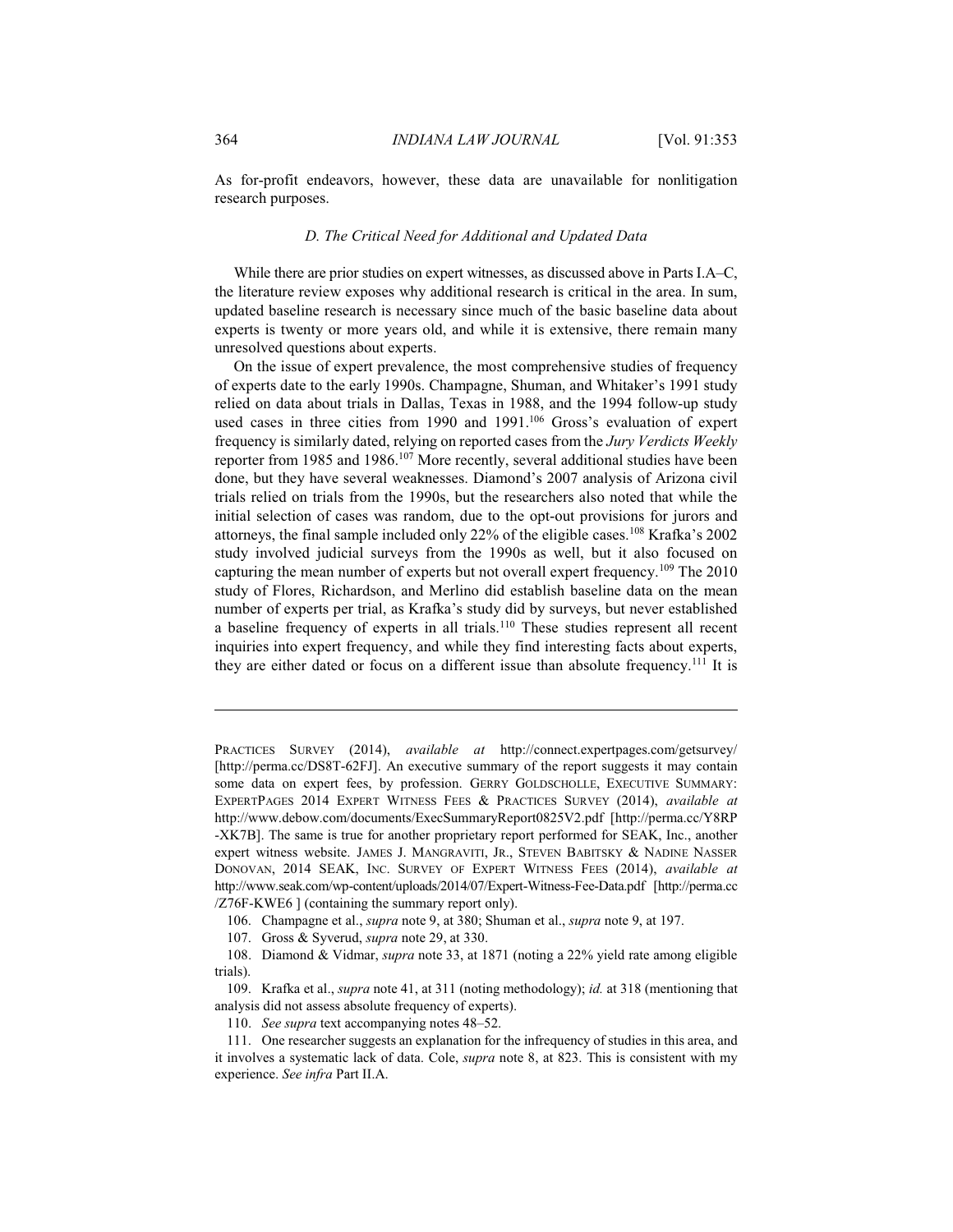difficult to believe, but when law students ask, "What percentage of cases involve expert testimony?," professors lack current baseline data to answer the question.

The same can be said of studies on expert persuasion as well. The survey work in the area dates to Champagne, Shuman, and Whitaker's work in the early 1990s, and Ivković and Hans's juror interview study is the most recent, having been published in 2003.<sup>112</sup> In addition, the studies also suggest a significant issue that, as yet, remains unresolved: whether jurors' assessment of expert witnesses has changed over time. The early studies, such as the juror interviews of Selvin and Picus, indicate demeanor and appearance may be more important for experts than other characteristics.<sup>113</sup> This contrasts sharply with the later work of Diamond, who found jurors likely to examine expert content to try to determine the validity of what the expert asserted on the stand.<sup>114</sup> Vidmar's 1995 study—occurring between the other studies—found that some jurors evaluated the expert content while others relied on peripheral clues.<sup>115</sup> These studies suggest that jurors in more recent litigation focus on the content of testimony to a greater extent than their counterparts from the 1980s, but the trend is not clear based on the existing data. New data about juror approaches to experts could offer support for this phenomenon or could discount it.

On the issue of expert compensation, the existing data are also significantly dated. Champagne, Shuman, and Whitaker's surveys of the 1990s provide the most comprehensive data on the subject, but since they are twenty or more years old, may not accurately represent the current situation in courtrooms today.<sup>116</sup> Even between those two surveys, the results vary on many points.<sup>117</sup>

Finally, there is another reason to think that studies from the 1990s cannot be relied upon, and that is the changes in reliability screening occurring during that decade. In the 1993 decision *Daubert v. Merrell Dow Pharmaceuticals*, the Supreme Court rejected the *Frye* general acceptance standard for expert gatekeeping, finding that judges must analyze reliability of expert testimony under Federal Rule of Evidence 702 prior to admission.<sup>118</sup> That does not mean, however, that 1993 is the only date of interest. After Daubert, the Supreme Court in General Electric Co. v. *Joiner* held that reliability screening would be subjected to an "abuse of discretion" standard of review, giving trial judges enormous leeway in evaluating science in the courtroom.<sup>119</sup> Only two years later, in the 1999 decision Kumho Tire Co. v. Carmichael, the Court held that expert gatekeeping applied not only to "scientific" experts under Rule 702, but to "technical" experts as well.<sup>120</sup> Together, the Daubert, Joiner, and Kumho decisions would ensure that judges would take an active role in

<sup>112.</sup> Champagne et al., *supra* note 9; Ivković & Hans, *supra* note 54; Shuman et al., *supra* note 9.

<sup>113.</sup> SELVIN & PICUS, supra note 10, at 26-28; see supra text accompanying notes 75-76.

<sup>114.</sup> Diamond, *supra* note 12, at 62; see *supra* text accompanying notes 65–66.

<sup>115.</sup> VIDMAR, supra note 87, at 172; see Vidmar & Diamond, supra note 19, at 1142; supra text accompanying notes 88-89.

<sup>116.</sup> Champagne et al., *supra* note 9; Shuman et al., *supra* note 9.

<sup>117.</sup> See supra text accompanying notes 97–104.

<sup>118. 509</sup> U.S. 579, 589 (1993).

<sup>119. 522</sup> U.S. 136, 139 (1997).

<sup>120. 526</sup> U.S. 137, 147 (1999) (quoting FED. R. EVID. 702).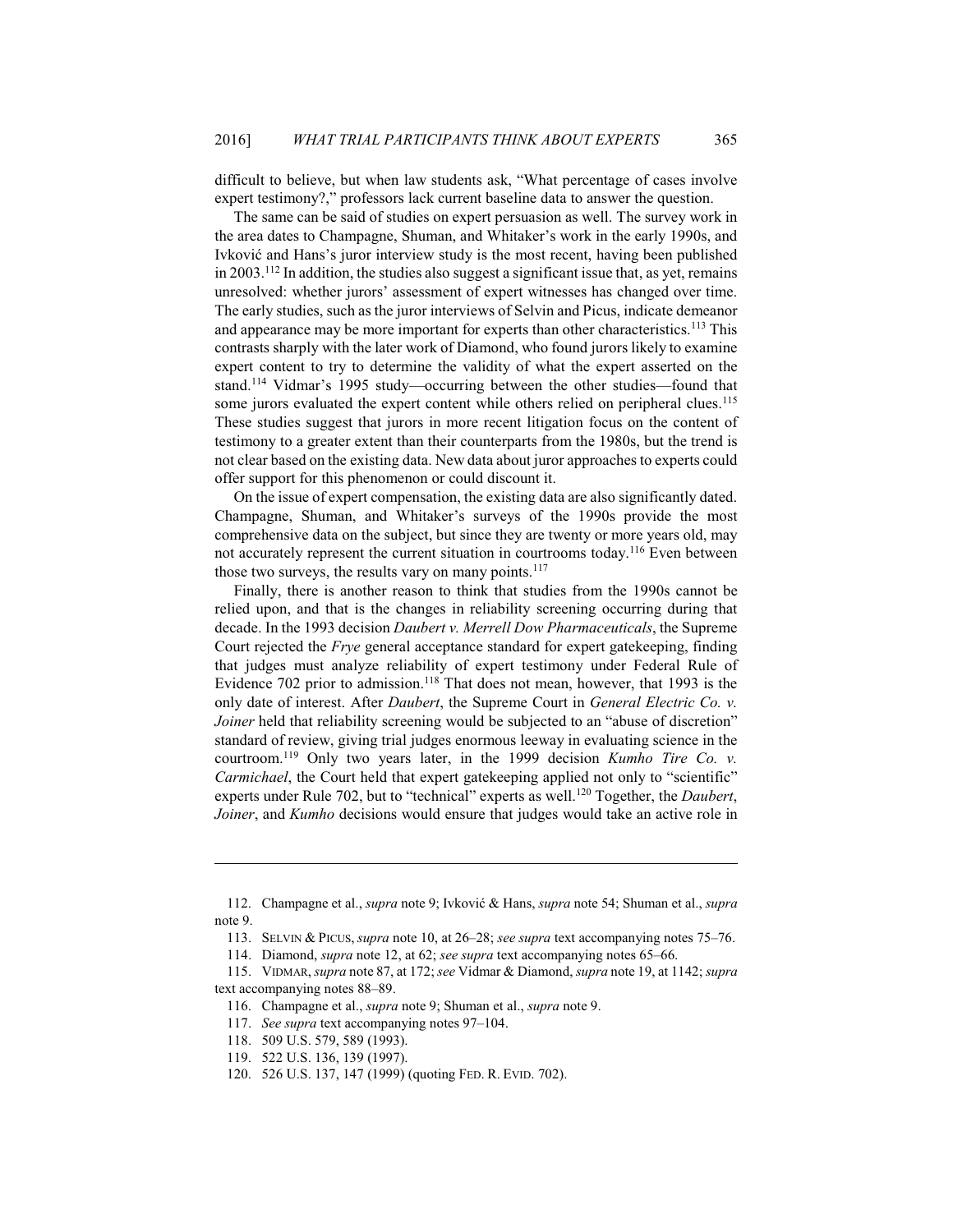evaluation of the scientific merit of expert testimony, necessitating enhanced attention to the methodologies of science.<sup>121</sup>

Beyond these changes in federal court, state supreme courts have, since *Daubert*, also been reviewing state gatekeeping standards.<sup>122</sup> After 1993, many of these courts followed the Supreme Court's lead and rejected Frye,<sup>123</sup> but many did not.<sup>124</sup> Without question, the role of judges in evaluating scientific reliability of experts was at issue in the states as well.

The combination of the *Daubert* trilogy with contemporaneous evaluation of similar issues in state courts suggests that the 1990s was a period of great change in judicial handling of experts, generally resulting in enhanced evaluation of scientific merit of evidence. If so, studies relying on data from before—or even during—this period may not reflect expert witness management in its current form. Updated baseline data is therefore critical to understanding the effect of the *Daubert/Kumho* and state-level changes to gatekeeping.

#### **II. A NEW STUDY ON EXPERT WITNESSES**

To update prior studies, explore the role of experts in modern litigation, and provide baseline data about the use of experts, I decided to design a survey about the use of expert witnesses in actual cases. Since I wanted the survey to cover both the issue of expert frequency, but also expert persuasion and compensation, I decided to model my study on the Champagne, Shuman, and Whitaker studies, the broadest examination of these three issues in prior research.<sup>125</sup> Starting with their approaches, I then widened the scope of the survey by adding additional questions and considerations. The responses to this survey provide a great deal of information about experts in modern litigation.

<sup>121.</sup> While the tests for reliability screening between the two standards are clearly dissimilar, there is general consensus that enhanced reliability screening occurs in Frye jurisdictions as well. See DAVID H. KAYE, DAVID E. BERNSTEIN & JENNIFER L. MNOOKIN, THE NEW WIGMORE: EXPERT EVIDENCE § 7.4.2(b), at 337 (Richard D. Friedman ed., 2d ed. 2011) (citing David E. Bernstein, Frye, Frye, Again: The Past, Present, and Future of the General Acceptance Test, 41 JURIMETRICS J. 385 (2001)) ("In Frye jurisdictions, the judicial scrutiny of scientific evidence also is becoming more demanding  $\dots$ . To say the scrutiny has increased in both types of jurisdictions, however, is not to say that the standards are the same. Andrew W. Jurs & Scott DeVito, Et Tu, Plaintiffs? An Empirical Analysis of Daubert's Effect on Plaintiffs, and Why Gatekeeping Standards Matter (a Lot), 66 ARK, L. REV. 975 (2013) (finding that *Daubert* is a stricter standard than *Frye*); Andrew W. Jurs & Scott DeVito, The Stricter Standard: An Empirical Assessment of Daubert's Effect on Civil Defendants, 62 CATH. U. L. REV. 675 (2013) [hereinafter Jurs & DeVito, *The Stricter Standard*] (same).

<sup>122.</sup> Jurs & DeVito, The Stricter Standard, supra note 121, at 686-87.

<sup>123.</sup> KAYE, ET AL., *supra* note 121, § 7.4.2(a); *see id.* at 333 n.18 (listing the states that have adopted the *Daubert* standard for gatekeeping).

<sup>124.</sup> Id. at 333; see id. at 333 n.19 (listing the states that have retained the Frye standard for gatekeeping).

<sup>125.</sup> See supra Part I.A-D (explaining Champagne, Shuman, and Whitaker's examinations of expert frequency, persuasion, and compensation in their 1991 and 1994 studies).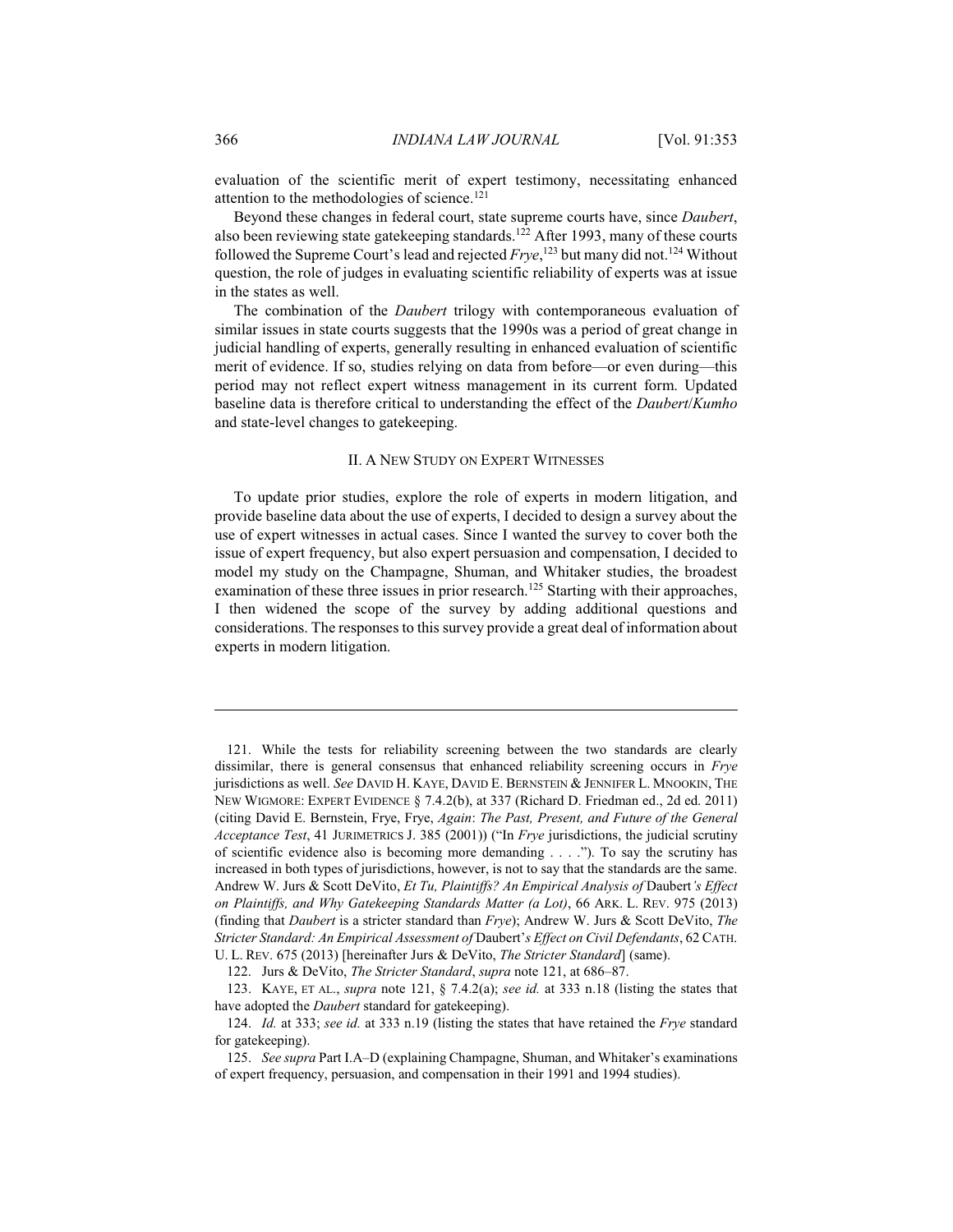#### *A. Methodology*

To investigate the role of expert witnesses, this study needed to gather information about experts in real cases, but in a manageable way. With those considerations in mind, I proceeded with a two-step process of investigation: case file analysis followed by surveys.

Initially, I had to decide what location to include so I could have access to the large amounts of underlying data needed for the study. After considering several options, I decided to proceed with Polk County, Iowa, as the jurisdiction to study. Polk County is a medium-sized urban county with a population of about 430,000 in  $2010$ .<sup>126</sup> The dataset included all civil cases that proceeded to jury trial in Polk County in the year 2012, the most recent complete year prior to the start of the project. The Clerk of Court of Polk County provided access to the court files, which allowed the data collection to proceed.

In 2012, Polk County had a total of forty-two civil jury trials.<sup>127</sup> Of those forty-two cases, thirty-six had at least one expert witness endorsement  $(86\%)$ .<sup>128</sup> I was able to review the court files for thirty-three of those thirty-six cases,<sup>129</sup> and for those cases I then recorded the names of the trial judge, attorneys of record, endorsed expert witnesses, and jurors. The final number of eligible participants included 496 individuals.

Having collected this information, I then proceeded to the second stage of the research, the survey questionnaire. I sent a letter to all judges, attorneys, experts, and jurors from those thirty-three cases, explaining the general goals of the survey as well as how to access it online. All participants received a unique personal authentication code, ensuring access only to the appropriate person.<sup>130</sup> Months after the initial letter, I sent a second letter to all persons who had not yet responded, asking again for their participation.<sup>131</sup>

<u> Andreas Andreas Andreas Andreas Andreas Andreas Andreas Andreas Andreas Andreas Andreas Andreas Andreas Andr</u>

<sup>126.</sup> State & County Quickfacts: Polk County, Iowa, U.S. CENSUS BUREAU (Dec. 2, 2015, 9:55 AM), http://quickfacts.census.gov/qfd/states/19/19153.html [http://perma.cc/QT5G]  $-KZ5Y$ ].

<sup>127.</sup> The list of cases that proceeded to trial was compiled by Randy Osborn, Clerk of Court for the Polk County District Court. E-mail from Randy Osborn, Clerk, Polk Cnty. Dist. Court, to Andrew W. Jurs, Assoc. Professor of Law, Drake Univ. Law Sch. (Mar. 17, 2014, 3:52 CDT) (on file with the author). This list excludes one case where the file was sealed on Order of the Court, eliminating the possibility of any evaluation. *Id.* 

<sup>128.</sup> I used expert endorsement instead of expert testimony due to the inability to collect data on the latter. A discussion of whether this distinction matters to the overall results appears *infra* note 138 and accompanying text.

<sup>129.</sup> The other three cases remained active and on appeal, so were in the custody of the Iowa Supreme Court and Iowa Court of Appeals rather than the Polk County clerk.

<sup>130.</sup> The survey used the Qualtrics online survey system, which allows online responses and collects the data. The authenticator consisted of a three- to six-letter word unique to each participant. See generally Creating Surveys, QUALTRICS, http://www.qualtrics.com/research -suite/creating-surveys/ [http://perma.cc/2N7C-URTL].

<sup>131.</sup> For those participants with a publically available email, I sent an email reminder as well. That email included a hyperlink to the survey.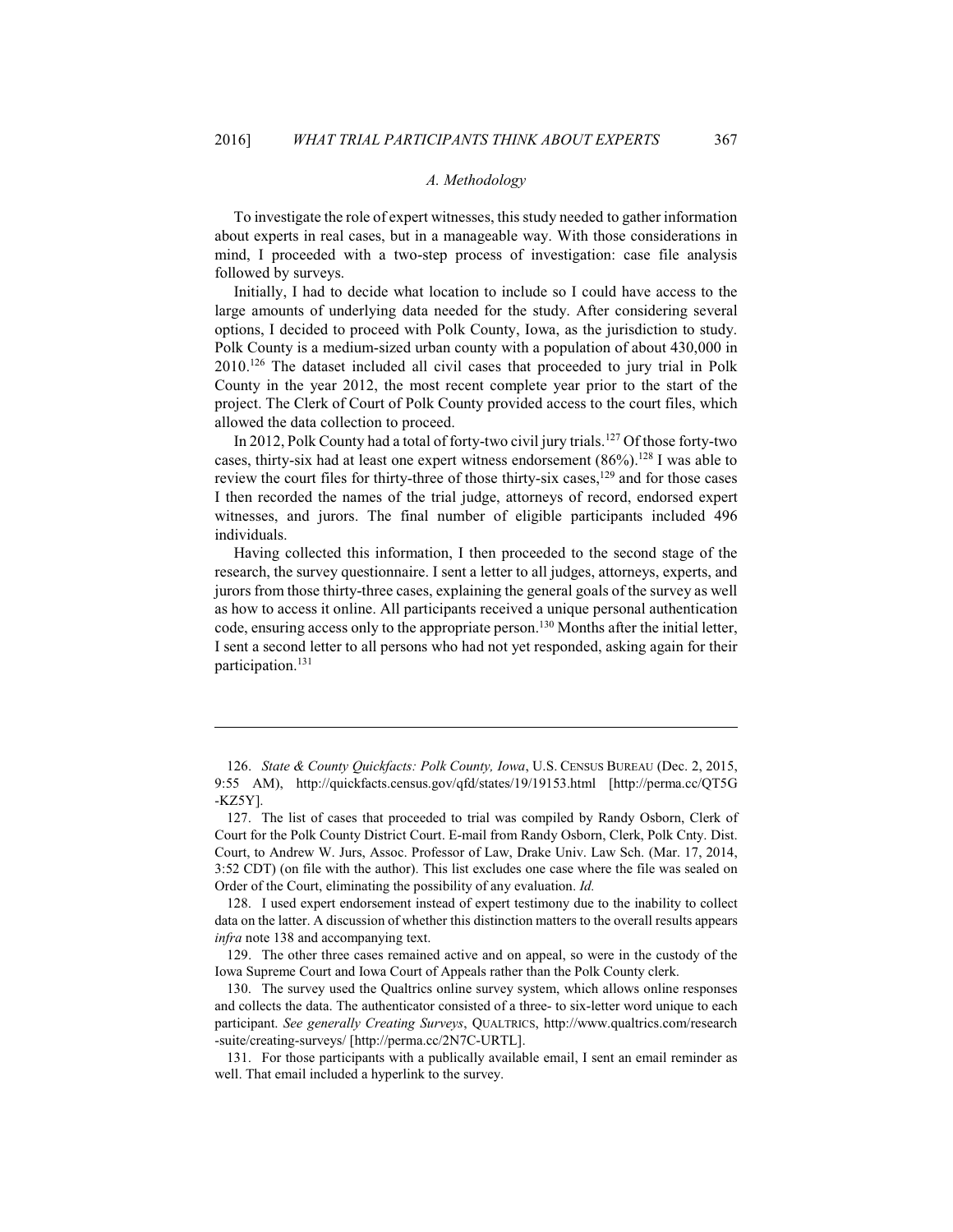In total, I received 124 responses for an overall response rate of 25%.<sup>132</sup> However, the response rate varied widely among the different groups, from a high of 60% for judges to a low of 15% for jurors.<sup>133</sup> These response rates are typical for questionnaires and are similar to the Champagne, Shuman, and Whitaker studies of the 1990s.<sup>134</sup> As with many such studies, it cannot be ruled out that nonrespondents differ in any significant way from those who responded, although the similarity of response rate to prior studies and the methods to ensure participation suggest the response rate is acceptable.<sup>135</sup>

|  |  | 132. My thanks to all participants who completed the survey. |  |
|--|--|--------------------------------------------------------------|--|
|  |  |                                                              |  |

133. The response data breaks down as follows:

|           | Eligible Participants | Responded | Response Rate $(\% )$ |
|-----------|-----------------------|-----------|-----------------------|
| Judges    | 15                    |           | 60                    |
| Attorneys | 105                   | 47        | 45                    |
| Experts   | 135                   | 32        | 24                    |
| Jurors    | 241                   | 36        | 15                    |
| Total     | 496                   | 124       | 25                    |

134. The response rates meet or exceed reports of response rates to online surveys. Response rates for web-based surveys have been reported as low as  $10-15\%$  and as high as 34%. See Brian J. Love, Do University Patents Pay Off? Evidence from a Survey of University Inventors in Computer Science and Electrical Engineering, 16 YALE J.L. & TECH. 285, 299 & n.45 (2014) (citing Survey Sample Size, SURVEY MONKEY, https://www.surveymonkey.com /mp/sample-size/ [http://perma.cc/C2PR-NAAS] (reporting 10–15% response rates)) (reporting an 11.3% response rate, deemed "typical" considering standard response rates for online surveys); Stephen R. Porter & Michael E. Whitcomb, The Impact of Contact Type on Web Survey Response Rates, 67 PUB. OPINION Q. 579, 582, 584 (2003) (reporting response rates of 13.6% and 17.5% in survey experiments); Tse-Hua Shih & Xitao Fan, Comparing Response Rates from Web and Mail Surveys: A Meta-Analysis, 20 FIELD METHODS 249, 257  $(2008)$  (reporting a mean response rate for multiple web-based surveys as  $34\%$ ).

In the Shuman, Whitaker, and Champagne 1994 study, the response rates were as follows: 70% for judges, 19% for jurors, 30% for lawyers, and 42% for experts. Shuman et al., *supra* note 9, at 197–98. The response rates for their 1991 study were higher in all areas. See Champagne et al., *supra* note 9, at 380. When the response rate of this study is compared to the 1994 study, the response rate for attorneys is significantly higher (45% here to 30% there), the juror and judge rates are similar (14% here to 19% there for jurors; 60% to 70% for judges), and the expert response rate is significantly lower (24% to 42%). See Shuman et al., supra note 9, at 197-98.

135. MARTYN DENSCOMBE, THE GOOD RESEARCH GUIDE: FOR SMALL-SCALE SOCIAL RESEARCH PROJECTS 26–29 (5th ed. 2014). Denscombe suggests three methods to assess if the response is acceptable: (1) responses similar to other surveys, (2) measures taken to minimize nonresponse rates, and (3) differences between respondents and nonrespondents. *Id*. Since the response rate of this study is similar to Champagne et al., the most similar prior study, and since multiple efforts were made to ensure response, the rate is likely to be acceptable. See supra note 132–34 and accompanying text. It is also important to note that nonresponse does not in and of itself indicate response bias. ROBERT M. GROVES, FLOYD J. FOWLER, JR., MICK P. COUPER, JAMES M. LEPKOWSKI, ELEANOR SINGER & ROGER TOURANGEAU, SURVEY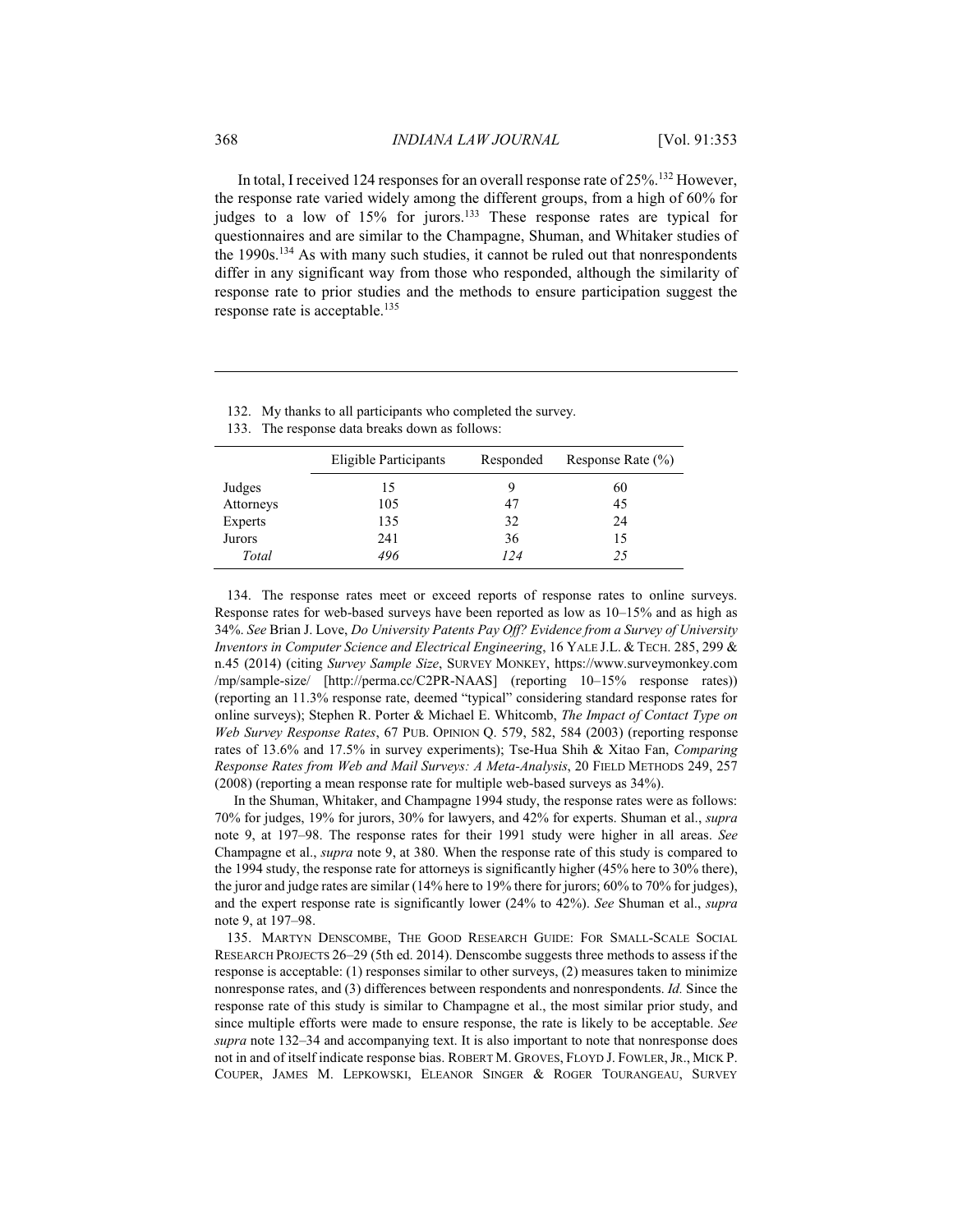#### **B.** Expert Prevalence

Expert frequency can be characterized, as either an absolute frequency (percentage of cases with experts) and as a relative frequency (mean number of experts per case). Prior studies in the area have generally chosen one approach or the other.<sup>136</sup> My examination of the Polk County records produced both statistics.

Since there were forty-two civil jury trials in this study and thirty-six had at least one expert who was formally disclosed, the absolute frequency of experts is 86%. That percentage is similar to the Champagne, Shuman, and Whitaker studies of the 1990s (63% & 72%), and identical to both the Gross and Diamond studies (both 86%).<sup>137</sup> I will note, however, that this study evaluated cases with an expert endorsement while those studies measured the frequency of expert testimony.<sup>138</sup>

As for relative frequency of experts, the data reveal both the total number of experts per trial and the number per side. When we consider only cases with an expert endorsement, there was a mean of 3.94 experts per case. That includes a mean of 2.53 experts for the plaintiff (64% of total) and 1.42 for the defense.<sup>139</sup> However, if the sample includes all cases instead of only those with expert endorsements, the number decreases to a mean total of 3.64, with 2.33 for the plaintiff and 1.31 for the defense.<sup>140</sup> These data appear in Table 1.

137. Champagne et al., *supra* note 9, at 380; Diamond, *supra* note 12, at 56; Gross, *supra* note 5, at 1119; Shuman et al., *supra* note 9, at 197.

138. The distinction between experts who are endorsed and those who testify may not be as significant as it appears at first blush, as the mean number of experts for this sample is consistent with, and not significantly higher than, prior studies in the area measuring testifying experts. See infra text accompanying notes 141-42. If anything, it may show that the overall number of experts is declining. See infra Part III.A (discussing implication of expert per trial data)

METHODOLOGY 191 (2d ed. 2009); Linda J. Sax, Shannon K. Gilmartin & Alyssa N. Bryant, Assessing Response Rates and Nonresponse Bias in Web and Paper Surveys, 44 RES. HIGHER EDUC. 409, 412 (2003).

<sup>136.</sup> Compare Champagne et al., *supra* note 9, at 380 (containing percentage of all cases with experts), Diamond, *supra* note 12, at 56 (same), Gross, *supra* note 5, at 1119 (same), and Shuman et al., supra note 9, at 197 (same), with Flores et al., supra note 48, at 548 tbl.1 (containing mean number per case), and Krafka et al., *supra* note 41, at 319 (same).

<sup>139.</sup> In statistics, the  $p$  value is defined as the probability of finding the observed value or values even more extreme, assuming the null hypothesis is true. ALAN AGRESTI & CHRISTINE FRANKLIN, STATISTICS 370 (2007). The null hypothesis will be rejected when the  $p$  value is less than the conventional level for statistical significance of 0.05. Id. at 170–71, 379; SCOTT E. MAXWELL & HAROLD D. DELANEY, DESIGNING EXPERIMENTS AND ANALYZING DATA: A MODEL COMPARISON PERSPECTIVE  $\S$  2.8.3 (2d ed. 2004). Applying these conventions, the observed difference in the mean number of experts meets the conventional level of statistical significance ( $p < 0.05$ ).

<sup>140.</sup> This difference is also statistically significant at the conventional level ( $p < 0.05$ ). See AGRESTI & FRANKLIN, *supra* note 139, at 388-98.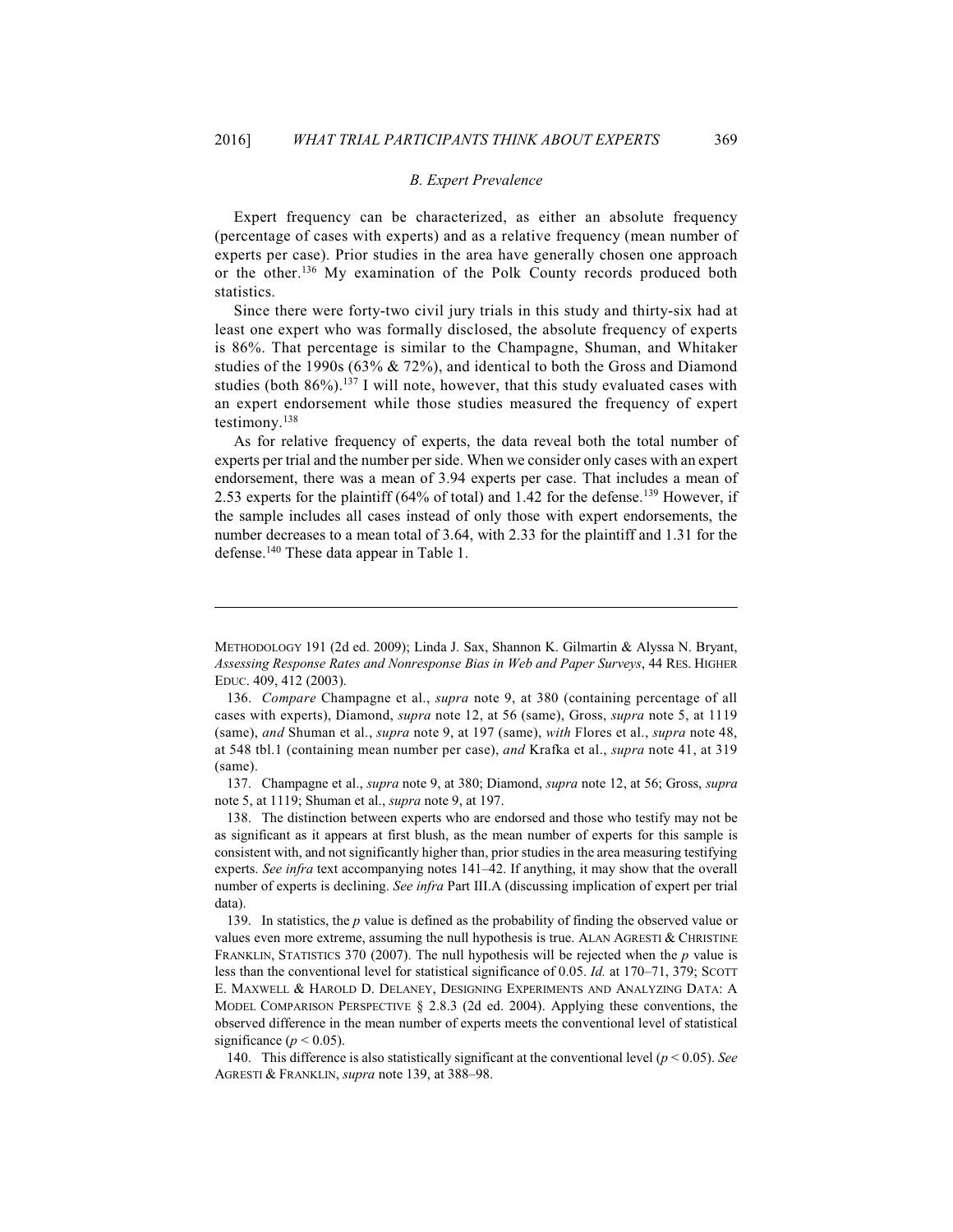|                  | Mean number of experts<br>(all cases) | Mean number of experts<br>(expert endorsement) |
|------------------|---------------------------------------|------------------------------------------------|
| <b>Plaintiff</b> | 2.33                                  | 2.53                                           |
| Defense          | 1.31                                  | 1.42                                           |
| Total            | 3.64                                  | 3.94                                           |

Table 1. Mean number of experts, all cases and in cases with an expert endorsement

These findings are similar to the most recent prior study, by Flores, Richardson, and Merlino in 2005–06, which found a mean of 3.58 experts per case, but lower than the findings of Krafka (4.31 in 1998), Flores (4.15 in 1991-92), Krafka again (4.80 in 1991) and Gross (4.1 in 1990–91).<sup>141</sup> The higher percentage for the plaintiff's side is also consistent with prior research, where Flores, Richardson, and Merlino found plaintiff accounting for 60% of experts in their 2005–06 sample and 78% in their earlier 1991–92 sample while Krafka et al. found plaintiff accounting for between 57% and 59% of experts in their 2002 sample.<sup>142</sup>

As for the types of experts represented in the data, the sample includes: physicians, economists/accountants, lawyers, engineers, insurance adjustors, contractors, and accident reconstruction experts. Physicians constituted a plurality of the expert respondents, constituting 37.5% of the sample.<sup>143</sup>

The experts in the study have a wide range of experience with the legal system. The respondents have been working as experts for an average of seventeen years, although the experience ranged from one to forty years.<sup>144</sup> The respondents are retained twenty-two times per year on average, although since four experts answered they are retained 100 times per year experience variability is significant.<sup>145</sup> Testimony is clearly less frequent. When asked how many times they testified in court in a typical year, the average was 4.2 times per year with over half of the respondents (63%) selecting either zero or one time per year. When the question asked specifically about the expert's last twelve months, the average dropped by 14% to 3.6 times during that period. This is significantly lower than the findings of

<sup>141.</sup> Flores et al., *supra* note 48, at 548 tbl.1; Gross & Syverud, *supra* note 37, at 31–32; Krafka et al., *supra* note 41, at 319. Further analysis of the comparison of prior studies to the current one occurs see infra Part III.A.

<sup>142.</sup> Flores et al., *supra* note 48, at 548 tbl.1; Krafka et al., *supra* note 41, at 319.

<sup>143.</sup> There were twelve physicians. This includes a respondent with a doctor of psychology degree in addition to physicians with either a medical doctor or doctor of osteopathic medicine degree.

<sup>144.</sup> In statistics, "standard deviation" is a mathematical expression of a typical distance of observations from the mean value of all observations. AGRESTI & FRANKLIN, supra note 139, at 57–60. A smaller standard deviation means that most values will be close to the mean value, while a larger one indicates a greater spread of observations. *Id.* For the survey data here, the standard deviation of the observed values from the mean of seventeen years was 10.9. Standard deviations will be indicated in the following format:  $SD = 10.9$ .

<sup>145.</sup>  $SD = 32.1$ . Regarding the definition and interpretation of standard deviation in statistics, see supra note 144.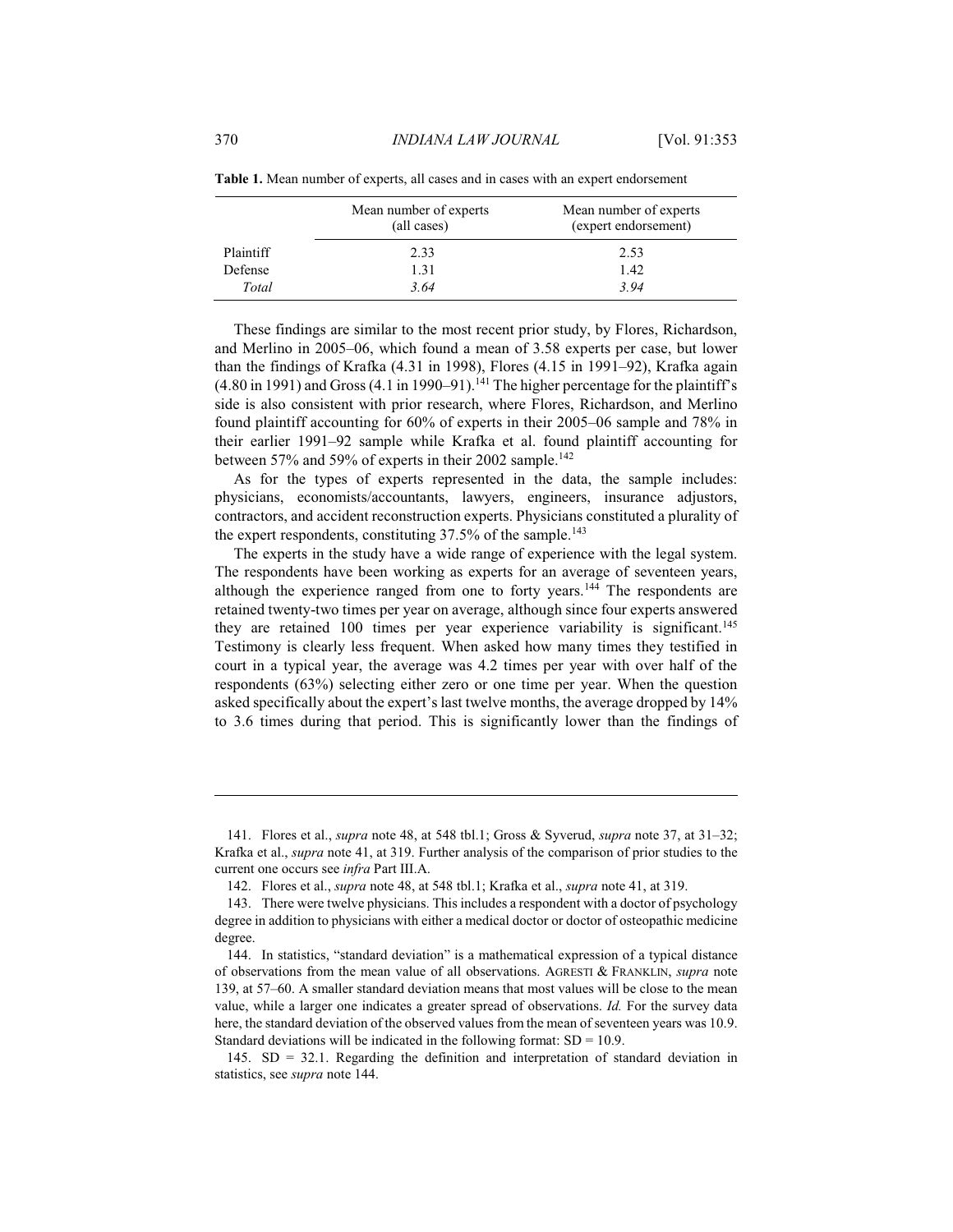Champagne, Shuman, and Whitaker who found experts testified an average of seven times per year in 1991.<sup>146</sup>

371

Finally, experts seem to work for a wide variety of clients. On average, the experts in this sample responded that they worked with 9.9 law firms in a typical year.<sup>147</sup> When asked how a client learned of their willingness to serve, the respondents most commonly selected that clients relied on other lawyers (84% of experts), previous work with the same client  $(75%)$ , or personal contacts  $(62.5%)$ .<sup>148</sup> Only a small percentage of experts in this group relied on expert referral services (12.5%), another available method for expert selection. These responses are consistent with the findings of Champagne, Shuman, and Whitaker, who explained that experts may be repeatedly retained by a client since doing so reduces preparation time, permits for mutual trust, and provides a dependable level of testimony.<sup>149</sup>

#### C. Expert Persuasion

In the area of expert persuasion, the study inquired into not only the methods experts use to persuade factfinders at trial, but also factors that affect attorney selection of experts. Breaking down the data, it becomes apparent that the different parties often have different views on what qualities make for the best experts.

#### 1. Factors Regarding Expert Effectiveness in Court

The analysis will begin with the factfinders, specifically with the persuasion of jurors. The survey asked jurors about characteristics that make experts believable, and they could choose among six options. In response, jurors believed that "the ability to convey technical information in a nontechnical fashion" is the most important characteristic for an expert to have, as 94% of the jurors selected this option. Two other options—"leading expert in the field" (81%) and "willingness to draw firm conclusions"  $(72%)$ —were also commonly selected. On the other hand, these jurors did not believe that an "attractive physical appearance" was necessary to be believable, with only 28% of jurors selecting that option. Less than half of the respondents selected the option of "pleasant personality," with only 47% believing this is necessary.<sup>150</sup> These responses appear in Table 2 below.

<sup>146.</sup> Champagne et al., *supra* note 9, at 381.

<sup>147.</sup>  $SD = 12.1$ . Regarding the definition and interpretation of standard deviation in statistics, see *supra* note 144.

<sup>148.</sup> The lawyers in this study were largely consistent with the expert answers, relying on "other lawyers"  $(83\%)$ , advice from other experts in the field  $(70\%)$ , and personal contacts  $(65%)$  to find experts to retain. As with the experts themselves, lawyers were less likely to use an expert referral service (30% using method), although they were more likely to choose that method than experts (12.5% choosing expert referral service).

<sup>149.</sup> Champagne et al., *supra* note 9, at 382.

<sup>150.</sup> More than one astute reviewer of this piece commented that these responses may be indicative of "social desirability bias," a well-documented tendency of respondents to answer surveys in compliance with larger societal norms. See, e.g., Todd A. Berger, Jimmy Carter's "Malaise" Speech, Social Desirability Bias, and the Yuppie Nuremberg Defense, 22 KAN. J.L. & PUB. POL'Y 139, 145-46 (2012) (suggesting social desirability effects with law student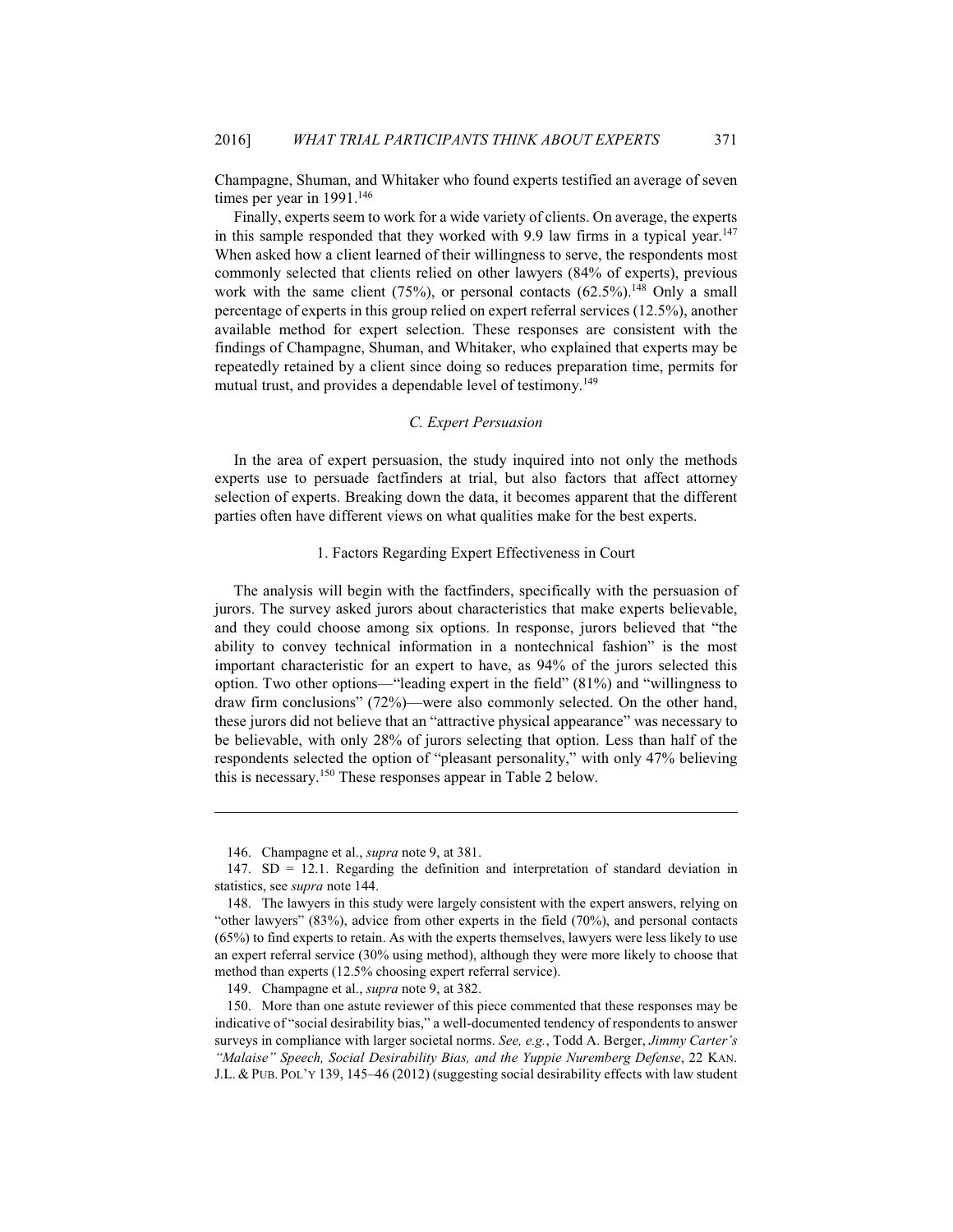In addition to asking about characteristics that influenced persuasiveness, the survey asked jurors about whether experts are helpful to cases. A huge majority of the jurors believed that they understood expert testimony in their trial (97%) and nearly as many believed that experts are helpful to resolve legal disputes (94%). A lesser majority was confident with other jurors' ability to handle experts, as only 69% believed that juries in general understood experts.

While jurors stated that they understood the experts in their case, they did not believe that the expert was essential to their verdict. When asked if the testimony of an expert was critical to their verdict, only 36% believed that to be the case. Jurors were also skeptical of common myths about experts, since only 36% of them believed that payment of experts affected their believability and 17% believed experts should be impartial. Clearly, jurors did not adhere to the conventional wisdom that payment engenders bias, while remaining skeptical of expert impartiality in general.

The survey also asked judges about what factors would affect juror perception of experts, and the data shows their responses were consistent with the juror responses in some areas, while they varied in others. Judges accurately predicted that "ability to convey technical information in a nontechnical fashion" (100% selected) was important to jurors, and also that "attractive appearance" was not (22%). Some factors were roughly similar, with "impressive educational credentials" being selected by 78% of judges and 61% of jurors, and "willingness to draw firm conclusions" selected by 100% of judges and 72% of jurors. In contrast, judges overvalued the importance of personality to jurors. Of the respondent judges, 89%

career expectations when entering law school); Tim Cramm, Arthur J. Hartz & Michael D. Green, Ascertaining Customary Care in Malpractice Cases: Asking Those Who Know, 37 WAKE FOREST L. REV. 699, 741 (2002) (citing WIL DIJKSTRA & JOHANNES VAN DER ZOUWEN, RESPONSE BEHAVIOR IN THE SURVEY-INTERVIEW 18-19 (1982)) (examining social desirability bias in context of surveys about medical malpractice); Christopher S. Elmendorf & Douglas M. Spencer, The Geography of Racial Stereotyping: Evidence and Implications for VRA Preclearance After Shelby County, 102 CALIF. L. REV. 1123, 1146–47 (2014) (reviewing social desirability effects in surveys touching on racial stereotypes). See generally Bernard C.K. Choi & Anita W.P. Pak, A Catalog of Biases in Ouestionnaires, PREVENTING CHRONIC DISEASE, Jan. 2005, at 1, 8, available at http://www.cdc.gov/PCD/issues/2005/jan /pdf/04 0050.pdf [http://perma.cc/3ZGX-K36J]; Frauke Kreuter, Stanley Presser & Roger Tourangeau, Social Desirability Bias in CATI, IVR, and Web Surveys, 72 PUB. OPINION Q. 847, 848 (2008).

The concern with social desirability bias with this study is a real one, since it cannot be ruled out that it has affected the responses here regarding expert witness persuasion. However, two reasons exist to suggest it has been minimized or mitigated. First, the surveys in question were performed online, and prior research suggests online administration of surveys can minimize response bias. Kreuter et al., *supra*, at 862–64. Second, many of the respondents were asked about the effectiveness of experts to another group of respondents (e.g., judges about jurors). See infra tbls.2, 4, 7, & app. If so, social desirability bias may not be as much of an issue, since *self*-presentation is the origin of the bias. Berger, *supra*, at 146 (citing Robert J. Fisher, Social Desirability Bias and the Validity of Indirect Questioning, 20 J. CONSUMER RES. 303, 303 (1993)). To minimize the concern in future surveys, additional research in this area could attempt to minimize or otherwise control for social desirability effects. See infra Part III.B.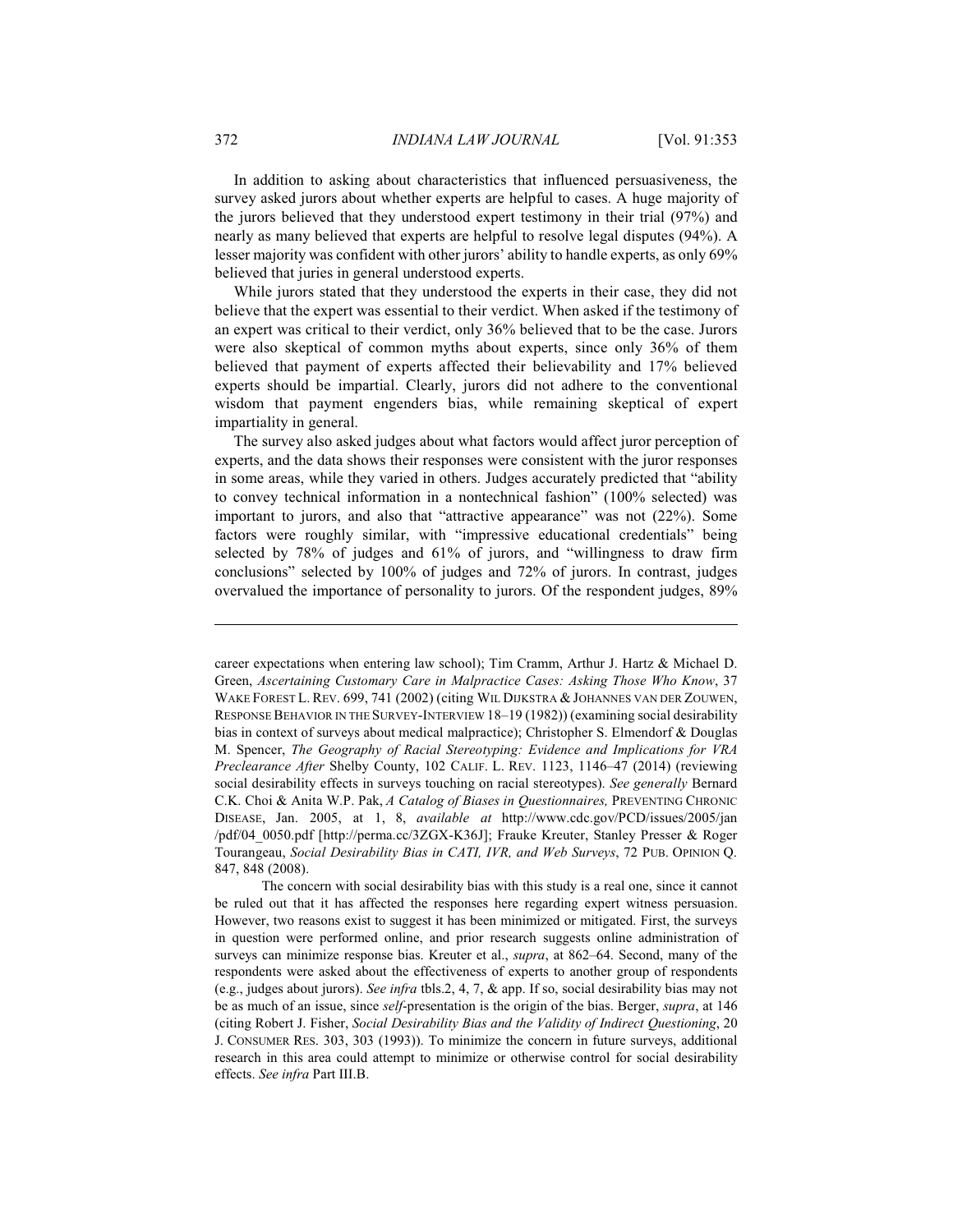believed personality was important to juries compared to the 47% of jurors who selected this option.<sup>151</sup> On the other hand, judges undervalued the importance of "leading expert" status, with 44% of judges believing this was important to jurors, as compared to 81% of the jurors themselves.<sup>152</sup> These responses, and differences, are depicted in Table 2 below.

373

|                                                                         | Percentage $(\% )$<br>of jurors | Percentage $(\% )$<br>of judges asked<br>about jurors | Difference |
|-------------------------------------------------------------------------|---------------------------------|-------------------------------------------------------|------------|
| Ability to convey technical<br>information in a<br>nontechnical fashion | 94                              | 100                                                   | $+6$       |
| Leading expert in the field                                             | 81                              | 44                                                    | $-37$      |
| Willingness to draw firm<br>conclusions                                 | 72                              | 100                                                   | $+28$      |
| Impressive educational<br>credentials                                   | 61                              | 78                                                    | $+17$      |
| Pleasant personality                                                    | 47                              | 89                                                    | $+42$      |
| Attractive physical<br>appearance                                       | 28                              | 22                                                    | -6         |

Table 2. Expert effectiveness factors for jurors, jurors themselves versus judge responses about jurors

When asked if juries could handle experts, judges expressed confidence in them as 67% believed "juries understand expert testimony." Judges also believed experts are central to verdicts, with an identical 67% agreeing that "experts are crucial to how jurors decide a case."153

In addition to the questions to the judges about jurors, the survey also asked the judges which characteristics of experts they personally find to be effective in court or find to be distressing. As with the jurors, judges found "ability to convey technical information in a nontechnical way" as the most important characteristic for an expert  $(100\% \text{ selected})$ , while an attractive physical appearance was least important  $(0\%)$ . Other factors important to a judge included impressive educational credentials (78%) and willingness to draw firm conclusions  $(67%)$ . In contrast, a majority of judges did not select "pleasant personality" (44% selected) or "leading expert in the field"  $(33\%)$ . Table 3 contains these responses, as well as how they diverge from juror responses on what makes an expert effective.<sup>154</sup>

<sup>151.</sup> This difference is statistically significant at the conventional level ( $p < 0.05$ ).

<sup>152.</sup> This difference is also statistically significant at the conventional level ( $p < 0.05$ ).

<sup>153.</sup> These responses appear *infra* Table 6 (comparing judges to expert and lawyer responses).

<sup>154.</sup> While the chart tracks all differences between these groups of respondents, the sole difference that meets the conventional level of statistical significance is for responses about "leading expert in the field" status ( $p < 0.05$ ).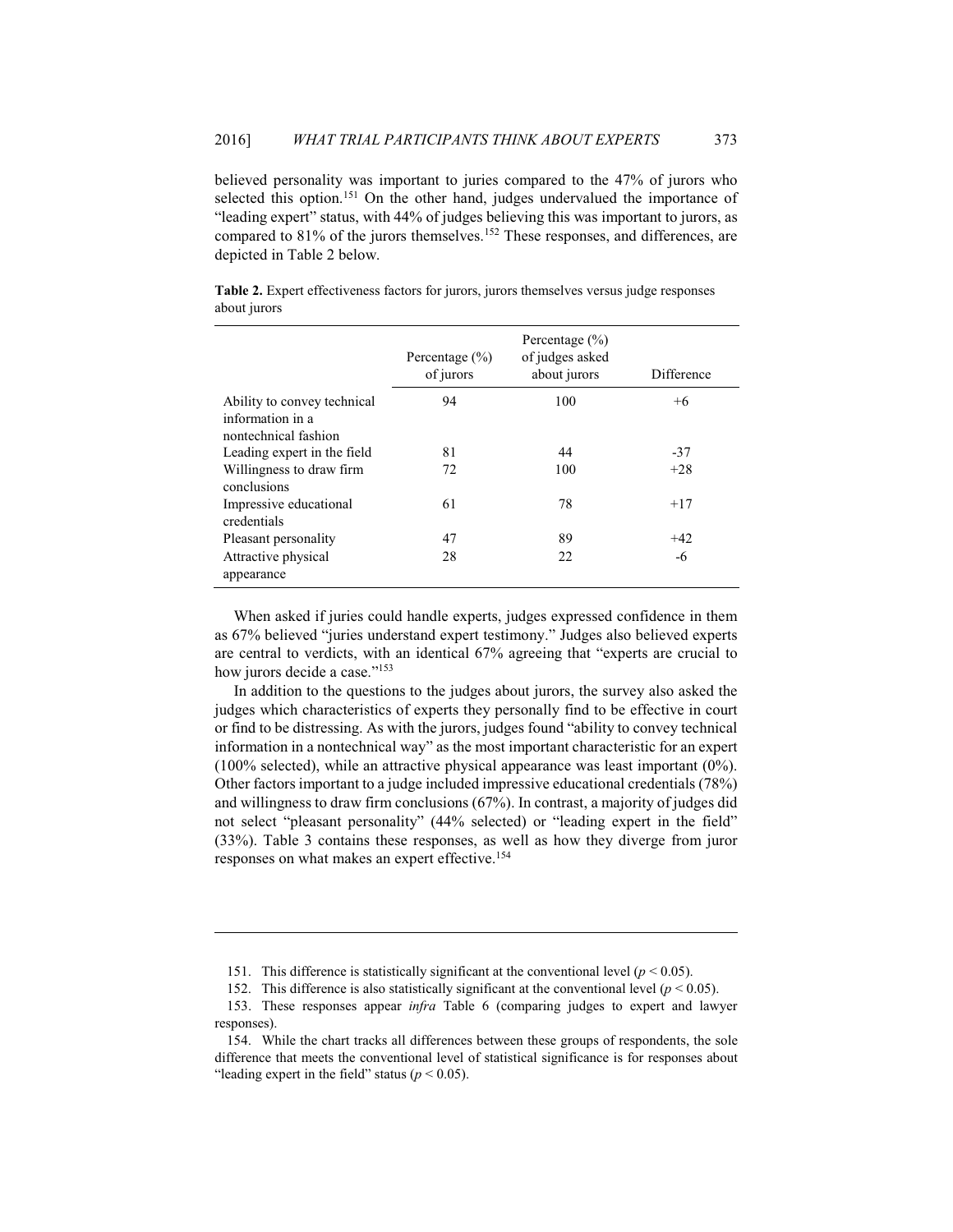|                                       | Percentage<br>$(\%)$ of judges | Percentage<br>$(\%)$ of jurors | Difference |
|---------------------------------------|--------------------------------|--------------------------------|------------|
| Ability to convey technical           | 100                            | 94                             | -6         |
| information in a nontechnical fashion |                                |                                |            |
| Impressive educational credentials    | 78                             | 61                             | $-17$      |
| Willingness to draw firm conclusions  | 67                             | 72                             | $+5$       |
| Pleasant personality                  | 44                             | 47                             | $+3$       |
| Leading expert in field               | 33                             | 81                             | $+59$      |
| Attractive physical appearance        |                                | 28                             | $+28$      |

|  | Table 3. Expert effectiveness factors, judges versus jurors <sup>155</sup> |  |  |
|--|----------------------------------------------------------------------------|--|--|
|  |                                                                            |  |  |

When asked what they found distressing about experts, judges indicated concerns with both the content of the materials and the expert's character. Every judge in the survey found that an expert who lacks integrity is distressing, as are those experts who testify beyond the scope of their expertise. A 78% majority of the judges found "lack of impartiality" to be a distressing issue, and 67% found an expert who is either "too tentative" or relies on "use of unnecessary technical language" to be problematic. Only about half of the judges (55%) expressed concern with experts overemphasizing presentation over substance.

Finally, the survey asked judges about the use of experts in general, and they agreed on many points. Every judge in the sample also believed that experts do get the chance to explain their opinions when they testify. When asked if judges understand expert testimony, a majority of 78% agreed that they did.<sup>156</sup> Finally, most judges (89%) believed court-appointed experts can be an effective tool for judges. In contrast, the responses split when judges were asked about financial compensation causing bias among experts. A small majority of 55% believed that expert fees can give the expert a financial interest in the case, although a majority disagreed with the statement "an expert's compensation is an important factor in weighing the expert's bias."

Having reviewed the factfinder's opinions on what makes an expert persuasive, this study also asked the same question of experts and attorneys. Each was asked what factors make an expert persuasive to a jury and what factors make an expert persuasive to a judge. The responses show some significant variance based on the audience.

Expert witnesses believed their most important characteristic to be effective is "ability to convey technical information in a nontechnical fashion," whether the audience is a jury (100% agreed) or a judge (97% agreed). Experts also discounted the importance of physical appearance to their effectiveness, with only 13% believing this is important with judges and 28% believing this is important with jurors. Experts believed certain factors are more important with different audiences. For the factor of pleasant personality, 72% of experts believed it is necessary to be effective with a jury while only 31% agreed it is necessary when testimony is to a judge. Conversely,

<sup>155.</sup> The data on persuasion for all respondents—judges, jurors, experts, and lawyers—appears together in one chart in the Appendix, for comparative purposes.

<sup>156.</sup> These responses appear *infra* Table 6 (comparing judges to expert and lawyer responses).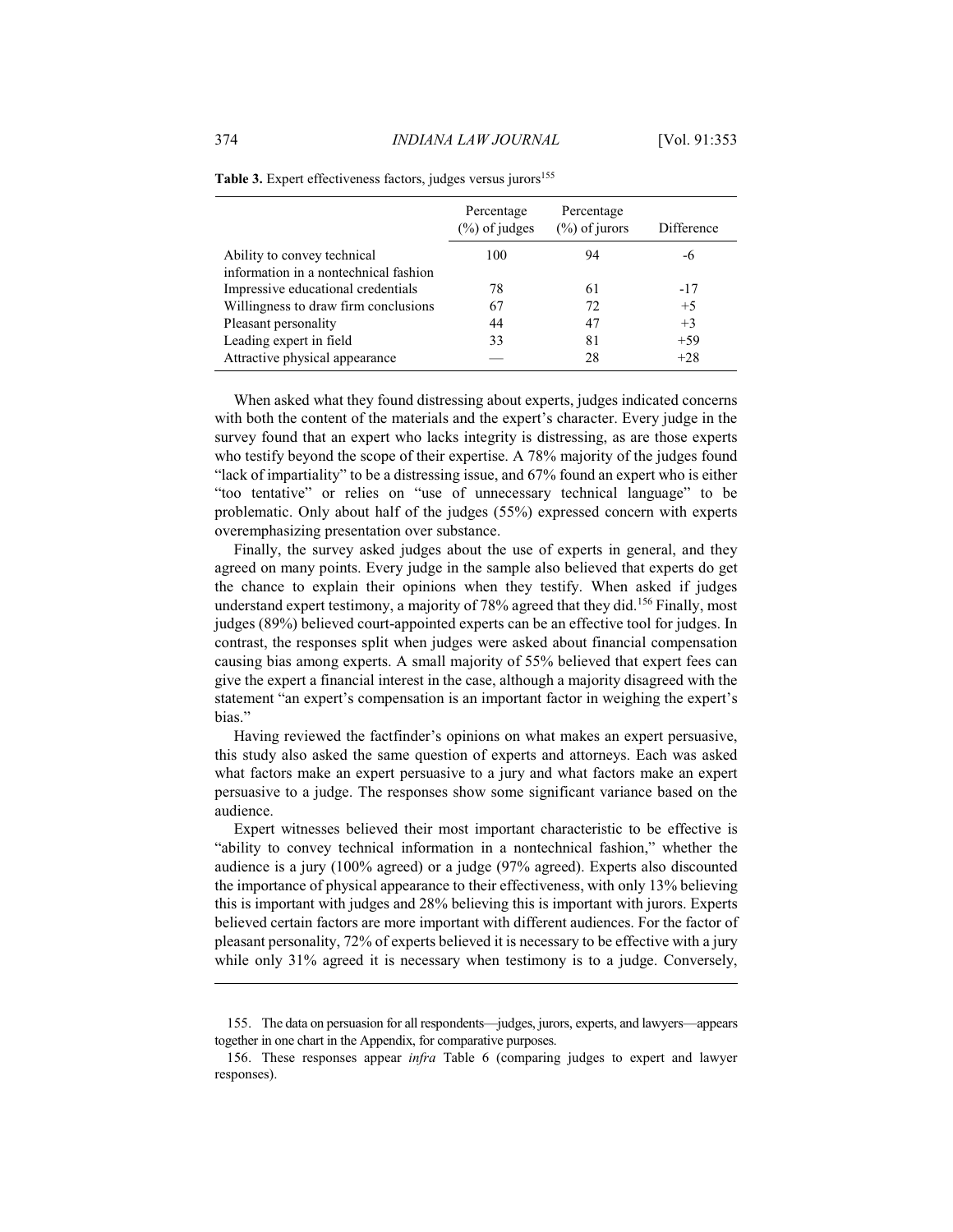experts believed that "willingness to draw firm conclusions" is very important to testimony with a judge (81% selected), but not as important to testimony with a jury (59%). These responses, and their differences, appear in Table 4.

|                                                                         | Percentage $(\% )$<br>of experts with<br>respect to judge | Percentage $(\% )$<br>of experts with<br>respect to jury | Difference |
|-------------------------------------------------------------------------|-----------------------------------------------------------|----------------------------------------------------------|------------|
| Ability to convey technical<br>information in a<br>nontechnical fashion | 97                                                        | 100                                                      | $+3$       |
| Willingness to draw firm<br>conclusions                                 | 81                                                        | 59                                                       | $-22$      |
| Leading expert in field                                                 | 56                                                        | 53                                                       | $-3$       |
| Impressive educational<br>credentials                                   | 44                                                        | 53                                                       | $+9$       |
| Pleasant personality                                                    | 31                                                        | 72                                                       | $+41$      |
| Attractive physical<br>appearance                                       | 13                                                        | 28                                                       | $+15$      |

Table 4. Expert responses on factors for effectiveness, audience of judges versus of jurors<sup>157</sup>

These responses differ from what jurors and judges themselves believed make experts effective. Experts inaccurately believed some factors were more important than they actually were to the factfinder. Most experts (72%) believed that a pleasant personality was important to jurors, but less than half of the jurors selected that factor  $(47\%)$ .<sup>158</sup> Similarly, most experts (56%) believed that status as a "leading expert in the field" is important for judges, but only 22% of judges actually selected that factor.<sup>159</sup> In contrast, several factors that were important to the factfinder were not recognized fully by the experts. Judges believed that impressive educational credentials are important for experts (78% selected), while less than half of experts selected that factor  $(44\%)$ .<sup>160</sup> A large majority of 81% of jurors believed that being a "leading expert in the field" is important, but a slim majority of experts agreed  $(53\%)$ .<sup>161</sup> These data appear in Table 5.

<sup>157.</sup> The data on persuasion for all respondents—judges, jurors, experts, and lawyers—appears together in one chart in the Appendix, for comparative purposes.

<sup>158.</sup> This difference is statistically significant at the conventional level ( $p < 0.05$ ).

<sup>159.</sup> This difference does not meet the conventional level of statistical significance, so the null hypothesis that the result is only a product of random chance cannot be rejected. See, e.g., AGRESTI & FRANKLIN, *supra* note 139, at 380. Yet because of the thirty-point difference in response percentages, it certainly remains possible that respondents genuinely disagree about the question but that the number of responses in this study was insufficient to detect the difference. As such, this issue could benefit from further replication studies with a greater number of responses. See infra Part III.B.

<sup>160.</sup> This difference does not meet the conventional level of statistical significance, so the null hypothesis that the result is only a product of random choice cannot be rejected. See supra note 159.

<sup>161.</sup> This difference is statistically significant at the conventional level ( $p < 0.05$ ).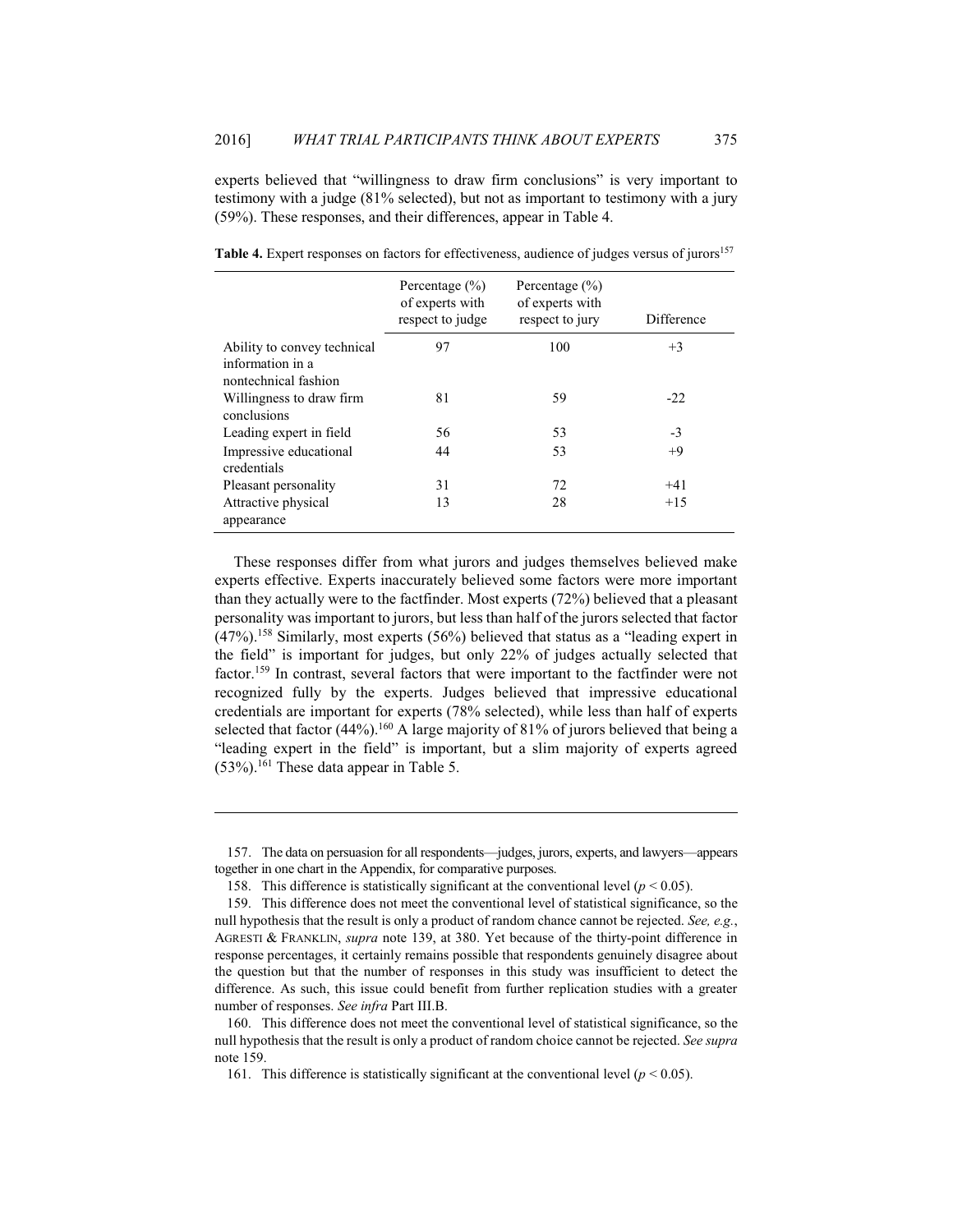|                                                  | Percentage $(\% )$<br>of experts about<br>factfinder | Percentage $(\% )$<br>of factfinders<br>about themselves | Difference |
|--------------------------------------------------|------------------------------------------------------|----------------------------------------------------------|------------|
| Pleasant personality<br>(to jury)                | 72                                                   | 47                                                       | $-25$      |
| Leading expert in field<br>(to judge)            | 56                                                   | 22                                                       | $-34$      |
| Impressive educational<br>credentials (to judge) | 44                                                   | 78                                                       | $+34$      |
| Leading expert in field<br>(to jury)             | 53                                                   | 81                                                       | $+28$      |

Table 5. Experts' most undervalued and overvalued factors, when compared to actual responses of factfinders

When asked about their effectiveness overall, most experts also expressed confidence their message was being received. When asked if they were understood by the factfinder in general, 84% believed judges understood them while 66% believed that the jurors did. A supermajority of experts also believed that their testimony helps resolve legal disputes (91% agree). When asked about compensation, a large majority of 84% of the experts believed it is not important in weighing their bias. Finally, most experts did not find testifying to be a bad experience, since only 31% found it unpleasant while 88% wish to serve again as an expert.

Lawyers agreed broadly with experts on these ideas.<sup>162</sup> Lawyers overwhelmingly agreed that experts help resolve legal disputes (85%) and that experts are crucial to the lawyer's strategy in certain cases (93%). They also agreed that compensation does not establish bias in an expert, with 76% believing that it does not. Most lawyers thought experts do not find testifying unpleasant (63%), broadly similar to the 69% of experts who did not find it to be unpleasant.

|                                                                     | Percentage<br>$(\%)$ of<br>judges | Percentage<br>$(\%)$ of<br>experts | Percentage<br>$(\%)$ of<br>lawyers |
|---------------------------------------------------------------------|-----------------------------------|------------------------------------|------------------------------------|
| Juries understand expert testimony                                  | 67                                | 66                                 | 63                                 |
| Judges understand expert testimony                                  | 78                                | 84                                 | 85                                 |
| Compensation is an important factor in<br>weighing an expert's bias | 44                                | 16                                 | 24                                 |
| Experts find testifying to be unpleasant                            | 33                                | 37                                 | 31                                 |
| Experts are helpful in resolving<br>disputes                        | $n/a^{163}$                       | 91                                 | 85                                 |

Table 6. Opinions about experts, different groups

162. There are no differences between respondents here that are statistically significant. The question with the largest difference, on the issue of compensation, has a  $p$ -value of 0.197.

163. A majority of 67% agreed with a statement that "experts are crucial to how jurors decide a case." See supra text accompanying note 153.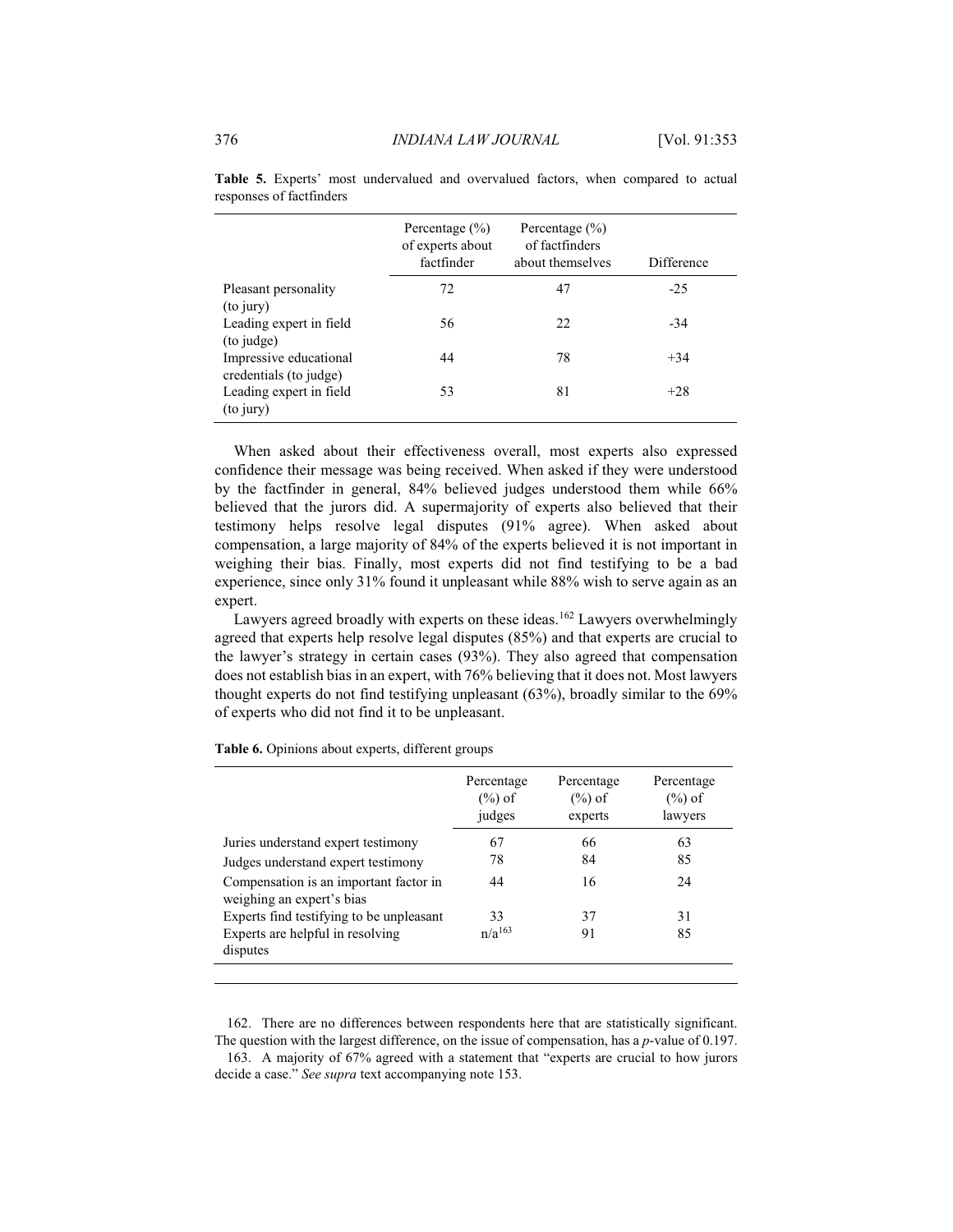Just as with the other participants, lawyers could also select factors that make experts effective. As with the experts themselves, the lawyers were asked what factors make an expert persuasive to a jury and what factors make an expert persuasive to a judge. The responses show some significant variance based on the audience.

377

As with the other respondents, lawyers believed the most important characteristics for an expert to have are the ability to convey technical information in a nontechnical way, with 98% believing that it is important to present to a jury and 91% believing that it is important for presentation to a judge. However, the responses diverge from there, depending on the audience. Lawyers believed that, when presenting to a jury, a pleasant personality is the next most important characteristic for an expert, selected by 87% of the respondents. A majority of lawyers also selected willingness to draw firm conclusions  $(75%)$  and impressive educational credentials  $(59%)$ , while less than half believed that an attractive physical appearance  $(33%)$  or status as a leading expert in the field  $(30\%)$  is important. In contrast, when the audience is a judge, lawyers believed that impressive educational credentials are important (74% selected), while pleasant personality is not (46% selected). These responses appear below in Table 7.

|                                                                         | Percentage $(\% )$<br>of lawyers with<br>respect to judge | Percentage $(\% )$<br>of lawyers with<br>respect to jury | Difference |
|-------------------------------------------------------------------------|-----------------------------------------------------------|----------------------------------------------------------|------------|
| Ability to convey technical<br>information in a nontechnical<br>fashion | 91                                                        | 98                                                       | $+7$       |
| Impressive educational<br>credentials                                   | 74                                                        | 59                                                       | $-15$      |
| Willingness to draw firm<br>conclusions                                 | 70                                                        | 74                                                       | $+4$       |
| Pleasant personality                                                    | 46                                                        | 87                                                       | $+41$      |
| Leading expert in field                                                 | 43                                                        | 30                                                       | $-13$      |
| Attractive physical appearance                                          | 9                                                         | 33                                                       | $+24$      |

**Table 7.** Lawyer responses on factors for effectiveness, audience of judges versus of jurors<sup>164</sup>

These responses differ from what jurors and judges themselves believed make experts effective. Lawyers inaccurately believed some factors were more important than they actually were to the factfinder. Most lawyers believed that a pleasant personality was important to jurors, as 87% believed that was necessary to be an effective expert, but less than half of the jurors selected that factor  $(47%)$ .<sup>165</sup> Many lawyers believed that status as a "leading expert in the field" is important for judges  $(43\%$  selected), while judges were less likely to select that factor  $(22\%$  selected).<sup>166</sup>

<sup>164.</sup> The data on persuasion for all respondents—judges, jurors, experts, and lawyers—appears together in one chart in the Appendix, for comparative purposes.

<sup>165.</sup> This difference is statistically significant at the conventional level ( $p < 0.05$ ).

<sup>166.</sup> This difference does not meet the conventional level of statistical significance

 $(p > 0.05)$ . Regarding the issue of statistically insignificant data, see *supra* note 159.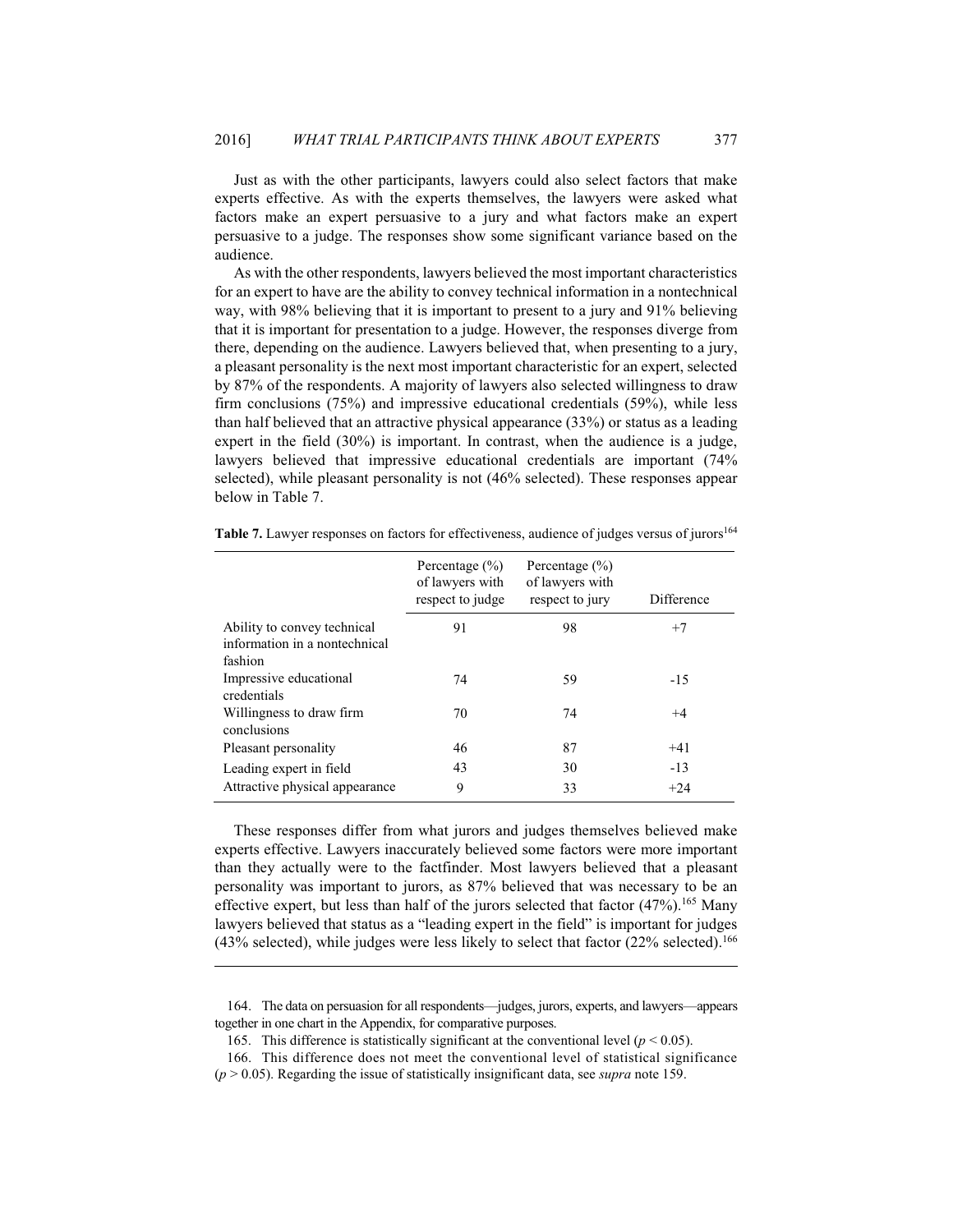At least one factor was important to the factfinder, but lawyers did not recognize it. When asked if "leading expert in the field" was important to jurors, only 30% of lawyers believed so, but an overwhelming majority of jurors selected that factor  $(81\%)$ <sup>167</sup>. These differences appear in Table 8 below.<sup>168</sup>

Table 8. Lawyers' most undervalued and overvalued factors, when compared to actual responses of factfinders

|                                | Percentage $(\% )$<br>of lawyers about<br>factfinder | Percentage $(\% )$ of<br>factfinders about<br>themselves | Difference |
|--------------------------------|------------------------------------------------------|----------------------------------------------------------|------------|
| Pleasant personality (to jury) | 87                                                   | 47                                                       | $-40$      |
| Leading expert in field        | 43                                                   | 22                                                       | $-21$      |
| (to judge)                     |                                                      |                                                          |            |
| Leading expert in field        | 30                                                   | 81                                                       | $+51$      |
| (to jury)                      |                                                      |                                                          |            |

#### 2. Factors Regarding Decision to Retain an Expert

While experts must be ready to testify in court, a lawyer's decision to retain an expert may rest on factors independent of those necessary for courtroom effectiveness. To test that concern, the study asked both experts and lawyers what factors experts should possess in order to be retained on a case.

The experts' responses in this area are similar to the experts' responses regarding what is persuasive when presenting evidence to a judge.<sup>169</sup> As with factors that persuaded judges, experts most often selected "ability to convey technical information in a nontechnical fashion" (94%) and "willingness to draw firm conclusions"  $(66\%)$  as factors that attorneys examine in the decision to retain. The experts' responses on the least important factors in order to be retained also are similar to the experts' responses on what is persuasive to a judge. Experts were least likely to select "attractive physical appearance" (13%) and "pleasant personality" (41%) as necessary factors to be retained. The main difference in responses appears with the factors of "leading expert" and "impressive educational credentials." A majority of experts (53%) believed that impressive educational credentials were important to the decision to retain, while only 44% selected leading expert as a factor. These numbers are nearly flipped from their responses for judicial persuasion, where 56% selected "leading expert" status as important, while only 44% selected educational credentials. $170$ 

<sup>167.</sup> This difference is statistically significant at the conventional level ( $p < 0.05$ ).

<sup>168.</sup> To further assess the issue, I also split the attorney responses into groups based on years of experience (fewer than twenty, twenty and over) and side of the case (defense, all but defense). These subsets of attorneys did not have significant differences in their responses for these areas.

<sup>169.</sup> The factors that experts believe are persuasive to judges appear *supra* Table 5.

<sup>170.</sup> See supra Table 5.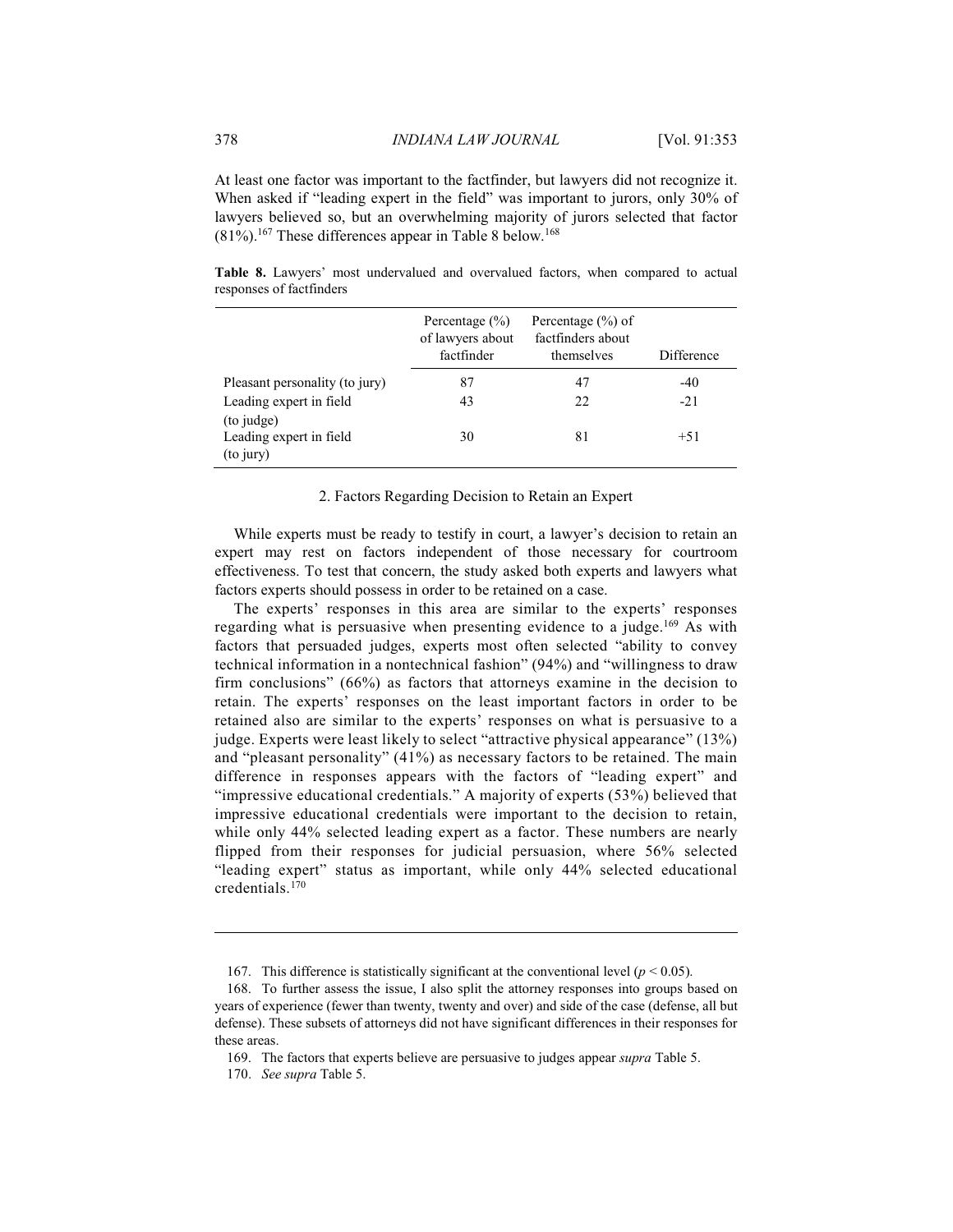379

When asked about the tactics lawyers use in managing their experts, a majority of experts expressed confidence in lawyers' understanding of their field. About 59% of the experts believed that the lawyers who retained them understand their expertise. A supermajority of 97% also believed that lawyers will not try to get experts to testify outside of the firm scientific basis for their field. On the other hand, experts believed that lawyers try to shade their opinions in a beneficial manner, as 59% agreed that lawyers "frequently urge experts to be less tentative in their testimony." Experts were evenly split about whether lawyers coach experts on how to present their testimony, suggesting that while lawyers may urge less tentative testimony, they are less likely to directly coach the opinion.

Since lawyers make the decision on whom to retain, the study asked them about a broader range of factors that affect their decision on who to hire. The factors that lawyers were most interested in seeing were qualifications and experience  $(98\%)$ , credibility  $(91\%)$ , knowledge  $(85\%)$ , and appearance and demeanor (78%). This final factor of appearance/demeanor appears to be the largest difference between the lawyers' responses and the experts' responses, as a majority of experts did not select either attractive appearance (13%) or pleasant personality (41%). The least important characteristics were impartiality and "support for my position," each selected by less than half of the lawyers. Lawyers were about evenly split on some factors, including cost (50% selected), "strength of opinion"  $(50\%)$ , and availability  $(52\%)$ . The most and least important factors appear in Table 9.

| Most important                                                                       | Least important                         |
|--------------------------------------------------------------------------------------|-----------------------------------------|
| Qualifications and experience<br>Credibility<br>Knowledge<br>Appearance and demeanor | Impartiality<br>Support for my position |

Table 9. Most and least important factors to attorneys in decision to retain an expert

When asked about management of the expert, lawyers expressed confidence that experts understand how they fit into the legal dispute at hand. Over 89% of the lawyers agreed with the statement "experts understand when I explain their role in the case." While experts were evenly split on whether lawyers coached their testimony, a majority of lawyers (72%) agreed that "experts are willing to be coached about how their testimony should be presented." Finally, as a point of agreement, similar percentages of lawyers  $(70\%)$  and experts  $(63\%)$  disagreed with the statement "you work for who pays you."

#### 3. Factors Affecting Admissibility of Testimony

Just as lawyers are in the unique position of deciding which experts to retain, judges have to screen expert evidence before admission, known as "gatekeeping." Since *Daubert* in 1993, judicial gatekeeping has focused on screening expert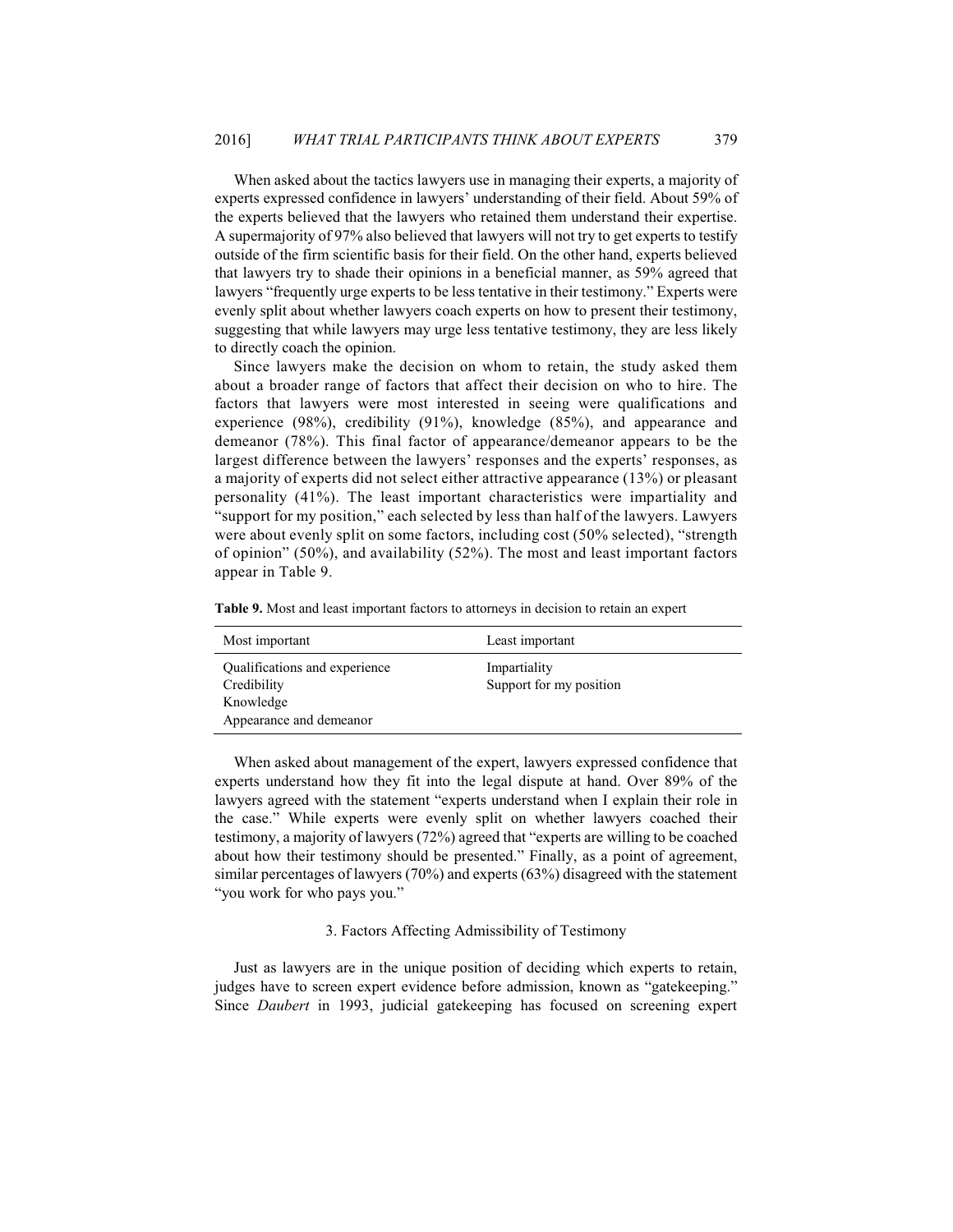testimony for scientific reliability.<sup>171</sup> While many states and the federal system follow the Daubert standard, other states continue to use the Frye standard, but the jurisdiction in question here—Iowa—uses a state-specific standard.<sup>172</sup> However, at the time of the Champagne, Shuman, and Whitaker studies, gatekeeping for scientific reliability in civil cases would often be minimal.<sup>173</sup> Instead of examining reliability, judges focused their evaluation on expert qualifications.<sup>174</sup> Due to the change in reliability standards after *Daubert*, I needed to make a methodological choice on how to assess judicial screening of experts in this new study. Since I constructed this study to both find new data and to update the existing data from older analyses, I decided to focus the question of gatekeeping on the factors considered by those prior works. That way, I could compare my data to the Champagne, Shuman, and Whitaker survey responses.

To examine what factors were important to judges in allowing an expert to testify, the survey asked judges about expert qualifications, requesting they decide which factors were very important, which were somewhat important, and which were not important. Judges were most likely to find the expert's experience very important, with 89% of judges deeming it very important. The next most important factor was educational credentials, selected as very important by 78% of judges, and somewhat important by the rest. On the other hand, judges were less interested in an expert's publications, which 67% of judges labeled as somewhat important and an additional 22% labeled as very important. Finally, a large majority of judges did not feel an expert's previous experience testifying in court was important, with 67% deeming it not important and 22% saying it was somewhat important. These responses appear in Table 10, and are similar to the responses in Champagne, Shuman, and Whitaker's 1991 study.<sup>175</sup>

174. Regarding the screening of experts for qualifications prior to *Daubert* in 1993, see KAYE, ET AL., *supra* note 121, at §2.1 (reviewing judicial analysis of expert qualifications); David E. Bernstein, The Misbegotten Judicial Resistance to the Daubert Revolution, 89 NOTRE DAME L. REV. 27, 31 (2013) (citing KAYE, ET AL., *supra* note 121) (noting that, prior to Daubert in 1993, judges in civil cases would focus attention on expert qualifications).

<sup>171.</sup> See generally supra text accompanying notes 118–24.

<sup>172.</sup> Regarding which states have adopted *Daubert* and which have remained with *Frye*, see KAYE, ET AL. supra notes 123–24. The Iowa test for reliability requires a judge to determine if the expert's opinion is "reliable enough to assist the trier of fact." Ranes v. Adams Labs., Inc., 778 N.W.2d 677, 686 (Iowa 2010); State v. Hall, 297 N.W.2d 80, 85 (Iowa 1980); see also LAURIE KRATKY DORE, IOWA PRACTICE: EVIDENCE 644-49 (2011). However, in cases involving novel or complex science, a judge may consider the *Daubert* factors. Ranes, 778 N.W.2d at 686.

<sup>173.</sup> On the issue of the limited application of *Frye* to civil cases, see, for example, David E. Bernstein, Frye, Frye Again, The Past, Present, and Future of the General Acceptance Test, 41 JURIMETRICS J. 385, 387, 394 (2001) (noting the infrequency of application of Frye standards to civil litigation and that for decades Frye applied to criminal cases only); Michael D. Green, The Road Less Well Traveled (and Seen): Contemporary Lawmaking in Products Liability, 49 DEPAUL L. REV. 377, 398-99, 399 n.114 (1999) (calling Frye "virtually nonexistent" in civil cases until 1991); Susan Haack, What's Wrong with Litigation-Driven Science? An Essay in Legal Epistemology, 38 SETON HALL L. REV. 1053, 1059 (2008).

<sup>175.</sup> See Champagne et al., supra note 9, at 390.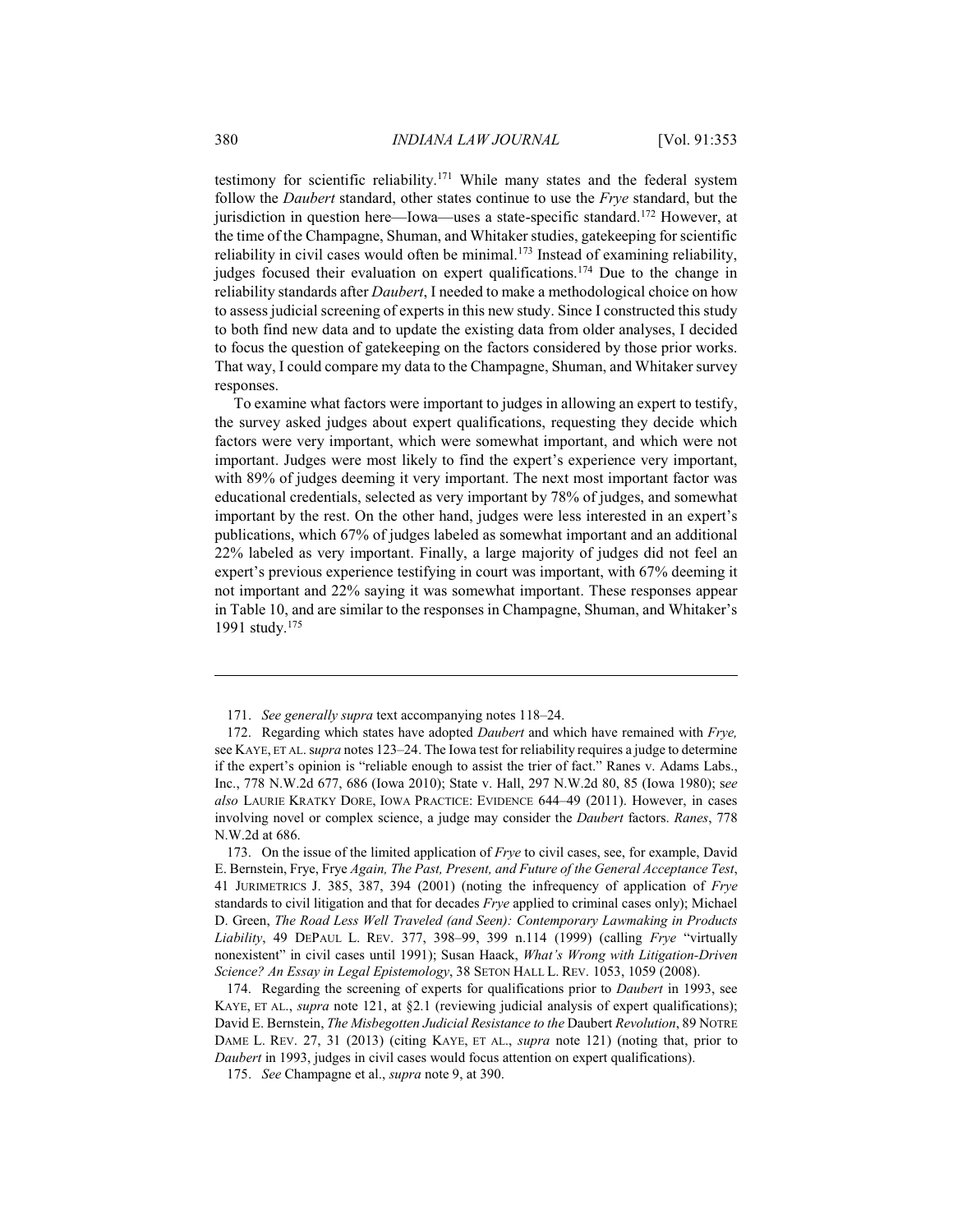|                                                        | Percentage $(\% )$ of<br>judges finding the<br>quality very<br>important |    | Percentage $(\% )$ of<br>judges finding the<br>quality not<br>important |  |
|--------------------------------------------------------|--------------------------------------------------------------------------|----|-------------------------------------------------------------------------|--|
| Expert's experience in<br>field                        | 89                                                                       | 11 |                                                                         |  |
| Expert's educational<br>credentials                    | 78                                                                       | 22 |                                                                         |  |
| Expert's publications                                  | 22                                                                       | 67 | 11                                                                      |  |
| Expert's previous<br>experience testifying<br>in court | 11                                                                       | 22 | 67                                                                      |  |

|  | <b>Table 10.</b> Judicial opinion of expert qualification factors |  |  |
|--|-------------------------------------------------------------------|--|--|

In addition to these questions, the study also asked attorneys whether judges were making appropriate gatekeeping choices. Unlike the judicial question above, these questions did measure both analyses of expert qualifications and scientific reliability. When asked if judges properly screen expert qualifications, only 20% of lawyers agreed with the statement "judges properly screen experts so that only qualified experts are permitted to testify." While lawyers were skeptical of judges in that regard, they were even less likely to agree that judges properly screen experts for scientific merit. When asked if judges properly screen opinions for reliability, only 15% agreed that "judges properly screen expert opinions so they reflect currently accepted scientific knowledge." Clearly, lawyers have concerns about the quality of judicial screening of experts, whether for qualifications or for scientific reliability.

#### 4. Overall Comfort Level with Experts, and of Experts

Once all respondents had been asked specific questions about factors making experts effective, the study also asked them about their overall comfort level with experts, in general. For these questions, the survey asked the respondent to rate their comfort level with experts on a scale from one to seven, with one defined as "entirely comfortable" and seven defined as "not comfortable."<sup>176</sup> This was intended as a way to distill the different groups' opinions about experts into a short but comprehensive estimate of experts' effectiveness.

Of the three groups who listen to experts—judges, jurors, and lawyers—the judges were most comfortable with experts, with a mean response value of 1.56 out of 7. Considering the role of judges in expert gatekeeping, this familiarity and comfort with experts makes sense. However, the responses of lawyers were counterintuitive. Lawyers' responses to this question had a mean score of 3.02 out of 7, lower even than jurors, who had a 2.67 mean value.

<sup>176.</sup> I used the same seven-point scale in a prior study, which proved to be a useful tool for measuring overall comfort levels. See Andrew Jurs, Gatekeeper with a Gavel: A Survey Evaluating Judicial Management of Challenges to Expert Reliability and Their Relationship to Summary Judgment, 83 MISS. L.J. 325 (2014).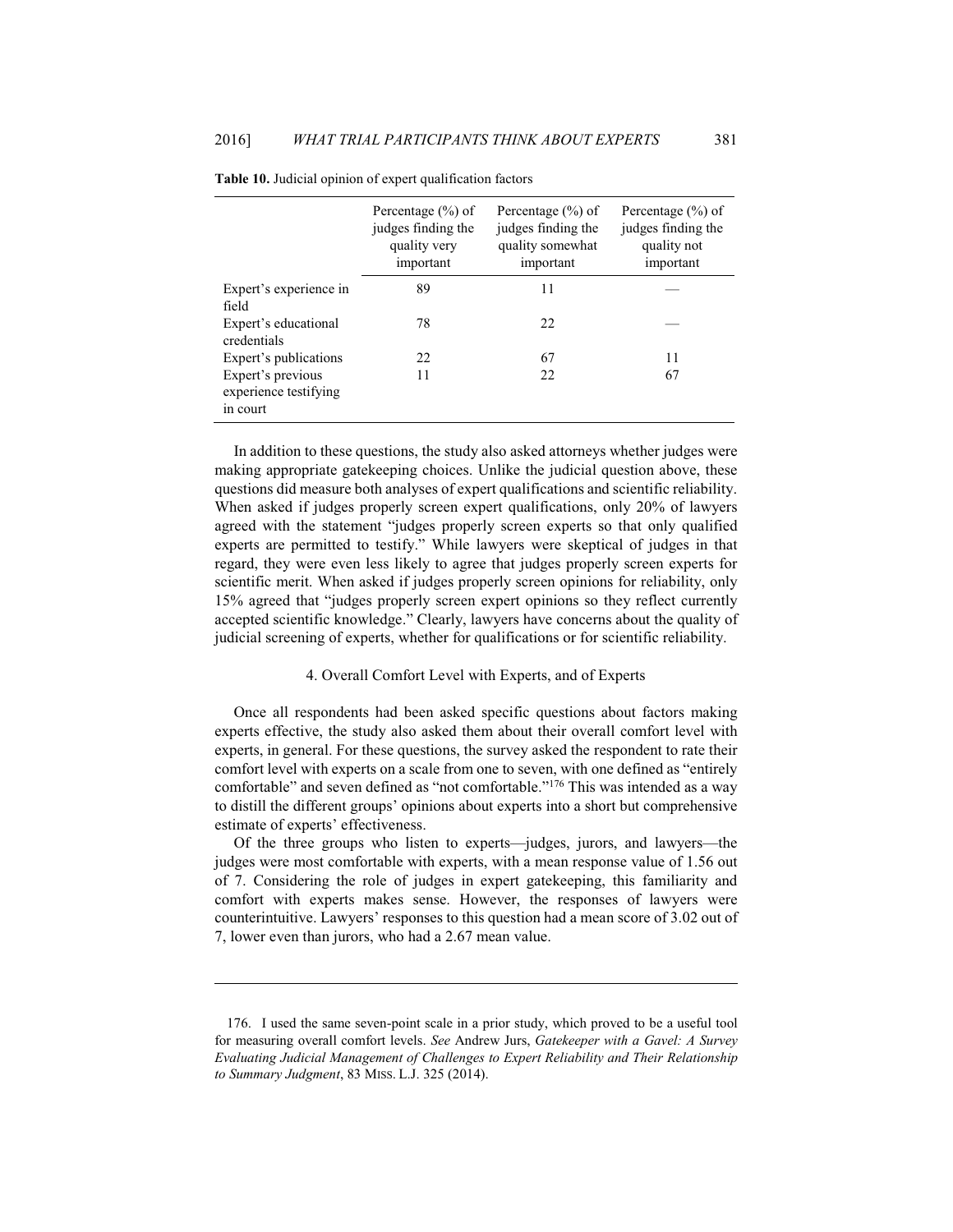|         | Mean comfort level | 95% confidence interval |
|---------|--------------------|-------------------------|
| Jurors  | 2.67               | $2.22 - 3.11$           |
| Judges  | 1.56               | $0.98 - 2.11$           |
| Lawyers | 3.02               | $2.57 - 3.48$           |

Table 11. Comfort level with experts for different groups

These responses appear graphically in Figure 1 below.



Figure 1. Mean comfort level with experts, with 95% confidence intervals

One possible explanation for lawyers' relative lack of comfort with experts compared to judges involves the frequency of judicial gatekeeping. But the data suggests another possible explanation: the differences in math and science background between groups. When asked how many classes in math and science they had in high school, lawyers took 13% fewer classes in those areas than the judges did; similarly, when asked the same question about college, lawyers took 10% fewer classes than judges.<sup>177</sup>

<sup>177.</sup> These differences do not meet the conventional level of statistical significance  $(p > 0.05)$ . As such, the null hypothesis that the result is only a product of chance cannot be rejected. Yet, because of the difference in responses, the issue is one that would benefit from further replication studies, suggested infra Part III.B. The differences in education also may explain the juror/lawyer responses, as college-educated jurors had 30% more math and science classes in college than lawyers did, a difference that is not quite statistically significant  $(p = 0.08)$ .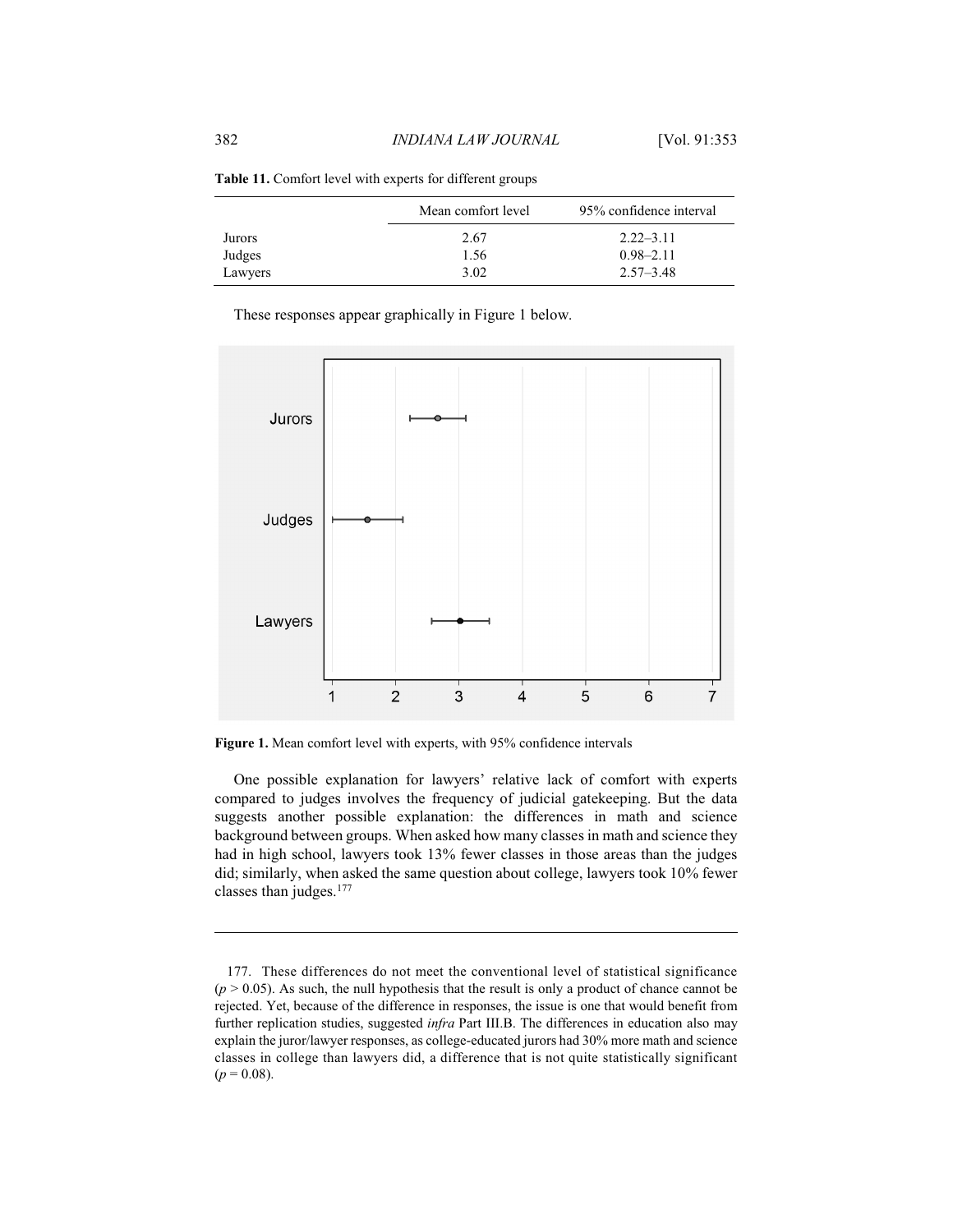Finally, the study asked experts whether they were comfortable testifying in court, using the same seven-point scale for responses. In response, the mean score of experts was 2.44, indicating they were generally comfortable in the courtroom. This is consistent with the responses of lawyers and judges on the same issue. When asked if they agree or disagree with the statement "experts find testifying to be unpleasant," a minority of 37% of lawyers and 33% of judges agreed with the statement. Broadly speaking, experts are comfortable in the courtroom.

383

#### D. Expert Compensation

One final group of questions in the study dealt with the fees experts charge. The survey asked both lawyers and experts about rates charged for expert work, and the experts were asked what percentage of their yearly income came from serving as an expert. Responses could also be split by profession or side, to examine whether expert fees changed based on those variables.

Overall, the mean expert fee for an hour of time was \$277.09, with fees ranging between \$60 and \$600 per hour.<sup>178</sup> When we compare responses from experts who primarily work for the defense to their plaintiff-side counterparts, we see that defense experts earn a mean of \$323.92, while plaintiff experts earn a mean of \$256.79.179 As with prior studies, the responses also could be separated by occupation.<sup>180</sup> The physicians in the study charged \$370.83 an hour, a significantly larger fee than nonphysicians at \$220.85.<sup>181</sup> These data appear in Table 12.

Table 12. Mean hourly rate fees for experts, all experts and subgroups

|                 | Mean hourly rate | Number | 95% confidence interval |
|-----------------|------------------|--------|-------------------------|
| All experts     | \$277.09         | 32     | \$227.26-\$326.93       |
| P experts       | \$256.79         | 14     | \$175.91-\$337.66       |
| D experts       | \$323.92         | 12     | \$232.72-\$415.11       |
| Doctors         | \$370.83         | 12     | \$296.07-\$445.59       |
| All but doctors | \$220.85         | 20     | \$164.93-\$276.77       |

178. Accounting for inflation, the mean fee is significantly lower than in prior studies by Champagne, Shuman, and Whitaker. In their 1991 study, the mean fee was \$258 per hour for their 1988 experts, Champagne et al., *supra* note 9, at 382, and \$185 per hour in 1990–91 for experts, Shuman et al., *supra* note 9, at 205. These fee amounts translate to \$516.30 per hour (1988 group), see *supra* note 97 and accompanying text, and \$321.56 per hour (1991 group), see supra note 102 and accompanying text. See also CPI Inflation Calculator, supra note 96 (converting 1988 or 1991 dollars to 2014 dollars).

179. For the question about which side an expert primarily works for, respondents could choose between the defense, plaintiff, or a third option "neither/does not apply." These data then represent only those experts who self-identified with one side or the other and exclude the respondents from the third category.

180. See Champagne et al., *supra* note 9, at 382–83; Shuman et al., *supra* note 9, at 205.

181. The physician data includes all respondents with a doctor of medicine degree or doctor of osteopathy degree, plus the one respondent with a doctorate in psychology.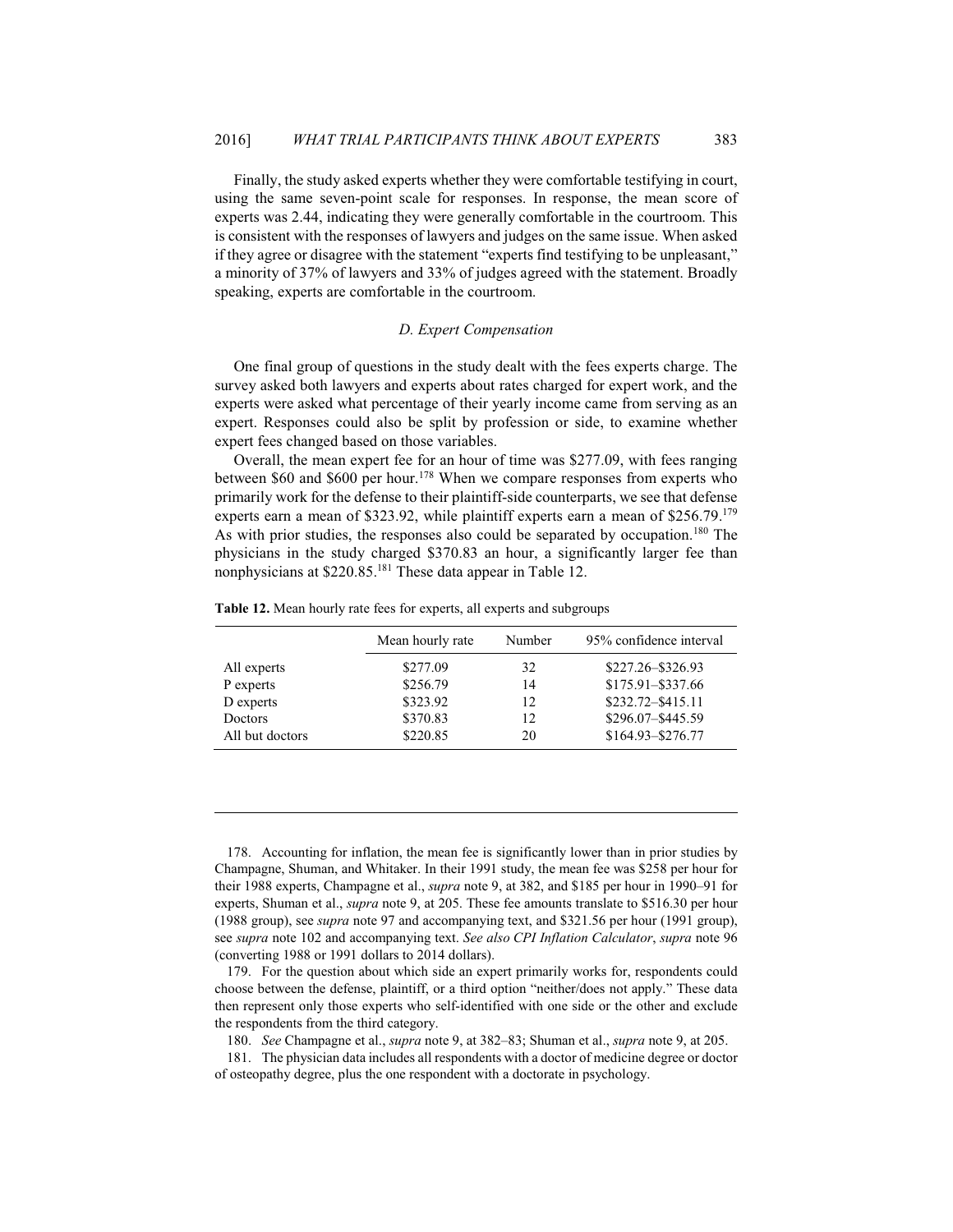

These responses appear graphically in Figure 2 below.

Figure 2. Mean hourly fee for experts, with 95% confidence intervals

In addition to the hourly rates, the survey asked experts about the percentage of their income earned due to expert witness fees. In response, a majority of the experts (53%) responded that less than 5% of their annual income came from expert witness work. A minority (28%) of experts earned more than 35% of their income through expert fees, while an even smaller group (18%) earned between 5% and 35% of their income from fees. These data appear in Table 13.

Table 13. Percentage of income of experts earned through expert fees

|                           | Percentage $(\%)$ of respondents in group |  |  |  |
|---------------------------|-------------------------------------------|--|--|--|
| Less than $5\%$           | 53                                        |  |  |  |
| Between $5\%$ and $20\%$  |                                           |  |  |  |
| Between $20\%$ and $35\%$ | 9                                         |  |  |  |
| Over $35%$                | 28                                        |  |  |  |

In addition to asking experts about fees, the survey also asked lawyers about the rates they paid for experts, and these responses can be compared to the expert responses. On average, lawyers paid physicians the highest fee of \$478 per hour, while veterinarians earned the lowest mean fee at \$169 per hour. The responses regarding different professionals appear in Table 14.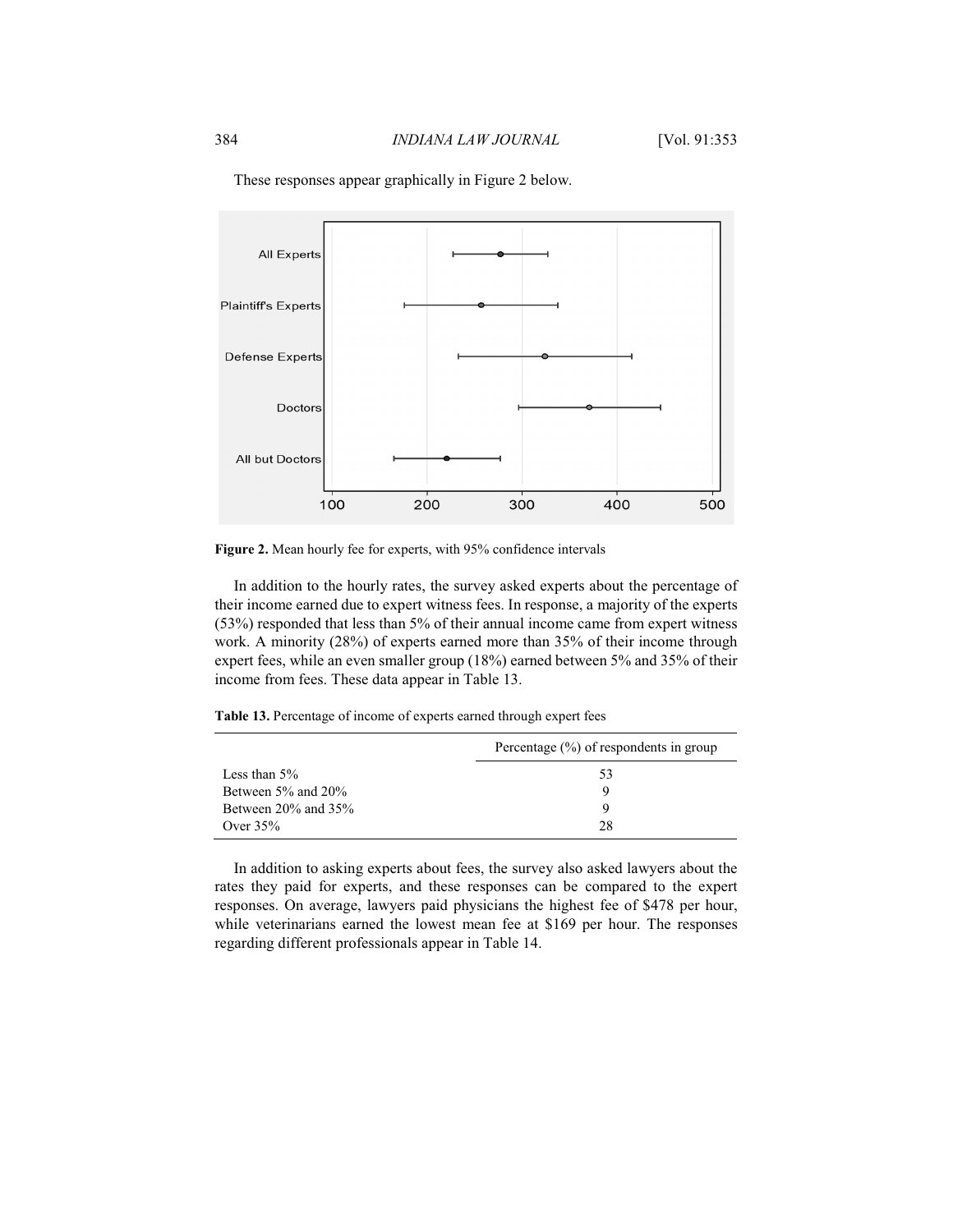|                                   | Mean hourly<br>fee response | Number of<br>responses | 95% confidence<br>interval |  |
|-----------------------------------|-----------------------------|------------------------|----------------------------|--|
| Physicians (nonpsychiatric)       | \$477.78                    | 36                     | \$407.34 - \$548.22        |  |
| Psychologists or<br>psychiatrists | \$353.23                    | 31                     | \$299.67-\$409.79          |  |
| Engineers                         | \$255.56                    | 36                     | \$229.11-\$282.01          |  |
| Accountants                       | \$243.55                    | 31                     | \$206.95-\$280.15          |  |
| Economists                        | \$242.86                    | 35                     | \$213.66-\$272.06          |  |
| Veterinarians                     | \$168.85                    | 8                      | \$105.80-\$231.70          |  |
| Total Attorney Responses $=$ 47   |                             |                        |                            |  |

| <b>Table 14.</b> Mean hourly rate paid for experts, all experts and subgroups |  |  |  |  |
|-------------------------------------------------------------------------------|--|--|--|--|
|-------------------------------------------------------------------------------|--|--|--|--|

These responses appear graphically in Figure 3 below.



Figure 3. Mean expert hourly fee paid by lawyers, with 95% confidence intervals

Finally, the survey also asked all groups about the effect of fees on an expert's testimony. To do so, the survey asked all groups except jurors if they agreed or disagreed with the statement, "an expert's compensation is an important factor in weighing the expert's bias." Only a small percentage of experts or lawyers agreed, with 22% of lawyers and 16% of experts believing this statement is true. Judges also mostly disagreed, with 44% of the respondents agreeing. In contrast, the earlier Champagne, Shuman, and Whitaker studies indicated significant concern of the judges about fees as a source of bias. The survey asked jurors a similar question, but personalized it by asking if they agreed or disagreed that "hearing how much an expert earned in fees would affect how much I believed the expert." Only 36% agreed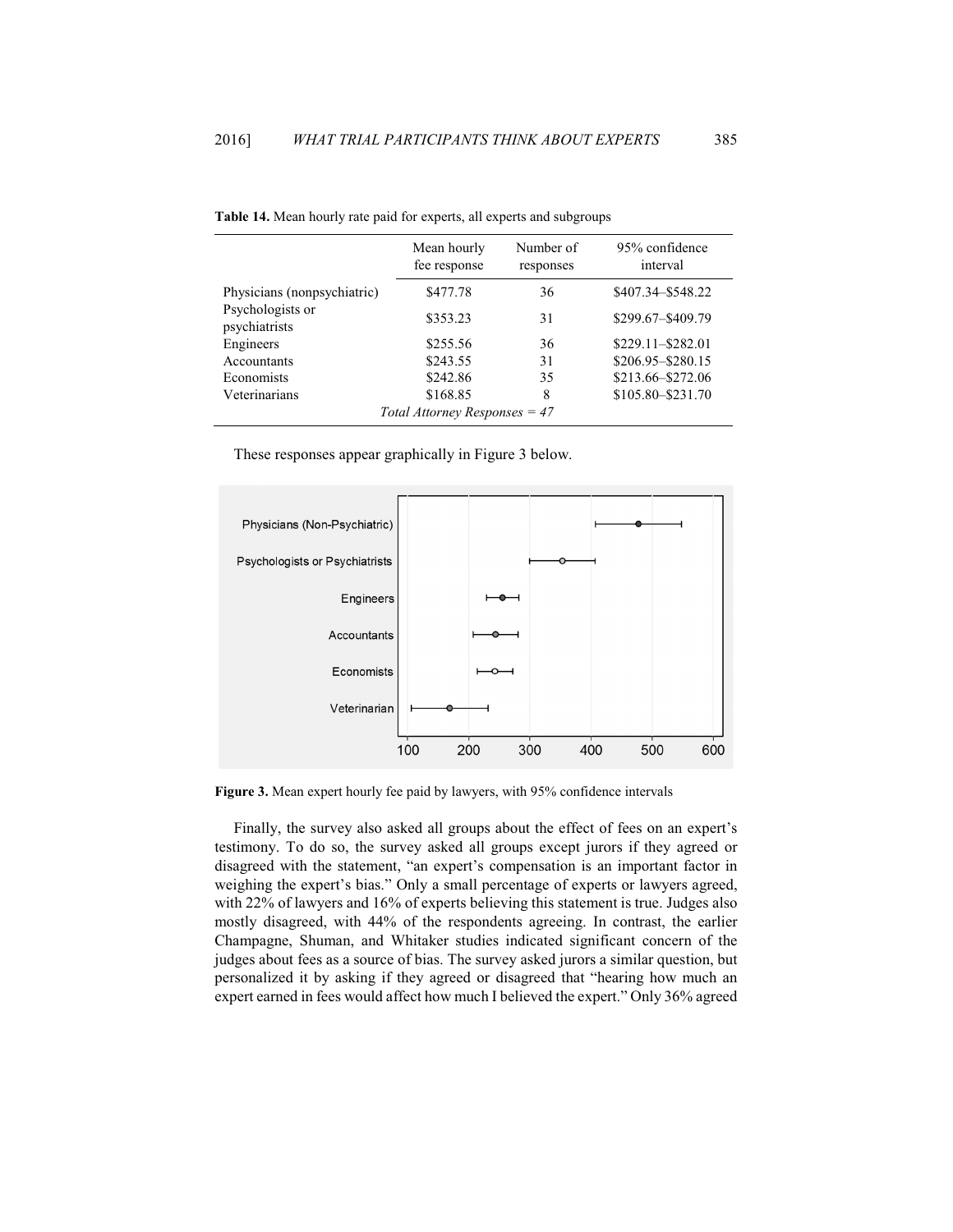with the statement. This response is nearly identical to Champagne, Shuman, and Whitaker's 1991 finding of 35% of jurors concerned about expert fees.<sup>182</sup>

#### **III. DISCUSSION**

The response data from this survey provides significant insight into the use of, and issues surrounding, expert witnesses in modern civil litigation. In comparing the data to prior studies in the area, many of the findings here update prior research, but others are either contradictory or demonstrate something new that the prior studies did not address. Yet even if the data provide significant insight, future studies may also be necessary to either test, expand upon, or more firmly establish their findings.

#### A. Implications of the Survey Data on Expert Witnesses

In each of the three main areas of this study—prevalence, persuasion, and pricing—the survey responses show some findings broadly consistent with the prior studies in the area, but offer tantalizing clues to changes in expert witness practice in the last decade or two.

On the issue of expert frequency, the overall rate of cases with experts in this study (86%) was entirely consistent with prior studies, two of which (Gross and Diamond) also found that 86% of cases involved experts.<sup>183</sup> A momentary glance at that metric might suggest that not much has changed with experts since the 1991 Gross study or 2007 Diamond study. Yet a more detailed examination of the data shows something quite significant: even if experts testify in a similar number of cases overall, the number of experts per case has dropped significantly in the last decade or two. In this study, there was an average of 3.64 experts per case in all cases within the study, or 3.94 experts per case in cases with experts.<sup>184</sup> These numbers are lower than most studies in the area, in which the expert rate is over 4.0 experts per case and has been measured as high as 4.8 per case.<sup>185</sup> Independent of the absolute numerical drop in experts per case, the fact that this study measured experts who had been endorsed instead of experts who testified might indicate an even steeper drop than it appears at first glance.<sup>186</sup> The data on expert fees, discussed below, also provide some

<sup>182.</sup> Champagne et al., *supra* note 9, at 388.

<sup>183.</sup> Champagne, *supra* note 9, at 380 (63%); Diamond, *supra* note 12, at 56 (86%); Gross, supra note 5, at 1119 (86%); Shuman et al., *supra* note 9, at 197 (72%).

<sup>184.</sup> See supra Table 1.

<sup>185.</sup> Flores et al., *supra* note 48, at 548 tbl.1 (4.15 experts per case in 1991); Gross & Syverud, *supra* note 37, at 31–32 (4.1 experts per case in 1990–91); Krafka et al., *supra* note 41, at 319 (4.3 experts per case in 1998; 4.8 experts per case in 1991). On the other hand, two sets of researchers found fewer than 4 experts per case, including Flores, Richardson, and Merlino, who found an average of 3.58 experts per case for their 2005 sample, and Gross and Syverud, who found 3.3 experts per case for their earlier 1985–86 sample. Flores et al., supra note 48, at 548 tbl.1; Gross & Syverud, *supra* note 37, at 33 tbl.17.

<sup>186.</sup> Regarding the issue of expert endorsement versus testifying experts, see *supra* notes 128, 138 and accompanying text.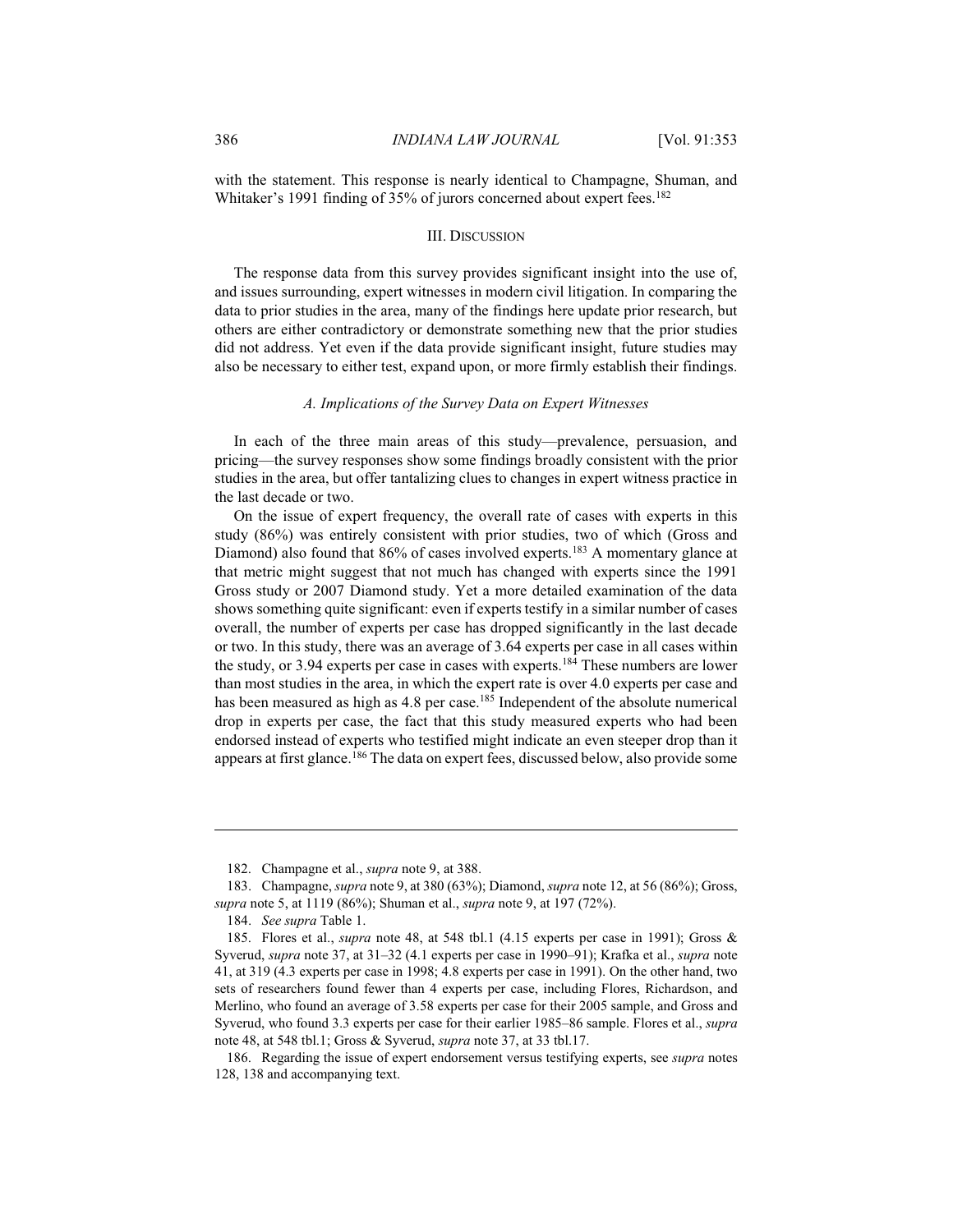circumstantial evidence that the number of expert witnesses per case is in decline.<sup>187</sup> Certainly the issue merits additional study to better quantify the decline.<sup>188</sup>

On the issue of expert persuasion, the responses are broadly consistent with the prior Champagne, Shuman, and Whitaker studies of the 1990s. In their 1991 and 1994 studies, that research group found that, for jurors, the "ability to convey technical information in a non-technical fashion" was the most valuable trait for an expert to be effective while an attractive physical appearance was the least valuable.<sup>189</sup> The responses here confirm those findings for jurors but also for judges.<sup>190</sup> The responses also are consistent with most recent studies, showing that jurors are more concerned about content of the expert testimony than peripheral considerations.<sup>191</sup>

As with the factfinder responses, expert and lawyer responses about experts' effectiveness are often consistent with Champagne, Shuman, and Whitaker's findings. When experts were asked what makes them effective, they most commonly chose the ability to convey technical information in a nontechnical fashion, both in this study and in the Champagne, Shuman, and Whitaker studies.<sup>192</sup> Additionally, when lawyers were asked what factors they consider in retaining an expert, both Champagne, Shuman, and Whitaker's studies and this study found that lawyers most commonly considered qualifications and experience, while impartiality was not an important consideration.<sup>193</sup> Finally, when gatekeeping experts, judges rely on the expert's experience in the field and educational credentials, which a majority of judges found to be very important in both Champagne, Shuman, and Whitaker's 1991 study and in this study.<sup>194</sup>

On the other hand, some of the data contrasts with responses from prior studies. On the issue of gate keeping, lawyers in this study do not appear satisfied with judicial handling of gate keeping. Only 20% of lawyers agreed with the statement "judges" properly screen expert so that only qualified experts are permitted to testify," while 15% agreed that "judges properly screen expert opinions so they reflect currently accepted scientific knowledge."<sup>195</sup> Since Champagne, Shuman, and Whitaker found that a majority of lawyers agreed judges properly screened experts for qualifications and scientific merit, the responses here show a decline in lawyers' views of effective gatekeeping.<sup>196</sup>

195. See supra Part II.C.3.

<sup>187.</sup> See infra text accompanying notes 202-05.

<sup>188.</sup> This is one of the suggestions for future research discussed infra Part III.B.

<sup>189.</sup> Shuman et al., *supra* note 9, at 199; see Champagne et al., *supra* note 9, at 388.

<sup>190.</sup> See supra Table 3.

<sup>191.</sup> See supra text accompanying notes 113–15. Compare VIDMAR, supra note 87, at 172 (showing jurors more concerned about substance); Diamond, *supra* note 12, at 62 (same); Vidmar & Diamond, supra note 19, at 1142 (same), with SELVIN & PICUS, supra note 10, at 26–28 (noting importance of peripheral clues).

<sup>192.</sup> Champagne et al., *supra* note 9, at 386 tbl.5; Shuman et al., *supra* note 9, at 200 tbl.1; see supra Table 4.

<sup>193.</sup> Champagne et al., *supra* note 9, at 387 tbl.6; Shuman et al., *supra* note 9, at 202 tbl.4; see supra Table 9.

<sup>194.</sup> See Champagne et al., supra note 9, at 390 tbl.9; supra Table 10.

<sup>196.</sup> See Shuman et al., *supra* note 9, at 199. This conclusion must be tempered by a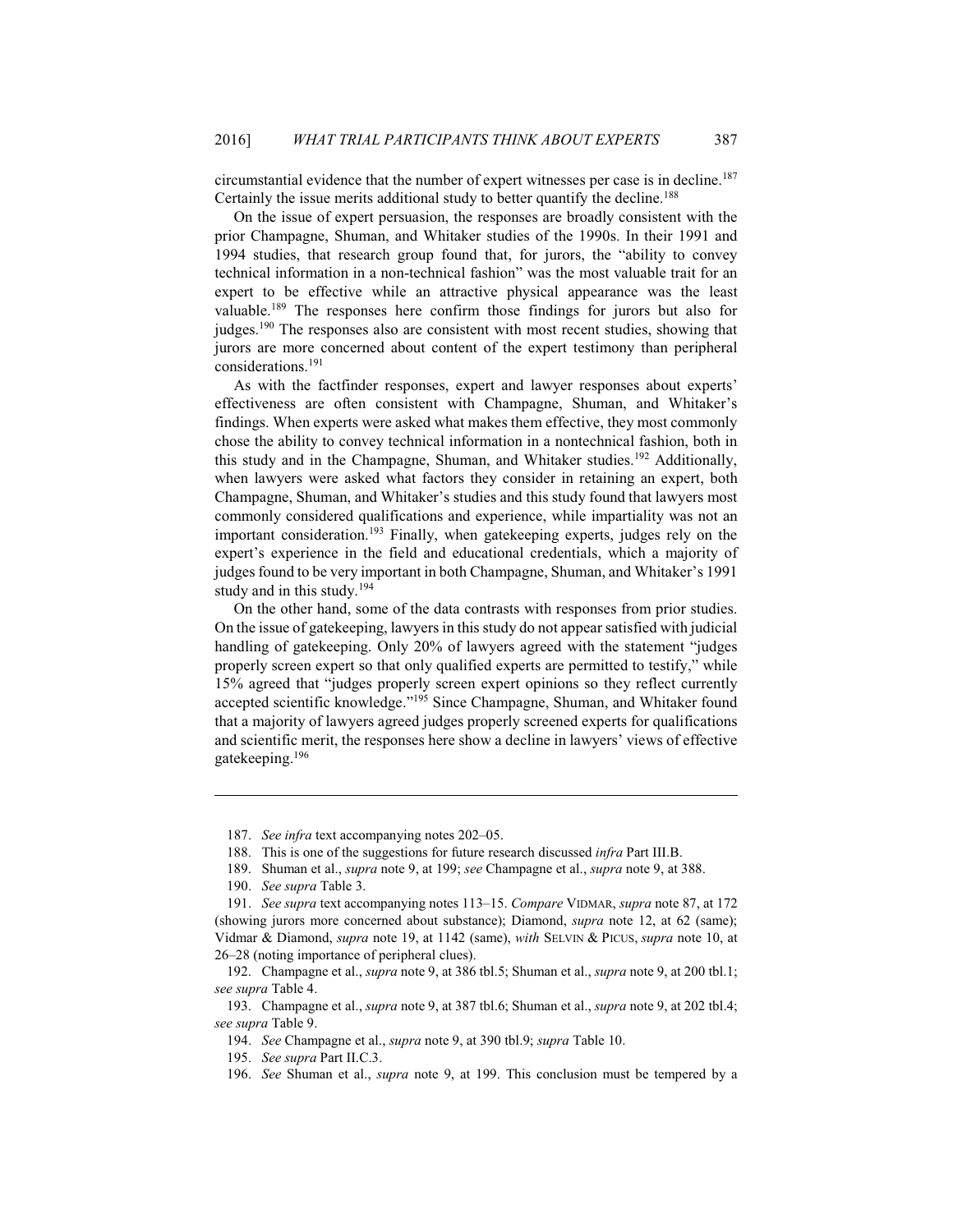Another difference that is clear is the frequency of testimony for experts. In the 1991 Champagne, Shuman, and Whitaker study, experts testified an average of seven times per year.<sup>197</sup> In these 2014 responses, the responses indicate a lower rate of testimony, at 4.2 times per year in a typical year and 3.6 times in the last twelve months.<sup>198</sup> A majority of the experts in the survey, 63% of the total, testified either zero or one time in a typical year.<sup>199</sup> The data show that experts are less likely to testify repeatedly, which is entirely consistent with the finding that fewer experts are involved in a typical case.<sup>200</sup>

The expert fee data is consistent with that finding. The responses from the experts in this study indicate that fees paid for expert work have not kept pace with inflation, so they are significantly lower than prior studies. Champagne, Shuman, and Whitaker found a mean expert fee of \$258 per hour in the 1991 study, and \$185 per hour in 1994.<sup>201</sup> Accounting for inflation, those fees would equate with \$516 per hour (1988 group) and \$322 per hour (1991 group).<sup>202</sup> Yet the mean expert rate in this survey was slightly over \$277 per hour.<sup>203</sup> This could be explained by the fact that the data here shows fewer experts involved in each case, and if so, then the market for experts has slumped allowing for lower fees.<sup>204</sup> Certainly the issue merits further investigation.<sup>205</sup>

Finally, one other difference from prior studies involves the issue of expert fees and bias. In Champagne, Shuman, and Whitaker, judges expressed concern that fees could result in bias in testimony, with 68% of judges indicating that they were concerned with the issue.<sup>206</sup> Yet for the respondents of this study, a majority did not agree with the statement "an expert's compensation is an important factor in weighing the expert's bias."207 Perhaps over time judges have become less concerned about the issue, consistent with all other groups in the survey.<sup>208</sup>

consideration of the changes occurring in the law of gate keeping between the initial studies and this one, discussed supra Part I.D.

- 197. Champagne et al., *supra* note 9, at 381.
- 198. See supra text accompanying note 146.
- 199. See supra text accompanying note 146.
- 200. See supra Table 1 and text accompanying notes 141, 184–85.
- 201. Champagne et al., *supra* note 9, at 382; Shuman et al., *supra* note 9, at 205.
- 202. See supra notes 97, 102.
- 203. See supra Table 12.

204. See supra Table 1 and text accompanying notes 141. One other consideration is the relative cost of living in the survey area. Des Moines, Iowa, is a city with a cost of living 18% less than the national average, according to *Des Moines, Iowa*, SPERLING'S BEST PLACES, http://www.bestplaces.net/city/iowa/des moines [http://perma.cc/V8JF-QFS9] (last visited December 7, 2015). Similar rankings show a consistent level of affordability. See Des Moines Rankings, GREATER  $_{\rm{DES}}$ **MOINES CONVENTION** AND **VISITORS** BUREAU, http://www.catchdesmoines.com/media/des-moines-rankings/ [http://perma.cc/ASR4-A84D] (last visited December 7, 2015).

205. Investigating the issue of declining experts per case and declining fees would be a major benefit of replication studies in this area, discussed *infra* Part III.B.

206. Shuman et al., *supra* note 9, at 203.

207. See supra text accompanying note 182.

208. The other groups agreed with the statement at lower rates than the judges. Only 22% of lawyers agreed, and 16% of experts. See supra text accompanying note 182. Jurors were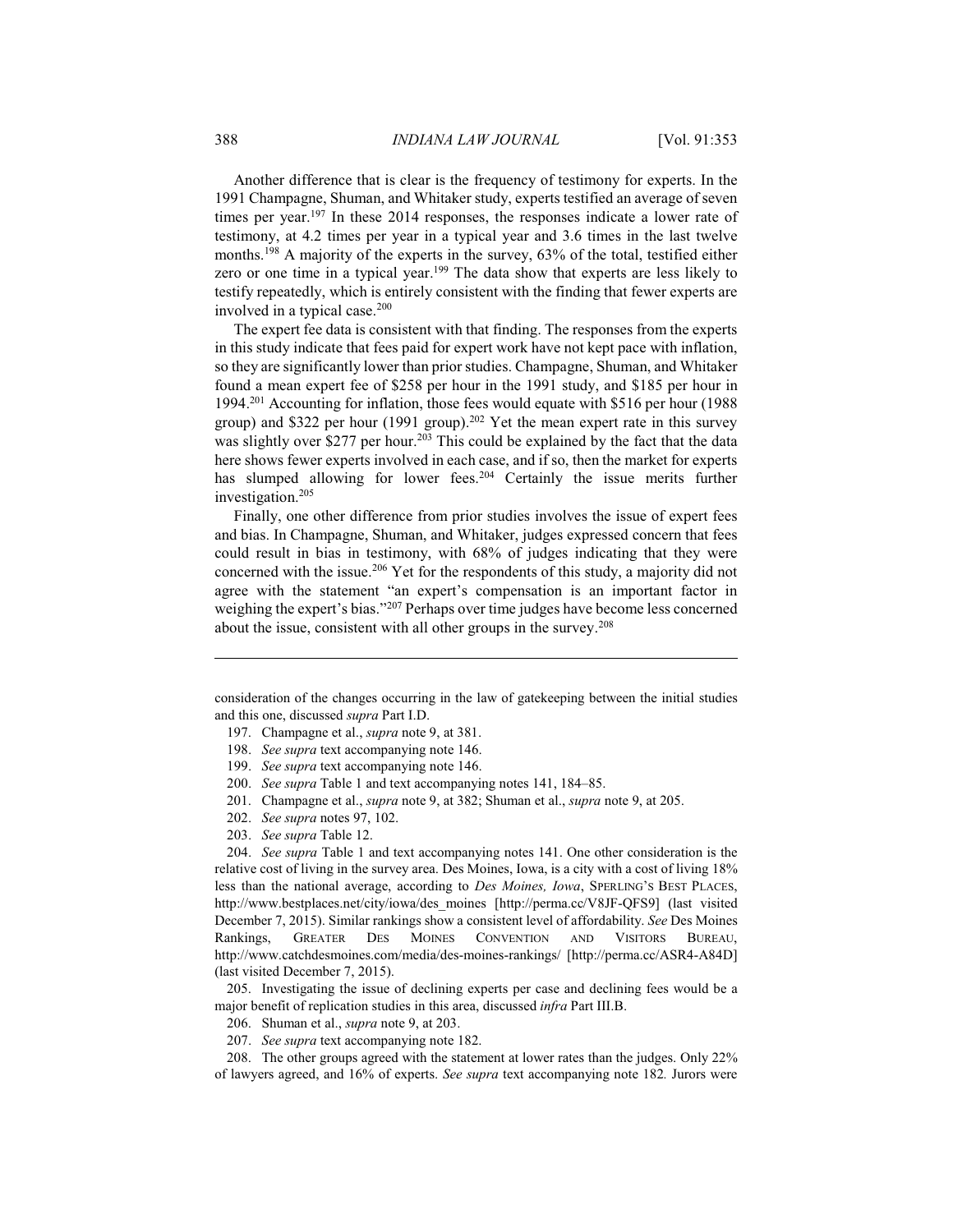Beyond these responses that contrast with prior studies, the response data in this study also provide new insight into areas not previously studied. When we compare the responses of jurors and judges to the responses of experts and lawyers, the data show that experts and lawyers both have some erroneous notions of what makes an expert effective in court. Both experts and lawyers erroneously believe that a pleasant personality is important for an expert to be effective to a jury, yet less than a majority of the jurors agreed.<sup>209</sup> Many members of both groups also believe being a "leading expert in the field" is necessary for an expert to be effective to a judge, yet only a small percentage of judges (22%) agreed.<sup>210</sup> On the other hand, a small percentage of lawyers and experts believed being a leading expert in the field was needed to be effective to a jury, although 81% of the jurors responded it was important.<sup>211</sup>

The comfort level data is also new and provides insight into how different groups handle experts. Judges were the most comfortable with experts, with a mean score of 1.56 out of 7.<sup>212</sup> Considering that judges perform gatekeeping, this makes sense. Yet when we look at jurors and lawyers, both scores are lower than judges, while lawyers scored the lowest of all groups, significantly lower than judges.<sup>213</sup> One possibility for this relative comfort level is each group's training in math and science, showing that lawyers have between 10% and 13% fewer classes in math and science than judges.<sup>214</sup> Certainly future research could help affirm or reject that theory by exploring why lawyers are less comfortable with experts.<sup>215</sup>

Certainly there are some consistencies between the survey responses and prior studies, but the differences and the new data provide valuable insight into the role of experts and how it may be changing in modern litigation.

#### **B.** Suggestions for Future Research

Evaluation of the response data in this study raises many questions that require further research. Clearly a variety of methods would address these open questions.

First, a study with a greater sample size and location diversity would affirm or rebut the responses here, as well as answer some open questions about the responses. With those responses, one could see whether there is truly a decline in both number of experts per case and expert fees, both of which were found in the current study.<sup>216</sup> If the rates and fees of experts have declined, additional study could evaluate whether the decline in experts caused the decline in fees or if other factors are responsible. A

asked a slightly different question, whether they agreed or disagreed that "hearing how much an expert earned in fees would affect how much I believed the expert." Only 36% of jurors agreed with the statement. See supra text accompanying note 182.

<sup>209.</sup> See supra Tables 5 & 8.

<sup>210.</sup> See supra Tables 5 & 8.

<sup>211.</sup> See supra Tables 5 & 8.

<sup>212.</sup> See supra Table 11.

<sup>213.</sup> See supra Table 11; supra Figure 1.

<sup>214.</sup> See supra text accompanying note 177.

<sup>215.</sup> Investigating the difference in comfort levels between judges and lawyers, and the reasons therefore, would be a major benefit of replication studies in this area, discussed infra Part III.B.

<sup>216.</sup> See supra text accompanying notes 185-86, 202-05.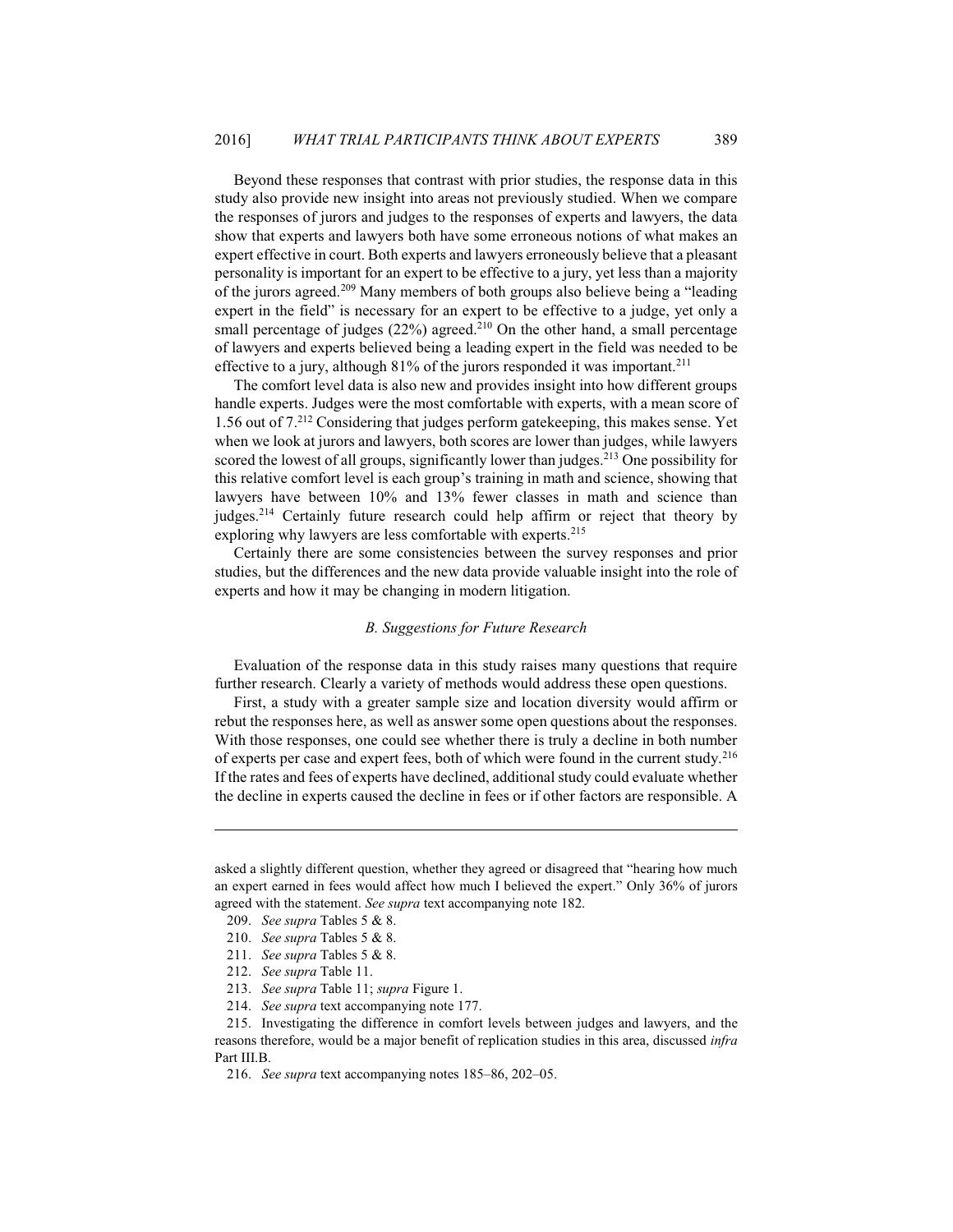replication study could also expand upon the finding that lawyers are less comfortable with experts than judges and test whether this is due to differences in training in math and science.<sup>217</sup> Finally, a replication study could begin to answer one question that this study could not: whether the gatekeeping standard of a state has an effect on the responses. Since all of the cases in the study came from one jurisdiction, it was not possible to compare those responses to others from places with different gatekeeping standards.<sup>218</sup> Adding responses from *Daubert* or Frye states would permit that evaluation.<sup>219</sup>

A survey is not the sole methodology that can be employed to answer these questions. In prior studies in the area, researchers evaluated these issues by reviewing reported cases from a local periodical,<sup>220</sup> evaluating case files,<sup>221</sup> interviewing jurors,<sup>222</sup> and videotaping trials and deliberations.<sup>223</sup> Each of these methodologies can provide information that would complement survey data and would therefore be useful to address specific issues raised by this study.

Comparing or contrasting the use of experts in the federal system could also prove to be a helpful analysis. Independent of the gatekeeping standard, discussed above, <sup>224</sup> it might prove useful to see if the use of experts in federal court is similar to state courts, and if not, what differences exist and why. That research could offer an additional point of contrast, to see if the management of experts can be improved upon, and if so, how.

All of these analyses would help clarify the findings, or build upon the findings, from this study, in order to further examine the role of experts within the judicial system.

#### **CONCLUSION**

The case file review and survey responses from this study provide important baseline data about expert prevalence, persuasion, and pricing in civil trials, affirming and expanding upon prior research but also debunking common conventional wisdom. The data show how many civil cases have experts, as well as how many experts are involved in each of those cases.<sup>225</sup> When asked about different

<sup>217.</sup> See supra notes 177, 214–15 and accompanying text.

<sup>218.</sup> The cases in this study are all from Polk County, Iowa, and went to trial in 2012. See supra Part II.A (discussing methodology of the study). Iowa does not follow either the Frye or Daubert standard for gatekeeping. See supra note 172.

<sup>219.</sup> Lists of states that adhere to *Frye* or *Daubert* appear in KAYE, ET AL., *supra* note 121, § 7.4.2(a), 333 n.18 (listing the states that have adopted the *Daubert* standard for gatekeeping); id. at 333 n.19 (listing the states that have retained the  $Frye$  standard for gatekeeping).

<sup>220.</sup> Gross, *supra* note 5, at 1119 n.18.

<sup>221.</sup> Flores et al., *supra* note 48, at 545.

<sup>222.</sup> SELVIN & PICUS, supra note 10, at 3-5; SPECIAL COMM. ON JURY COMPREHENSION, supra note 10, at 8; Goodman et al., *supra* note 69, at 65; Ivković & Hans, *supra* note 54, at 450; Sanders, *supra* note 10, at 56; Vidmar & Diamond, *supra* note 19, at 1140.

<sup>223.</sup> Diamond & Vidmar, *supra* note 33, at 1869–73; see supra note 33 and accompanying text.

<sup>224.</sup> See supra notes 218–19 and accompanying text.

<sup>225.</sup> See supra Part II.B.